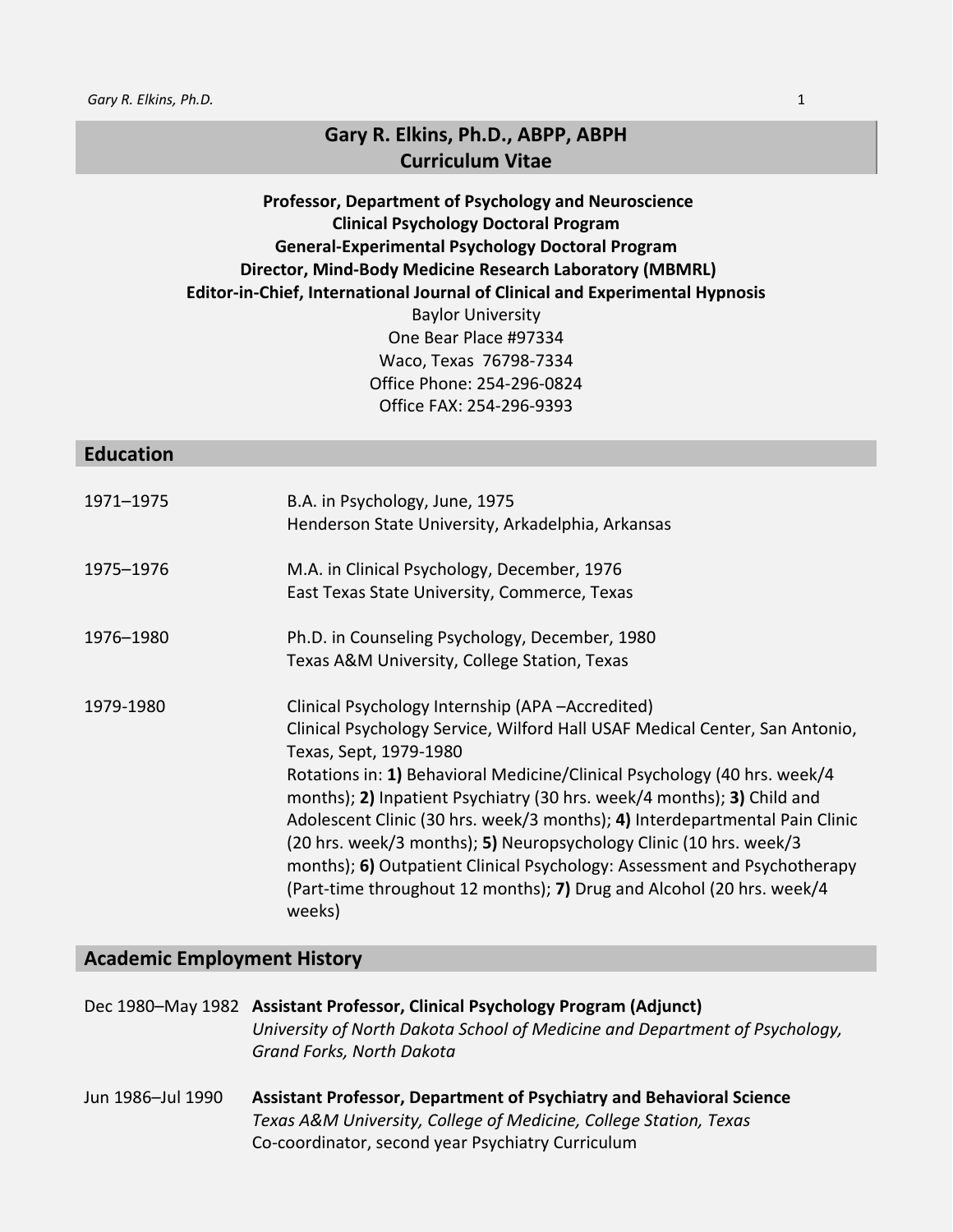| Jul 1990-Sep 2000 | Associate Professor, Department of Psychiatry and Behavioral Science<br>Texas A&M University System, College of Medicine, College Station, Texas<br>Instruction of medical students, psychiatric residents, and psychology students<br>(completing post-doctoral training)<br>Conducted independent research<br>Taught Behavioral Medicine Seminars, Clinical Hypnosis: Theory and Research,<br>Cognitive Behavior Therapy, Psychological Testing Seminars, Human<br>Development and Sexuality, Behavior Modification, Sleep Disorders, Elective<br>Rotation in Behavioral Medicine, Supervision in Psychotherapy and Assessment                                                                                                                                                                                                                                                                                                                                                                                                                                                                                                                                                                                                                                                                                                                                                                                                                                                                                        |
|-------------------|-------------------------------------------------------------------------------------------------------------------------------------------------------------------------------------------------------------------------------------------------------------------------------------------------------------------------------------------------------------------------------------------------------------------------------------------------------------------------------------------------------------------------------------------------------------------------------------------------------------------------------------------------------------------------------------------------------------------------------------------------------------------------------------------------------------------------------------------------------------------------------------------------------------------------------------------------------------------------------------------------------------------------------------------------------------------------------------------------------------------------------------------------------------------------------------------------------------------------------------------------------------------------------------------------------------------------------------------------------------------------------------------------------------------------------------------------------------------------------------------------------------------------|
| Aug 2000-2006     | <b>Professor, Department of Psychiatry and Behavioral Science</b><br>(Joint Appointment, Department of Educational Psychology) Texas A&M<br>University System, College of Medicine, College Station, Texas<br>Taught Behavioral Medicine Seminars, Clinical Hypnosis: Theory and Research,<br>Elective Rotation in Psychological Aspects of Patient Care, Supervision in<br>Psychotherapy<br>Director, Mind-Body Health Research Laboratory<br>An NIH funded research program to study the use of mind-body interventions to<br>enhance health care. Research included mind-body interventions for pain<br>management in cancer patients, smoking cessation, assessment of bariatric<br>surgery patients, assessment of depression and distress, assessment of hypnotic<br>ability in clinical research, and non-pharmacological interventions for hot flashes<br>and menopausal symptoms.<br>Program Director, Clinical Psychology Research Fellowship<br>Clinical Research Fellowship housed within the Mind-Body Health Research<br>Program<br>Supervised post-doctoral Research Fellows Michelle Perfect, Ph.D., Joel Marcus,<br>PsyD, and Jeff Bates, M.D.<br>Supervised undergraduate research training for Ashley Kossie under the Minority<br>Supplement Grant<br><b>Supervisor, Clinical Psychology Doctoral Practicum</b><br>Provided on-site supervision for Clinical Psychology Doctoral students from<br>Baylor University Department of Psychology and Neuroscience Clinical<br>Psychology (PsyD) program |
| Aug 2006-2015     | Professor and Director of Clinical Training of Doctoral Program in Clinical<br>Psychology, Baylor University, Department of Psychology and Neuroscience<br>Graduate Program Director of the Psy.D. Clinical Psychology Doctoral Program<br>Psy.D. until May, 2015 Under my leadership the Baylor University Psy.D.<br>program became one of the most highly ranked in the United States. I provided<br>oversight for completion of all progress reports to the American Psychological<br>Association for our continuing accreditation as well as the annual SACS reports.<br>Also, completed the required self-study for APA re-accreditation of the Psy.D.<br>program by the American Psychological Association (APA). The self-study was                                                                                                                                                                                                                                                                                                                                                                                                                                                                                                                                                                                                                                                                                                                                                                              |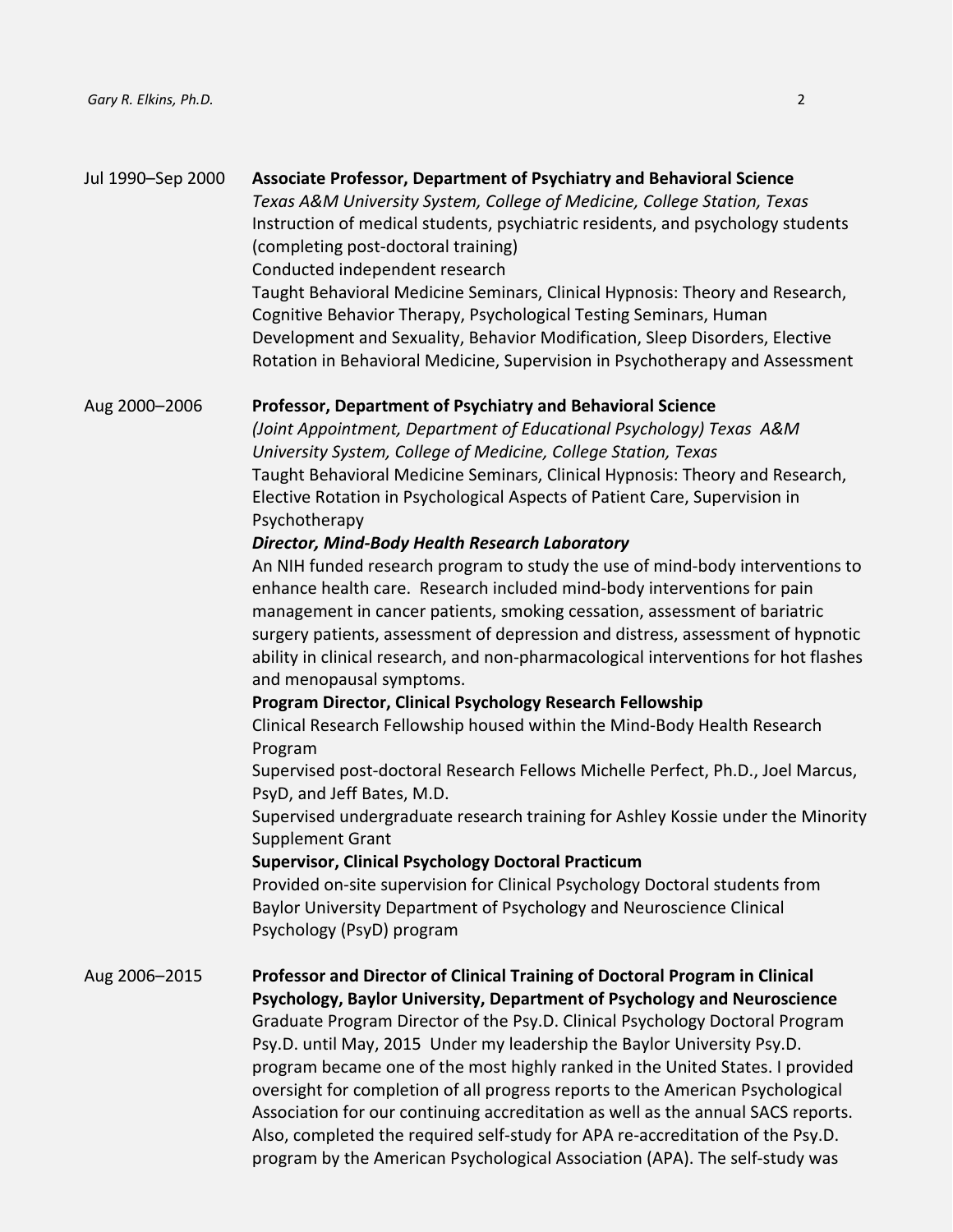extensive (2015) and included review of the programs goals and objectives, extensive outcome data (both proximal and distal), identification of how the program meets all criteria of APA over the past 7 years for reaccreditation. This process was successful and the program was approved for a site visit that was completed. The site-visit report was very favorable in regard to the program under my leadership. A smooth transition to the current program director was made and I continue to serve in a supportive role. Taught courses in cognitivebehavioral therapy, psychotherapy, and clinical health psychology. Provided mentorship to doctoral students in clinical psychology, general-experimental psychology. Provided mentorship to undergraduate students, psychology, neuroscience, and pre-med majors.

#### Aug 2006–Present **Professor (Tenured), Department of Psychology and Neuroscience**

*PsyD Clinical Psychology Program Core Faculty, School of Arts & Sciences, Baylor University, Waco, Texas*  Involved in both undergraduate and graduate teaching Graduate and undergraduate advising for psychology majors Taught theories of personality, cognitive-behavior therapy, clinical Health psychology, theories of counseling and psychotherapy, advanced psychological assessment, seminar in psychotherapy, practicum supervision. Direct NIH funded research program.

#### **Director of the Mind-Body Medicine Research Program**

Maintain a very active NIH funded research program within the Mind-Body Medicine Research Laboratory (MBMRL) with an emphasis on hypnosis research. NIH funded research include hypnosis for sleep disturbance; hot flashes postmenopausal women; breast cancer survivors with hot flashes. Baylor University research include assessment of hynotizability; development of a distress inventory for use in medical and clinical settings, development of a measure of dissociative abilities, hypnosis for treatment of fatigue and pain in patients undergoing chemo/radiotherapy for cancer and in palliative care, mindfulness and hypnosis in treatment of stress.

Provided administration with MBMRL with paid staff

# **Resident Scholar, Institute for Studies in Religion, Baylor University**

# Serve in an advisory role and research collaborator.

### **Adjunct Professor, Texas A&M University College of Medicine, Baylor Scott and White Medical Center**

*Texas A&M University System, College of Medicine Department of Psychiatry and Behavioral Science, Temple, Texas* 

# **Clinical Employment History**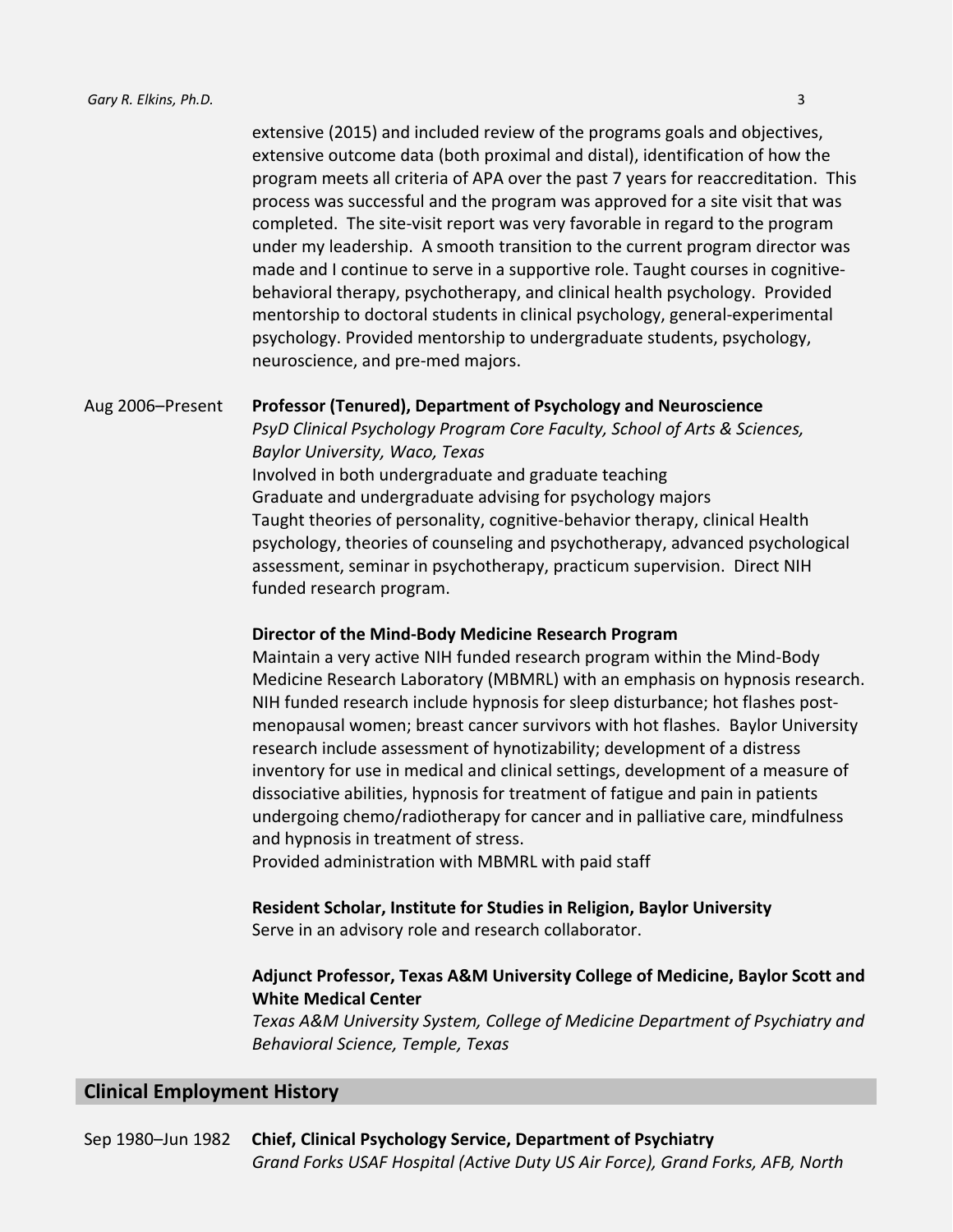| Gary R. Elkins, Ph.D. | 4                                                                                                                                                                                                                                                                                                                                                                                                                                                                                                                                                                                                                                                                                                                                                                                                                                                                                                                                                                                                                 |
|-----------------------|-------------------------------------------------------------------------------------------------------------------------------------------------------------------------------------------------------------------------------------------------------------------------------------------------------------------------------------------------------------------------------------------------------------------------------------------------------------------------------------------------------------------------------------------------------------------------------------------------------------------------------------------------------------------------------------------------------------------------------------------------------------------------------------------------------------------------------------------------------------------------------------------------------------------------------------------------------------------------------------------------------------------|
|                       | Dakota<br>Supervised staff and conducted psychological evaluations, psychological and<br>neuropsychological assessment, individual and group psychotherapy                                                                                                                                                                                                                                                                                                                                                                                                                                                                                                                                                                                                                                                                                                                                                                                                                                                        |
| Jul 1982-Jun 1986     | Program Director, Pain Management Program, Department of Physical<br>Medicine and Rehabilitation and Department of Psychiatry and Psychology<br>Scott and White Clinic, Temple, Texas<br>Coordinated psychological services on comprehensive 6-bed Chronic Pain Unit<br>Supervised nursing and support staff and clinical team meetings<br>Provided psychological assessment of chronic pain patients, cognitive-behavioral<br>group therapy, family therapy, and behavioral medicine consultation                                                                                                                                                                                                                                                                                                                                                                                                                                                                                                                |
| Jun 1986-Jul 1990     | Clinical Psychology Senior Staff/ Scott and White Clinic, Texas A&M University<br><b>College of Medicine</b><br>Scott and White Clinic and Hospital, Temple, Texas<br>Provided full range of Clinical Psychology Services in Outpatient Mental Health<br>Clinic and Inpatient Psychiatry Service (clinical hypnosis, biofeedback,<br>psychological evaluations, individual and group psychotherapy, consultation)<br>Provided specialized clinical health psychology and clinical hypnosis services<br>Co-coordinator, second year Psychiatry Curriculum                                                                                                                                                                                                                                                                                                                                                                                                                                                          |
| Jul 1990-Sep 2000     | Director, Behavioral Medicine Services, Department of Psychology and<br>Behavioral Sciences, Scott and White Clinic and Hospital, Texas A&M University<br><b>Health Sciences Center</b><br>Scott and White Clinic and Hospital, Temple, Texas<br>Provided assessment, clinical hypnosis, and biofeedback therapy<br>Provided consultation to medical staff in the Neurology, Internal Medicine,<br>Pulmonary Medicine, Oncology, Obstetrics and Gynecology, Surgery, Physical<br>Medicine and Rehabilitation, Family Medicine departments<br><b>Mental Health Clinic</b><br>Individual, marital and group psychotherapy, psychological evaluations and<br>assessment, clinical hypnosis, and consultation (inpatient and outpatient<br>services)<br><b>Family Practice Residency, Faculty, Department of Family Practice</b><br>Scott and White Clinic, Texas A&M University Health Sciences Center, Temple,<br>Texas<br>Supervised and taught PGY2-4 Residents, Psychological Aspects of Medical<br>Interviewing |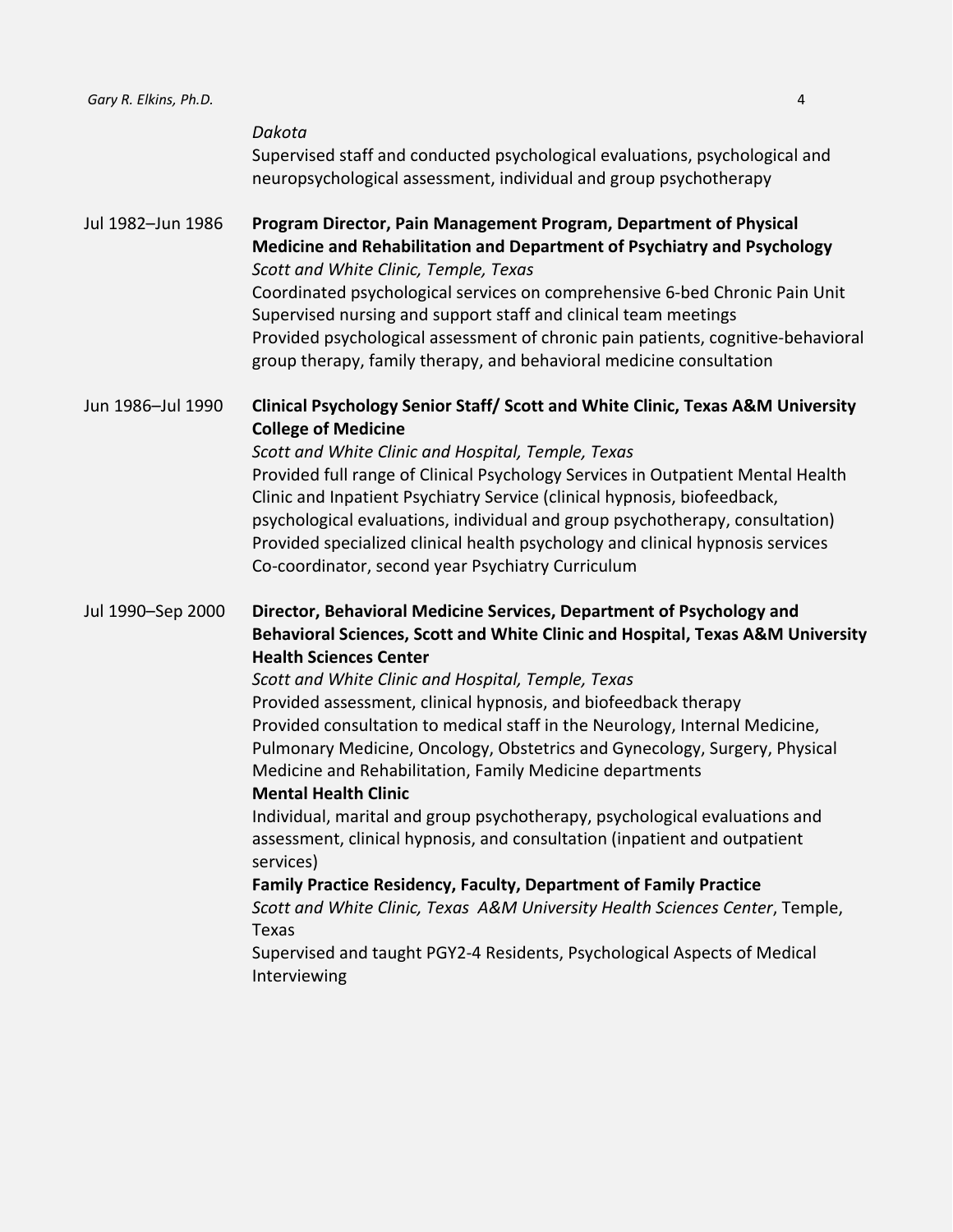| Sept 2000-2006   | Clinical Psychology Senior Staff, Scott and White Clinic and Hospital, Texas<br><b>A&amp;M University Health Sciences Center</b><br>Department of Psychiatry and Behavioral Sciences, Texas A&M University Health<br>Sciences Center, College of Medicine, Scott and White Clinic, Temple, Texas<br>Provided behavioral medicine and clinical hypnosis interventions in the area of<br>psychosocial oncology, smoking cessation, irritable bowel syndrome, pain<br>management, sleep disorders, anxiety symptoms, obesity (bariatric surgery),<br>diabetic patient counseling, and chronic pain syndromes<br>Psychology services provided primarily for adults to late adolescents (13+)<br>Administrative responsibility for practicum students and support staff<br><b>Behavioral Medicine Consultation</b><br>Pain Management Team, Diabetic Advisory Committee, Bariatric Surgery Team,<br>Sleep Disorders Clinic, and Oncology Treatment Team, Complementary and<br>Alternative Medicine Study Committee.<br>Provided consultation and assisted with integration of psychological services in<br>multidisciplinary medical teams and committees. |
|------------------|-------------------------------------------------------------------------------------------------------------------------------------------------------------------------------------------------------------------------------------------------------------------------------------------------------------------------------------------------------------------------------------------------------------------------------------------------------------------------------------------------------------------------------------------------------------------------------------------------------------------------------------------------------------------------------------------------------------------------------------------------------------------------------------------------------------------------------------------------------------------------------------------------------------------------------------------------------------------------------------------------------------------------------------------------------------------------------------------------------------------------------------------------------|
| Aug 2006-Present | <b>Clinical Psychology Private Practice</b><br>Provide outpatient clinical psychology services, clinical hypnosis, behavioral<br>medicine, individual psychotherapy, consultation.                                                                                                                                                                                                                                                                                                                                                                                                                                                                                                                                                                                                                                                                                                                                                                                                                                                                                                                                                                    |
| Aug 2015-Present | Medical Associate (Clinical Psychology), Baylor Scott and White Hillcrest<br><b>Medical Center, Waco, Texas</b><br>Provide inpatient clinical psychology services, clinical hypnosis, individual<br>psychotherapy, diagnostic evaluation, neuropsychological assessment,<br>consultation.                                                                                                                                                                                                                                                                                                                                                                                                                                                                                                                                                                                                                                                                                                                                                                                                                                                             |

#### **Publications**

- Elkins, G.R. (1978) Attitudes toward love, irrationality, and locus of control. *Psychological Reports, 43*(1), 246.
- Elkins, G.R., & Cochran, S.W. (1978) Internal and external locus of control as determinants of decision making in a game of skill. *Psychological Reports, 42*(3), 1311-1314.
- Elkins, G.R., & Smith, D. (1979) Meaning and measurement of love: A review of humanistic and behavioral approaches. *The Humanist Educator*, *18*, 7-14.
- Elkins, G.R., & Fee, A.F. (1980) Relationship of physical anxiety to death anxiety and age. *Journal of Genetic Psychology, 137*(1), 147-148.
- Saltzberg, L., & Elkins, G.R. (1980) An examination of common concerns about rational-emotive therapy. *Professional Psychology: Theory, Research and Practice, 11*(2), 324-330.
- Elkins, G.R., & Carter, B.D. (1981) Use of a science fiction-based imagery technique in child hypnosis. *American Journal of Clinical Hypnosis, 23(*4), 274-277.
- Carter, B.D., Elkins, G.R., & Kraft, S.P. (1982) Hemispheric asymmetry as a model for hypnotic phenomena: A review and analysis. *American Journal of Clinical Hypnosis, 24*(3), 204-210.
- Chapman, R.K., Elkins, G.R., & Carter, B.D. (1982) Childhood hypnotic susceptibility: A review. *Journal of the American Society of Psychosomatic Dentistry, 29*(2), 54-63.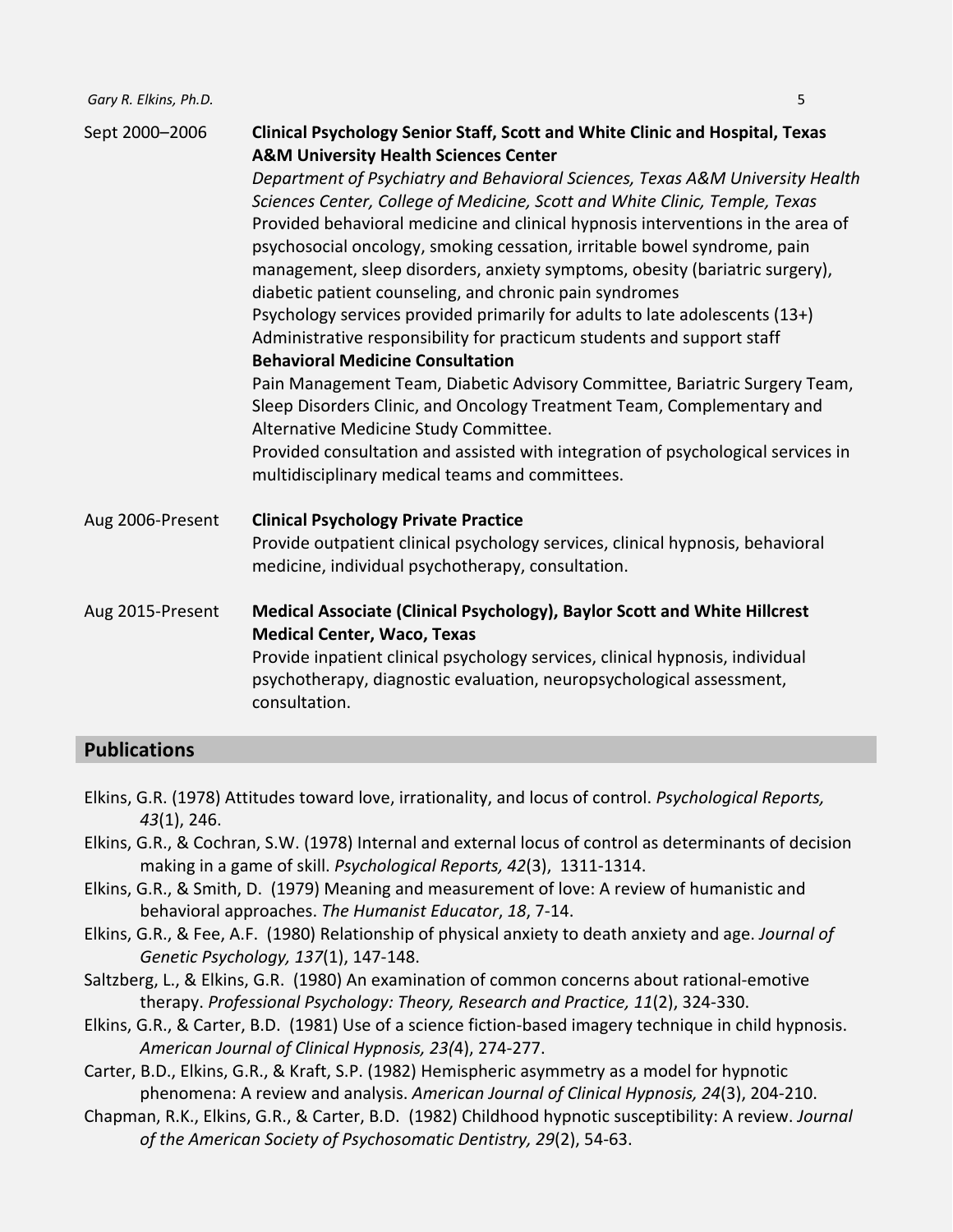- Fee, A.F., Elkins, G.R., & Boyd, L. (1982) Testing counseling psychologists: Current practices and implications for training. *Journal of Personality Assessment, 46*(2), 116-118.
- Elkins, G.R., Osborne, S., & Saltzberg, L. (1983) An investigation of adult perceptions of "assertiveness". *Psychology: A Quarterly Journal of Human Behavior, 20*(3-4), 34-37.
- Elkins, G.R. (1984). Hypnosis in the treatment of myofibrositis and anxiety: A case report. *American Journal of Clinical Hypnosis, 27*(1), 26-30.
- Elkins, G.R., & Barrett, E.T. (1984) The MMPI in evaluation of functional versus organic low back pain. *Journal of Personality Assessment, 48*(3), 259-264.
- Elkins, G.R., & Saltzberg, L. (1984) Hypnosis in the treatment of social anxiety. *Journal of Counseling and Psychotherapy, 4*, 95-104.
- Elkins, G.R., & Carter, B.D. (1986).\ Hypnotherapy in the treatment of childhood psychogenic coughing: A case report. *American Journal of Clinical Hypnosis, 29*(1), 59-63.
- Elkins, G.R. (1986) Hypnotic treatment of anxiety. In Wester, W.C. (Ed.) *Clinical Hypnosis: A Case Management Approach (142-157)*. Cincinnati. C.J. Krehbiel, Co.
- Elkins, G.R., & Carter, B.D. (1986) Hypnosis with very young children. In Ziebergeld, B., Edelstien, M.G. & Araoz, D.L. (Eds.) *Hypnosis: Questions and Answers*. New York. W.W. Norton & Co.
- Elkins, G.R., Gamino, L.A., & Rynearson, R.R. (1988). Mass psychogenic illness, trance states, and suggestion*. American Journal of Clinical Hypnosis, 30*(4), 267-275.
- Gamino, L.A., Elkins, G.R., & Hackney, K.U. (1989) Emergency management of mass psychogenic illness. *Psychosomatics, 30*(4), 446-449.
- Elkins, G.R., Carter, B.D. (1990) A science-fiction based imagery technique in child hypnosis. In C. Hammond (Ed.), *Handbook of Hypnotic Metaphors and Suggestions.* (506-508), New York, NY: W.W. Norton & Company.
- Elkins, G.R. (1990) Hypnotic suggestion for chronic pain. In C. Hammond (Ed.) *Handbook of Hypnotic Metaphors and Suggestions.* New York, NY: W.W. Norton & Company.
- Elkins, G.R. (1991). Hypnotherapy of childhood somatoform disorders. In Wester, W.C. and O'Grady, D. (Eds.) *Clinical Hypnosis with Children*. New York. Brunner/Mazel.
- Elkins, G.R., & Wall, V.J. (1996) Medical referrals for hypnotherapy: Opinions of physicians, residents, family practice outpatients, and psychiatry outpatients. *American Journal of Clinical Hypnosis, 38*(4), 254-262.
- Elkins, G.R. (1997) Consultation for insomnia: Hypnotherapy, sleep hygiene, and stimulus control instructions. In Matthews, W.J. and Edgette, J.H. (Eds), *Current Thinking and Research in Brief Therapy: Solutions, Strategies, Narratives.* New York, NY: Brunner/Mazel.
- Elkins, G.R., & Hammond, D.C. (1998) Standards of training in clinical hypnosis: Preparing professionals for the 21st century. *American Journal of Clinical Hypnosis, 41*(1), 55-64.
- Elkins, G.R. (1999) Hypnosis, grief and mourning. *Hypnos: Swedish Journal of Hypnosis in Psychotherapy and Psychosomatic Medicine*, *XXVI*, 61-69.
- Elkins, G.R. (2000) Hypnosis, grief and mourning. *Australian Journal of Clinical Experimental Hypnosis, 28*(1), 61-73. (reprint from Hypnos)
- Elkins, G.R., & Handel, D.H. (2001) Clinical hypnosis: An essential in the "tool kit" for family practice, in *Family Practice Clinics of North America*, *3*(1), 113-126.
- Marcus, J., Elkins, G.R., & Mott, F. (2003) The integration of hypnosis into a model of palliative care. *Integrative Cancer Therapies, 2* (4), 365-370.
- Marcus, J., Elkins, G.R., & Mott, F. (2003) A model of hypnotic intervention for palliative care. *Advances in Mind-Body Medicine, 9*(2), 24-27.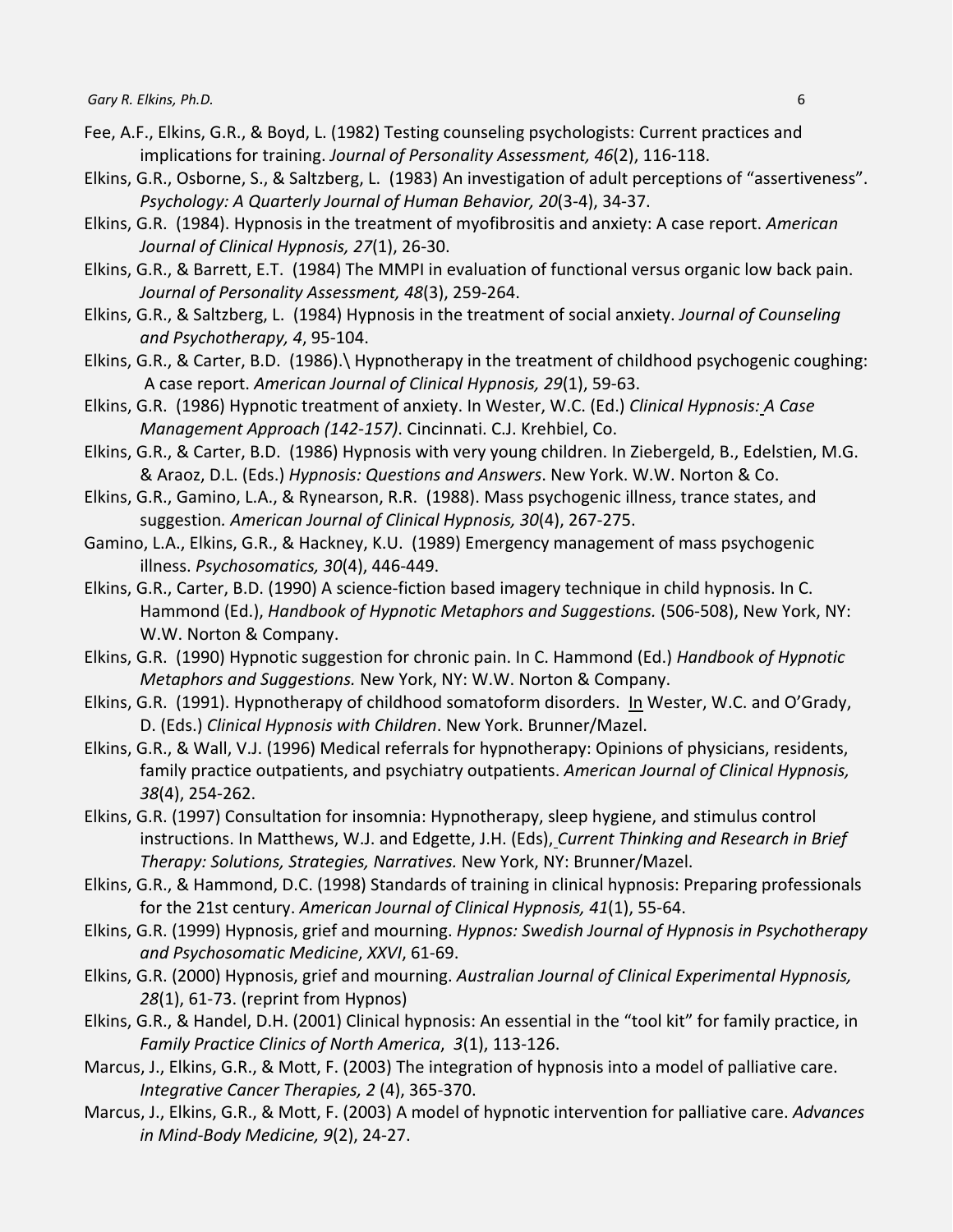- Elkins, G.R. & Hammond, D.C. (2003) American society of clinical hypnosis standards of training in clinical hypnosis. *Japanese Journal of Clinical Hypnosis, 4* (March), 57-67.
- Elkins, G.R., & Rajab, H. (2004) Clinical hypnosis for smoking cessation: Preliminary results of a threesession intervention. *International Journal of Clinical and Experimental Hypnosis, 52*, 73-81.
- Marcus, J., & Elkins, G.R. (2004) Development of a model for a structured support group for patient following bariatric surgery. *Obesity Surgery, 14*(1), 103-106.
- Elkins, G.R., Cheung, A., Marcus, J., Palamara, L., & Rajab, H. (2004) Hypnosis to reduce pain in cancer survivors with advanced disease: A prospective study. *Journal of Cancer Integrative Medicine, 2*(4), 167-172.
- Elkins, G.R., Marcus, J., Palamara, L., & Stearns, V. (2004) Can hypnosis reduce hot flashes in breast cancer survivors? A literature review. *American Journal of Clinical Hypnosis, 47*(1,) 29-42.
- Elkins, G.R., Marcus, J., & Rajab, H. (2004) Prevalence of anxiety among patients undergoing colorectal surgery. *Psychological Reports*, 95(2,) 657-658.
- Elkins, G.R., Staniunas, R., Marcus, J., Rajab, H., & Snyder, T. (2004) Use of a numeric visual analog anxiety scale among among patients undergoing colorectal surgery. *Clinical Nursing Research*, *13*(3), 237-244.
- Elkins, G.R., Marcus, J., & Rajab, H. (2005) Use of complementary and alternative medicine among psychotherapy clients. *Journal of Psychotherapy: Theory, Research, Practice and Training, 42*(2), 232-235.
- Elkins, G., Rajab, M.H., Marcus, J. (2005) Complementary and alternative medicine use by psychiatric inpatients. *Psychological Reports, 96*(1), 163-166.
- Elkins, G.R., Whitfield, P., Marcus, J., Symmonds, R., Rodriguez, J., & Cook, T. (2005) Non-compliance with behavioral recommendations following bariatric surgery. *Obesity Surgery*, 15(4), 546-551.
- Elkins, G.R., Marcus, J.D., Bates, J., & Palamara, L. (2006) Intensive hypnotherapy for smoking cessation: A prospective study. *International Journal of Clinical and Experimental Hypnosis, 54*(3), 303-315.
- Marcus, J.D., Mott, F., & Elkins, G.R. (2006) Communicating and communicating again. *Supportive and Palliative Cancer Care,* 2 (2), 37-43.
- Elkins**,** G.R.**,** White, J., & Patel, P. (2006) [Hypnosis to manage anxiety and pain associated with](http://web.ebscohost.com.ezproxy.baylor.edu/ehost/viewarticle?data=dGJyMPPp44rp2%2fdV0%2bnjisfk5Ie46bZQta6uUK6k63nn5Kx95uXxjL6nrUmypbBIrq2eULirr1Kyq55oy5zyit%2fk8Xnh6ueH7N%2fiVbaprkmyqK9JtZzqeezdu33snOJ6u%2bbxkeac8nnls79mpNfsVbCmrk6rp7FKtaarSK6rpH7t6Ot58rPkjeri0n326gAA&hid=19) [colonoscopy for colorectal cancer screening: Case studies and possible benefits.](http://web.ebscohost.com.ezproxy.baylor.edu/ehost/viewarticle?data=dGJyMPPp44rp2%2fdV0%2bnjisfk5Ie46bZQta6uUK6k63nn5Kx95uXxjL6nrUmypbBIrq2eULirr1Kyq55oy5zyit%2fk8Xnh6ueH7N%2fiVbaprkmyqK9JtZzqeezdu33snOJ6u%2bbxkeac8nnls79mpNfsVbCmrk6rp7FKtaarSK6rpH7t6Ot58rPkjeri0n326gAA&hid=19) *International Journal of Clinical and Experimental Hypnosis, 54*(4), 416-431.
- Elkins, G.R., & Marcus, J. (2006) Hypnotherapy and cognitive-behavior therapy for pain and distress management in cancer patients. In Chapman, R. A. (Ed.). *The Clinical Use of Hypnosis and Cognitive-Behavior Therapy: A Practitioners Casebook.* (275-294). Springer Publishing Company.
- Elkins, G.R., & Perfect, M. (2006) Hypnotherapy for treatment of childhood somatization disorder. In Sugarman, L., & Wester, W.C., Eds), *Hypnosis and Hypnotherapy with Children and Adolescents.* Crowne Publishing.
- Elkins, G.R., Stearns, V., Marcus, J., & Rajab, H. (2007) Pilot evaluation of hypnosis for treatment of hot flashes in breast cancer survivors. *Psycho-Oncology*, *16* (5). 487-492
- Elkins, G.R., Jensen, M., & Patterson, D. (2007) Hypnotherapy for the management of chronic pain, *International Journal of Clinical and Experimental Hypnosis, 55*(3), 275-287.
- Elkins, G.R. (2007). Hypnosis for health compromising behaviors, In Nash, M., (Ed.), *The Oxford Handbook of Hypnosis*. Oxford, United Kingdom: Oxford Medical Publications.
- Elkins, G.R., Marcus, J, Stearns, V., Perfect, M., Rajab, M. H., Ruud, C., Palamara, L., & Keith, T. (2008) Randomized trial of a hypnosis intervention for treatment of hot flashes among breast cancer survivors. *Journal of Clinical Oncology. 26* (31) 5022-5026.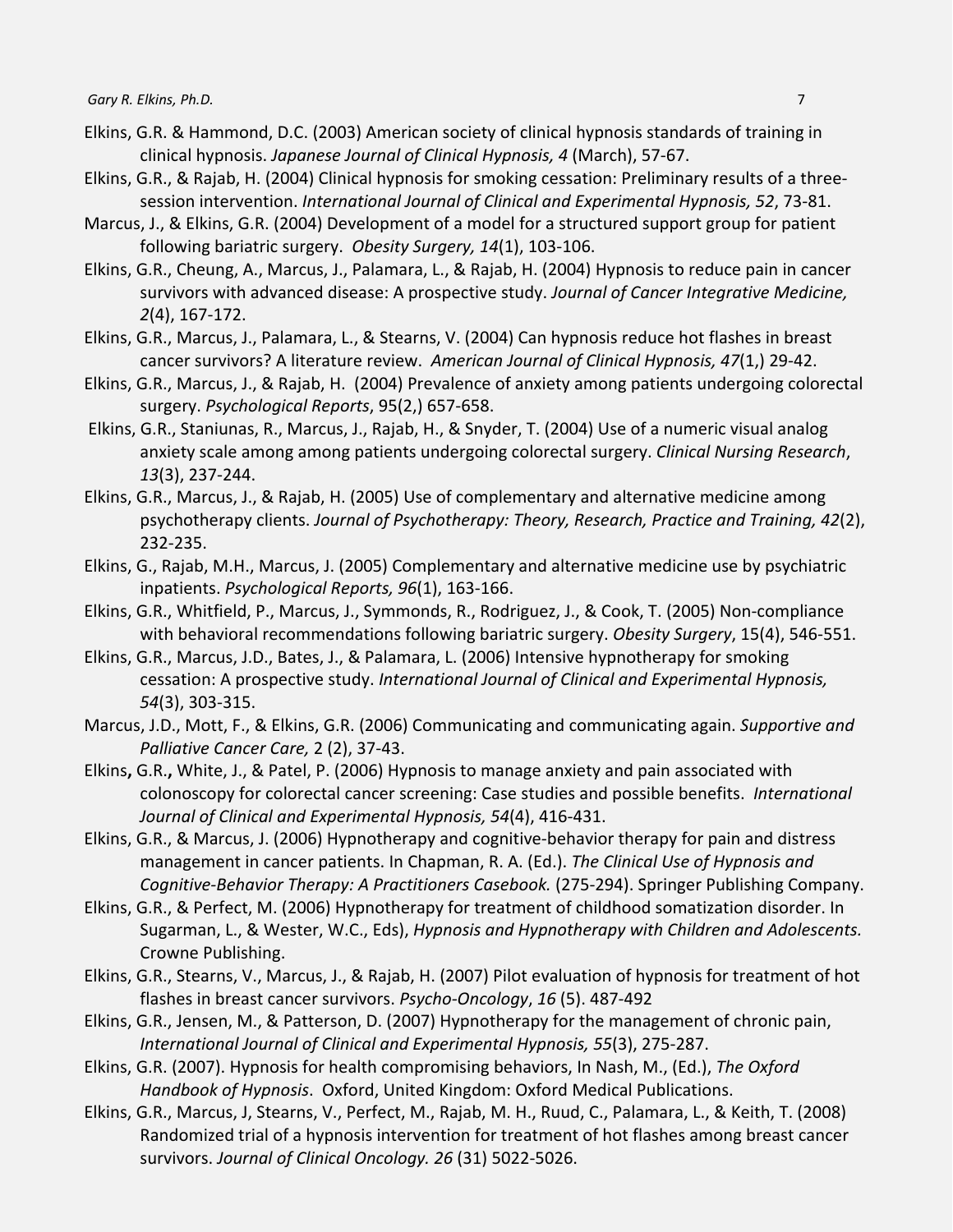- Elkins, G.R., Perfect, M., & Ruud, C. (2008) Biobehavioral treatment of hot flashes in a 48 year-old menopausal woman. In Kessler, R. & Stafford, D. (Eds.), *Collaborative Medicine Case Studies: Evidence in Practice* (177-185). Springer, New York: Springer Publishing Company.
- Elkins, G.R. (2010) Hypnosis to manage anxiety and pain associated with colonoscopy. *American Journal of Clinical Medicine, 7*(3), 127-129.
- Elkins, G., Marcus, J., Bunn, J., Perfect, M., Palamara, L., Stearns, V., & Dove, J. (2010) Preferences for Hypnotic Imagery for Hot Flash Reduction. *International Journal of Clinical and Experimental Hypnosis, 58*(3), 345-349.
- Elkins, G., Fisher, W., & Johnson, A. (2010) Mind-body therapies in integrative oncology. *Current Treatment Options in Oncology*, *11*(3-4), 128-140.
- Perfect, M., Elkins, G.R., Lahroud-Lyle, T., & Posey, J. (2010) Stress and quality of sleep among individuals diagnosed with diabetes. *Stress and Health: Journal of the International society for the Investigation of Stress 26*(1), 61-74.
- Elkins, G., Cooke, T., Perfect, M., Rajab, M. H., Meyer, T. & Dove, J. (2010) Perceived stress among nursing staff related to accreditation. *Clinical Nursing Research, 19*, 376-386.
- Perfect, M., & Elkins, G.R. (2010) Cognitive-behavioral therapy and hypnotic relaxation to treat sleep problems in an adolescents with diabetes. *Journal of Clinical Psychology, 66*(11), 1205-1215.
- Elkins, G.R.. (2010) An interview with Gary Elkins (by Editor, Alan Streett). *Crisswell Theological Need Review*, 7 (2) Spring Issue, 49-63.
- Gartner, A., Dolan, S., Stanford, M., & Elkins, G. (2011) Hypnosis in the treatment of Morgellons' Disease: a case study. *International Journal of Clinical and Experimental Hypnosis 59*(2), 242- 249.
- Elkins, G.R., Fisher, W., & Johnson, A. (2011) Hypnosis for hot flashes among post-menopausal women: A study protocol of an ongoing randomized clinical trial*. BCM: Complementary and Alternative Medicine*, *11,* 92.
- Elkins, G., Fisher, W., Johnson, A., Marcus, J., Dove, J., Perfect, M., & Keith, T. (2011) Moderating effect of hypnotizability on hypnosis for hot flashes in breast cancer survivors. *Contemporary Hypnosis*. *28*, 187-195.
- Elkins, G., Johnson, A., & Fisher, W. (2011) Mind-body therapies for hot flashes. *Journal for Clinical Hypnosis (The Danish Psychological Society for Clinical Hypnosis).* 2, 32-40.
- Elkins, G., Johnson, A., & Fisher, W. (2012) Cognitive hypnotherapy for pain management. *American Journal of Clinical Hypnosis 54*(4), 294-310. PMID: 22655332.
- Elkins, G.R., Fisher W.I., Johnson, A.K., Kendrick, C, Koep, L., & Perfect, M. (2012) Initial development of a brief measure of psychological distress. *Psychological Reports*, *110*(1), 218-26
- Elkins, G., Kendrick, C., & Koep, L. (2012) Hypnotherapy for Loin Pain Hematuria: a case study. *International Journal of Clinical and Experimental Hypnosis, 60*(1), 111-120.
- Elkins, G., Fisher, W., Johnson., Sliwinski, J. (2012) Clinical hypnosis for palliative care of cancer patients. *Oncology Nurse Edition,* 26, 26-30.
- Elkins, G., Johnson, A., Fisher, W.I., Sliwinski, J., & Keith, T. (2013) A pilot investigation of guided selfhypnosis in the treatment of hot flashes among postmenopausal women. *International Journal of Clinical and Experimental Hypnosi*s, 61 (3), 342-350.
- Sliwinski, J., & Elkins, G., (2013) Enhancing placebo effects: Insights from social psychology. *American Journal of Clinical Hypnosis*, 55 (3), 236-248.
- Elkins, G., Fisher, W., Johnson, A., Carpenter, J., & Keith, T. (2013) Clinical hypnosis in the treatment of postmenopausal hot flashes: A randomized controlled trial. *Menopause*, 20 (3), 291-298.
- Elkins, G., Sliwinski, J, Bowers, J., & Encarnacion, E. (2013) Feasibility of clinical hypnosis for the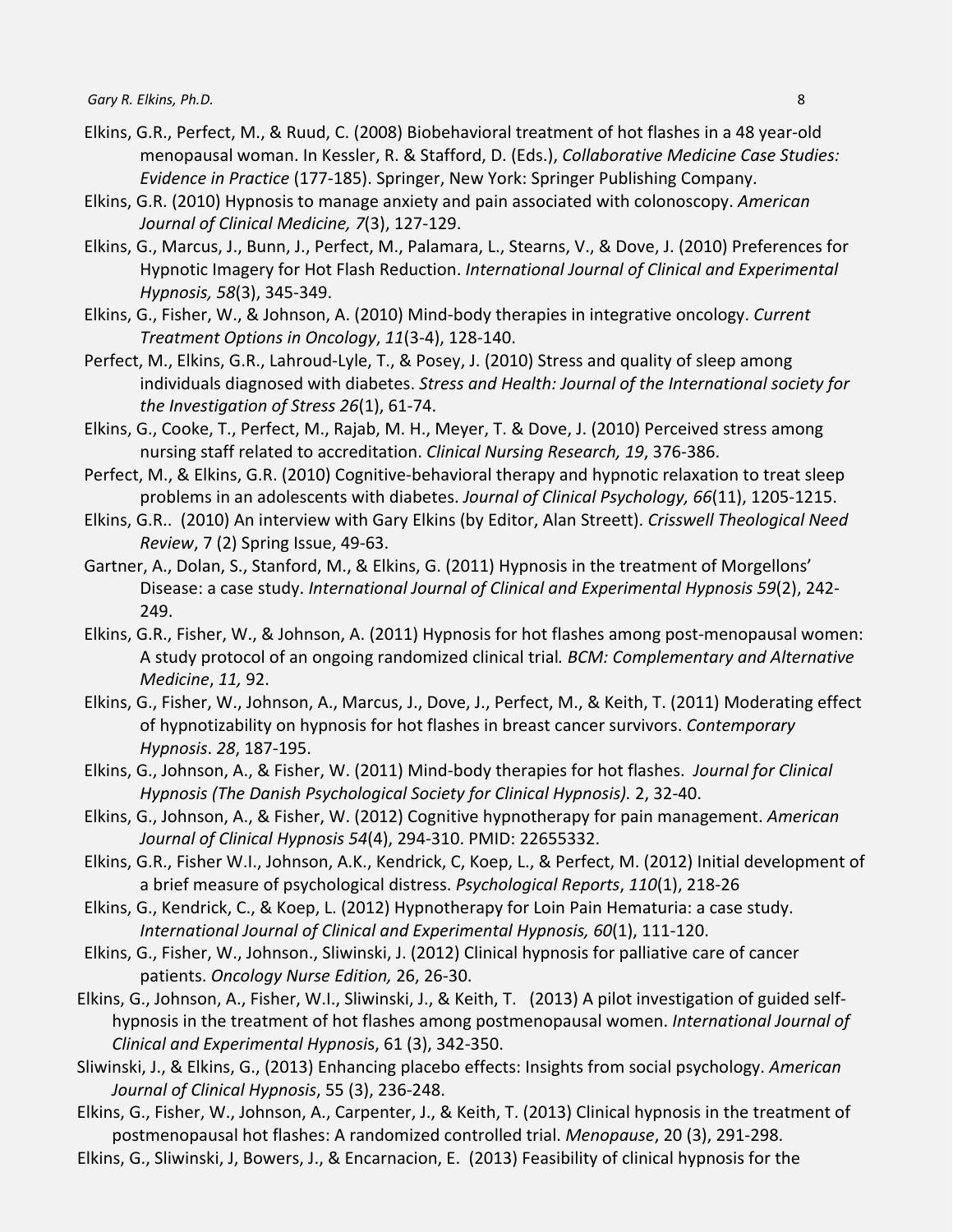treatment of Parkinson's disease: A case study. *International Journal of Clinical and Experimental Hypnosis*, 61 (2), 172-182.

- Fisher, W., Johnson, A., Elkins, G., Otte, J., Burns, D., Yu, M., & Carpenter, J. (2013) Risk factors, pathophysiology, and treatment of hot flashes in cancer. *CA: Cancer Journal for Clinicians*, 63 (3), 167-192
- Fisher, W., Johnson, A., & Elkins, G., (2013) Principal component analysis of a measure of nonpathological dissociation: The Dissociative Ability Scale. *Contemporary Hypnosis and Integrative Therapy*. 30 (1), 32-41.
- Sliwinski, J., Fisher, W., Johnson, A., & Elkins, G., (2013) Medical hypnosis for pain and psychological distress during burn wound debridement: A critical review. *OA: Alternative Medicine*, April 1, 1  $(1):10.$
- Elkins, G., Johnson, A., Fisher, W.I., & Sliwinski, J. (2013) Efficacy of mind-body therapy on stress reduction in cancer care. In W.C.S Cho (ed.), Evidence-based Non-pharmacological Therapies for Palliative Cancer Care, Springer, New York, NY, doi 10.1007/978-94-007-833-9\_7
- Perfect, M., & Elkins, G. (2013) Hypnotherapy for the treatment of childhood somatiform disorders. In W. Wester & L. Sugarmann (eds.), *Therapeutic Hypnosis with Children and Adolescents*, 2nd Edition, Crown House Publishing, London, UK. ISBN-13: 978-1845908737
- Sliwinski, J., Johnson, A., & Elkins, G. (2014). Memory decline in peri- and post-menopausal women: The potential of mind-body medicine to improve cognitive performance. *Integrative Medicine Insights,* 3 (9), 17-23. doi: 10.4137/IMI.S15682.
- Elkins, G., Kendrick, C., & Koep, L. (2014). Hypnotic relaxation therapy for treatment of hot flashes following prostate cancer surgery: A case study. *International Journal of Clinical and Experimental Hypnosis, 62* (3), 251-259. doi: 10.1080/00207144.901051.
- Elkins, G., Ramsey, D., Yu, Y. (2014). Hypnotherapy for persistent genital arousal disorder: A case study. *International Journal of Clinical and Experimental Hypnosis, 62* (2), 215-223. doi: 10.1080/00207144.2014.869136.
- Perfect, M., & Elkins, G. (2014) Hypnotherapy for the treatment of childhood somatoform disorders. In Therapeutic Hypnosis with Children and Adolescents (2<sup>nd</sup> Ed). Sugarman, L., & Wester, C. (Eds), Norwalk, CT., Crown House Publishing, 243-264.
- Elkins, G., Barabasz, A., Council, J. & Speigel, D. (2015) Advancing research and practice: The Revised APA Division 30 Definition of Hypnosis. *International Journal of Clinical and Experimental Hypnosis,*  63(1), 1-9. doi: 10.1080/00207144.2014.961870

This article was ground breaking in that it established the contemporary definition of hypnosis. It was the lead article for this issue of the International Journal of Clinical and Experimental Hypnosis (IJCEH) and is the most read and most cited article in the IJCEH for 2015. The article was then reprinted in the *American Journal of Clinical Hypnosis* (AJCH) and the entire issue of the AJCH (57(4), 2015 was devoted to commentary on this publication.

- Elkins, G., Barabasz, A., Council, J. & Speigel, D. (2015) Advancing research and practice: The Revised APA Division 30 Definition of Hypnosis. *American Journal of Clinical Hypnosis,* 57(4), 378-385. doi: 10.1080/00029157.2015.1011465
- Elkins, G., Johnson, A, Johnson, A.J., Sliwinski. (2015) Factor analysis of the Elkins Hypnotizability Scale. *International Journal of Clinical and Experimental Hypnosis, 63(*3), 335-345. doi: 10.1080/00207144.2015.1031550.
- Dasse, M., Elkins, G., Weaver, C. (2015) Correlates of the multidimensional construct of hypnotizability: Paranormal belief, fantasy proneness, magical ideation, and dissociation. *International Journal of Clinical and Experimental Hypnosis, 63*(3), 274-283. doi: 10.1080/00207144.2015.1031051.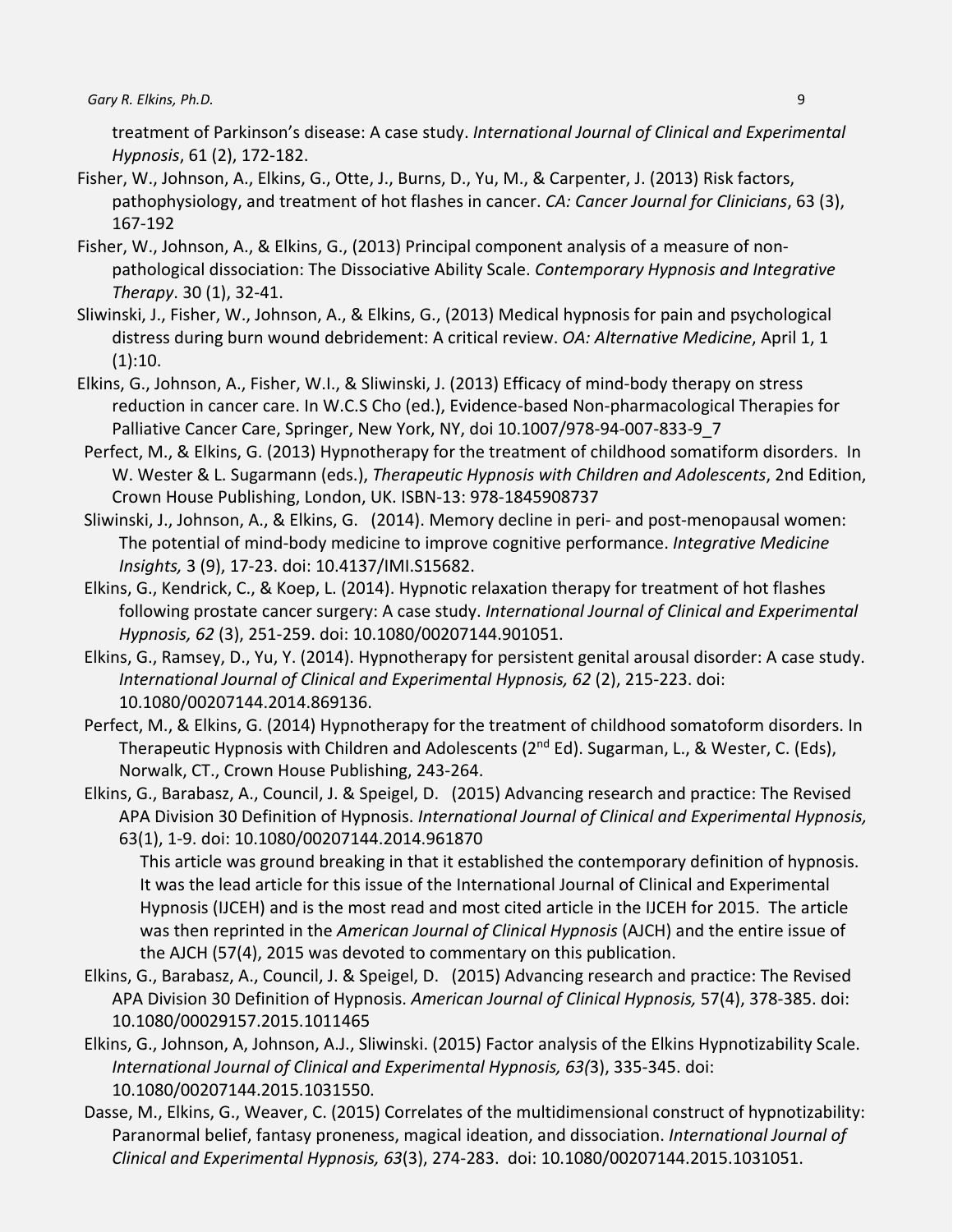- Kendrick, C., Johnson, A., Sliwiniski, J., Patterson, W., Carpenter, J., & Elkins, G. (2015) Hypnotic relaxation therapy for reduction of hot flashes in postmenopausal women: Examination of cortisol as a potential mediator. *International Journal of Clinical and Experimental Hypnosis, 63*(1), 76-91. doi: 10.1080/00207144.2014.931169
- Dasse, M., Elkins, G., Weaver, C. (2015) Hypnotizability, not suggestion, influences false memory development. *International Journal of Clinical and Experimental Hypnosis, 63*(1), 110-128. doi: 10.1080/00207144.2014.961880.
- Elkins, G. I wrote the Foreword for a book (*Integrative CBT for Anxiety Disorders*, author, Assen Alladin, Ph.D.), 2016, NY, NY: Springer Publishing.
- Kendrick, C., Sliwinski, J., Yu, Y., Johnson, A, Fisher, W., Kekecs, A., & Elkins, G. (2016) Hypnosis for acute procedural pain: A critical review. *International Journal of Clinical and Experimental Hypnosis, 64*(1), 75-115. doi: 10.1080/00207144.2015.1099405.
- Johnson, A.K., Johnson, A.J. Barton, D., & Elkins, G. (2016) Hypnotic relaxation therapy and sexual function in post-menopausal women: Results of a randomized clinical trial. *International Journal of Clinical and Experimental Hypnosis, 64*(2), 213-224. doi: 10.1080/00207144.2016.1131590.
- Kekecs, Z., Szeverenyi, C., Johnson, A., Elkins, G., Csernotony, Z., & Varga, K. (2016) The effectiveness of psychosocial interventions as adjuncts to orthopaedic surgery: A systematic review protocol. *Musculoskeletial Care,* published on line, 1-10. doi 10.1002/msc.1142
- Kekecs, A., Bowers, J., Johnson, A., Kendrick, C., & Elkins, G. (2016) The Elkins Hypnotizability Scale: Assessment of reliability and validity. *International Journal of Clinical and Experimental Hypnosis,*  64(3), 285-304. doi: 10:1080/00207144.2016.1171089
- Johnson, A., Marcus, J., Hickman, K., Barton, D., & Elkins, G. (2016) Anxiety reduction among breast cancer survivors receiving hypnotic relaxation therapy for hot flashes. *International Journal of Clinical and Experimental Hypnosis, in press*
- Elkins, G., Hwei Yek, M., Olendzki, N., Kekecs, Z., Patterson, V. (2017). Presence of meaning in life and search for meaning in life and relationship to health anxiety. *Psychological Reports*, *120*(3). 383- 390.
- Elkins, G., Kekecs, Z., Szeverenyi, C., Johnson, A., Csernatony, Z., Varga, K. (2017). The effectiveness of psychosocial interventions as adjuncts to orthopaedic surgery: A systematic review protocol. *Musculoskeletal Care, 15*. 69-79.
- Barton, D. et al. (2017). Efficacy of a biobehavioral intervention for hot flashes: A randomized controlled pilot study. *Menopause, 24*(7). 774-782.
- Elkins, G., Roberts, L., Na, H., Hwei Yek, M. (2017). Hypnosis for hot flashes and associated symptoms in women with breast cancer. *American Journal of Clinical Hypnosis, 60*(4). 123-136.
- Elkins, G., Johnson, A., Roberts, L., Gavin, R., Kekects, Z., Brown, K. (2017). Feasibility of music and hypnotic suggestion to manage chronic pain. *International Journal of Clinical and Experimental Hypnosis, 65*(4). 452-465.
- Elkins, G. (2018). Editorial. *International Journal of Clinical and Experimental Hypnosis, 66*(1), 1-2.
- Elkins, G., Roberts, L., Simicich, L. (2018) Mindful Self-Hypnosis for Self-Care: An Integrative Model and Illustrative Case Example. *American Journal of Clinical Hypnosis, 61*(1), 45-56.
- Elkins, G., Roberts, L., Kekecs, Z., Lazott, L., Toor, O. (2017). Hypnosis for burn-related pain: Case studies and a review of the literature. *World Journal of Anesthesiology, 6*(1), 13.
- Sliwinski, J., & Elkins, G. (2017). Hypnotherapy to reduce hot flashes: Examination of response expectancies as a mediator of outcomes. *Journal of Evidence-Based Complementary and Alternative Medicine, 22(4), 652–659. [https://doi.org/10.1177/2156587217708523](https://psycnet.apa.org/doi/10.1177/2156587217708523)*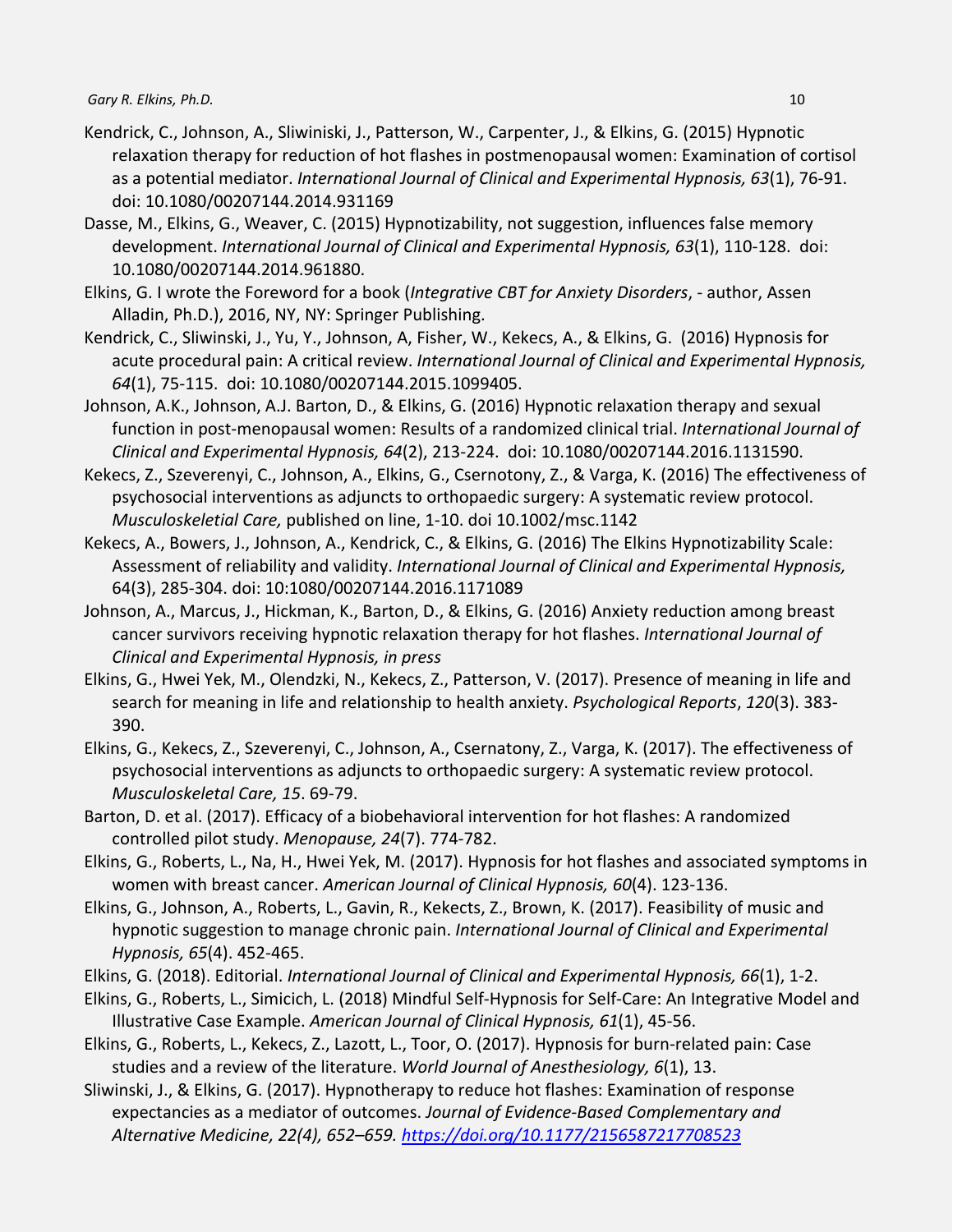- Sloenea, E., Kekecs, Z., & Elkins, G. (2018). The revised factor structure of the dissociative ability scale: A measure of non-pathological dissociation. *Contemporary Hypnosis and Integrative Therapy, 33*(1), 26-36.
- Jared, B., Roberts, L., Zoltan, K., Elkins, G., (2018). Brief report: knowledge of, interest in, and willingness to try behavioral interventions in individuals with Parkinson's disease. *Advances in Mind-Body Medicine, 32*(1), 8-12. PMID: 29406302
- Barton, D., Brooks, T., Cieslak, A., Elkins, G., Clark, P., Baydoun, M., Smith, A., Poznak, C. (2019). Phase II randomized controlled trial of hypnosis versus progressive muscle relaxation for body image after breast or gynecologic cancer. *Breast Cancer Research and Treatment*, 187(2), 357-365. doi: 10.1007/s10549-019-05395-6
- Elkins, G. R., Stork, S., Roberts, L. (2019). Complementary and alternative therapies. In *Treating PTSD in Military Personnel* (2nd ed., pp. 214-233). New York, NY: The Guilford Press.
- Johnson, A, Roberts, L., & Elkins, G. (2019). Complementary and alternative medicine for menopause. *Journal of Evidence-Based Integrative Medicine,* 20, 1-14, doi: 10.1177/2515690X19829380
- Rivers, A. S., Sanford, K., Elkins, G., Carpenter, J. S., Rand, K. L., Bartlett Ellis, R. J. (2020). Attitudinal and social predictors of adherence to oral endocrine therapy: A psychometrically-informed model. *Journal of Health Psychology (in press)*.
- Elkins, G. (2020). Contemplative practices and hypnosis: Emerging perspectives and future directions. *International Journal of Clinical and Experimental Hypnosis, 68*(2), 139-143.
- Otte, J., Carpenter, J., Roberts, L., & Elkins, G. (2020). Self-hypnosis for sleep disturbances in menopausal women. *Journal of Women's Health., 29*(3), 461-463.
- Hale, S. & Elkins, G., (2020). Brain regions involved in hypnosis: Clinical implications. *Scientia*, 49-56.
- Elkins, G. (2020). Mindful hypnotherapy to reduce stress and increase mindfulness: A randomized controlled trial. *International Journal of Clinical and Experimental Hypnosis, 68*(2), 151-166.
- Elkins, G. (2020). Psychological mindedness, attitudes toward hypnosis, and expectancy as correlates of hypnotizability. *International Journal of Clinical and Experimental Hypnosis, 68*(1), 68-79.
- Elkins, G. (2020). Hypnosis: A mind-body solution for hot flushes and sleep post-menopause and in breast cancer survivors. *Scientia-Global. Published on-line at [www.SCIENTIA.GLOBAL.](http://www.scientia.global/)* (Note: this is an on-line journal for professionals and laypersons regarding advances in science.
- Elkins, G., Otte, J., Carpenter, J., Roberts, L., Jackson, L., Kekecs, Z., Patterson, V., & Keith, T. (In press). Hypnosis intervention for sleep disturbance: Determination of optional dose and method of delivery for post-menopausal women. *International Journal of Clinical and Experimental Hypnosis, In press*

# **Published Books and Manuals**

Hammond, D.C., & Elkins, G.R. (1994). *Standards of Training in Clinical Hypnosis*. Chicago: ASCH Press.

Elkins, G.R. (1997). *My Doctor Does Hypnosis*. Chicago: ASCH Press.

- Elkins, G.R. (2014) *Hypnotic Relaxation Therapy: Principles and Applications*. New York, NY: Springer Publishing Inc.
- Elkins, G.R. (2014) *Relief from Hot Flashes: The Natural, Drug Free, Mind-Body Therapy to Reduce Hot Flashes, Sleep Better, and Manage Stress.* New York, NY: Demos Health Publishing Inc.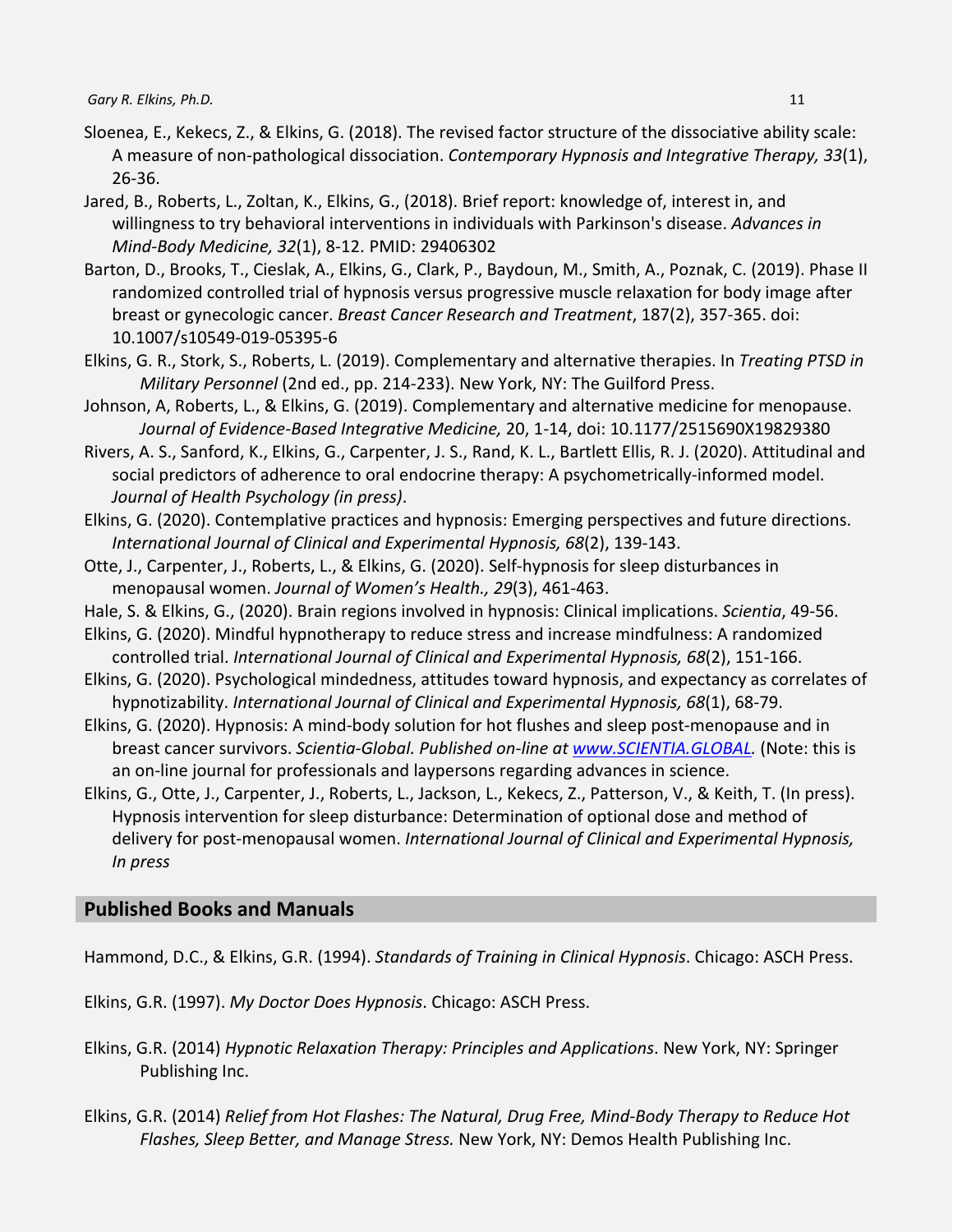- Barnett, J., Shale, A., Elkins, G.R., and Fisher, W.F. (2014) *The Psychologist's Essential Guide to Complementary and Alternative Medicine. Washington, D.C.:* American Psychological Association Press.
- Elkins, G.R. (2016) *Handbook of Medical and Psychological Hypnosis: Foundations, Applications, and Professional Issues.* New York, NY: Springer Publishing Inc.
- Elkins, G. R. (2019) *Mindful Hypnotherapy: The Basis for Clinical Practice.* New York, NY: Springer Publishing Inc.

#### **Published Psychological Testing Instruments**

Elkins, G. & Johnson, A. (2015) *Psychological Distress Profile*. Menlo Park, CA, Mind Garden, Inc.

### **Book Reviews**

- Elkins, G.R., & Fee, A.F. (1978). Group Therapy: A behavioral approach. Rose, S. (Author), Springer, New York: Springer Publishing Co. Reviewed in *Psychology: A Journal of Human Behavior, 15*, 51.
- Elkins, G.R., & Fee, A.F. (1979). Handbook of rational-emotive therapy. Ellis, A. & Grieger, R. (Eds.) Springer Publishing Company. Reviewed in *Journal of Counseling and Psychotherapy, 1*, 152- 153.
- Elkins, G.R. (1982). Explorations in time-limited counseling and psychotherapy. Gelso, C.J., & Johnson, D.H. (Authors). Reviewed in *American Journal of Clinical Hypnosis*, *26*, 62-63.
- Elkins, G.R. (1982). Introduction to medical hypnosis. Gorsky, G.H., & Gorsky, S.R. (Authors). Reviewed in *American Journal of Clinical Hypnosis, 24*, 300-301.
- Elkins, G.R. (1982). The practice of multimodal therapy. Lazarus, A.A., (Author). Reviewed in *American Journal of Psychotherapy*, July.
- Elkins, G.R. (1982). Application of hypnosis in sex therapy. Beigel, A.L., & Johnson, W.A. (Authors). Reviewed in *International Journal of Clinical and Experimental Hypnosis, 30*, 307-308.
- Elkins, G.R. (1993). Littletree: A story for children with serious medical problems. Mills, Joyce C. (author) 1992, Magination Press, New York, NY. Reviewed in *American Journal of Clinical Hypnosis*, 36(2) 147-149.
- Elkins, G.R. (1993). Multiple personality disorder: An exercise in deception. Aldridge-Morris, R. (author) 1989, London, Lawrence-Erlbaum Associate, reviewed in *American Journal of Clinical Hypnosis*, *35*(3) 209-211.
- Elkins, G.R. (1993). Treating PTSD: Cognitive behavioral strategies. In D.W Foy (Ed.) 1992. New York, Guilford Press. Reviewed in *American Journal of Clinical Hypnosis, 36(*1) 55-56.
- Elkins, G.R. (1994). Lessons in evil: Lessons from the light. Feldman (author, 1993), New York: Crown Publishers, Inc. Reviewed in *American Journal of Clinical Hypnosis, 37*(1) 53-54.
- Elkins, G.R. (2002). The practice of hypnotism. Weitzenhoffer, A. (author, 2000) John Wiley and Sons, N. Y. Reviewed in *American Journal of Clinical Hypnosis*.

# **Presentations**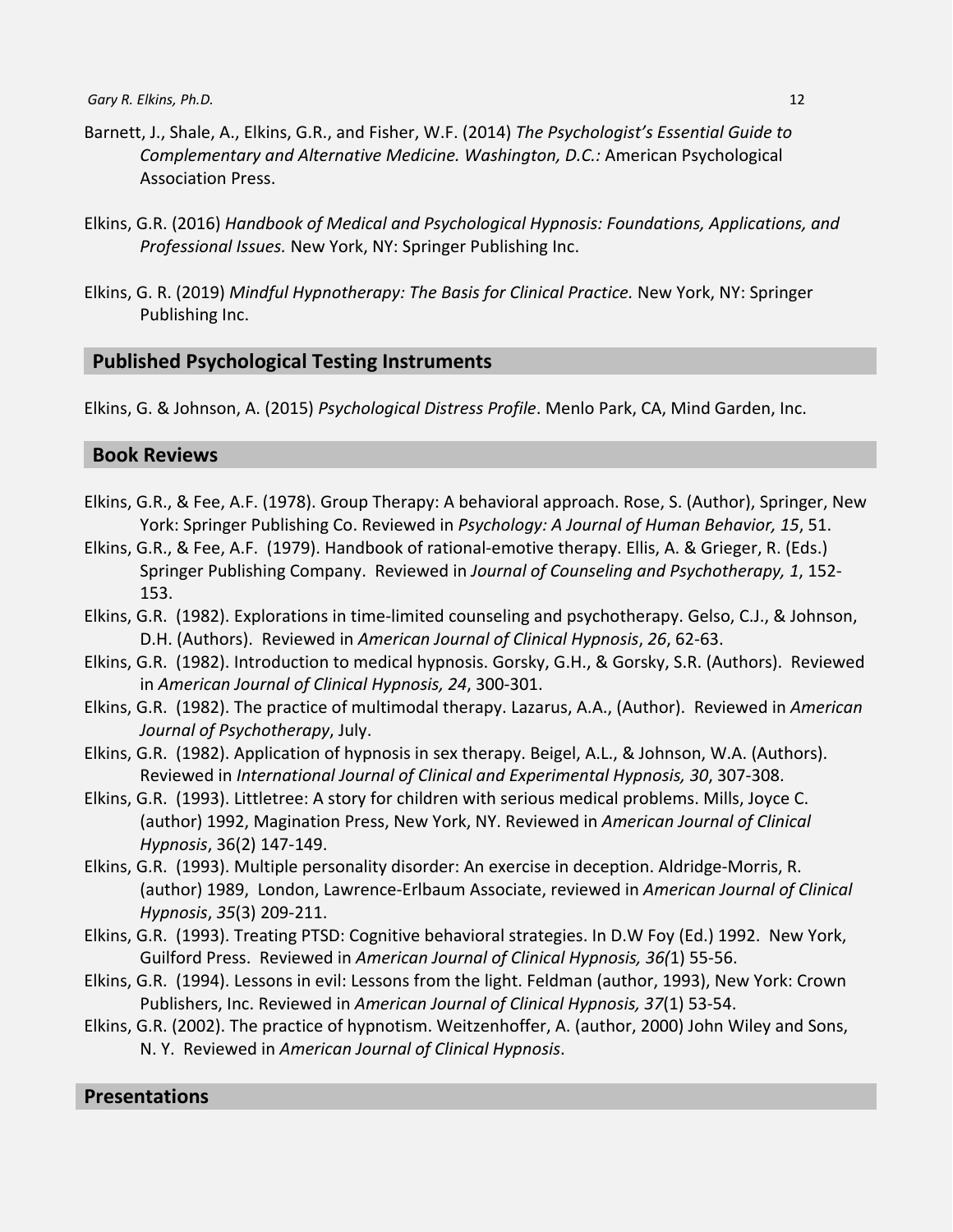- Elkins, G.R., & Cochran, S.W. (1977). *Locus of Control as a Determinant of Decision Making.* 24th Annual Meeting of the Southwestern Psychological Association.
- Elkins, G.R., & Fee, A.F. (1978). *A Proposed Cognitive-Behavioral Model for the Treatment of Obsessions and Compulsions*. 25th Annual Meeting of the Southwestern Psychological Association.
- Elkins, G.R., & Osborn, S.M. (1979). *Perception of Assertiveness: Implications for Counseling and Therapy.* 25th Annual Meeting of the Texas Psychological Association. Awarded the Certificate of Recognition by the Texas Psychological Association.
- Osborn, S.M., Patterson, J.P., & Elkins, G.R.(1979). *Psychotherapy Outcome Models for the Independent Practitioner*. 87th Annual Meeting of the American Psychological Association. Awarded certificate and funded by Student Scholarship Awards Committee of Division 29 (Psychotherapy) of APA.
- Patterson, J.P., Osborn, S.M., & Elkins, G.R. (1979). *Psychotherapy Outcome Research*: A Survey. 26th Annual Meeting of the Southwestern Psychological Association.
- Miller, R.A. & Elkins, G.R. (1980). *Hypnotherapy*. Conference on Emerging Roles for the Psychologist, Texas A&M University.
- Saltzberg, L., & Elkins, G.R. (1980). *Elegant and Inelegant Therapy: A Comparison of A and B Level Interventions in the Treatment Process*. Third National Conference on Rational-Emotive Therapy.
- Elkins, G.R., Smith, D., & Saltzberg, L.H.(1981). *Rational Restructuring and Relaxation Training in the Treatment of Communication Apprehension*. 89th Annual Meeting of the American Psychological Association.
- Carter, B.D., & Elkins, G.R. (1982). *Family Stress and Social Adjustment*. 90th Annual Meeting of the American Psychological Association.
- Saltzberg, L.H., & Elkins, G.R. (1982). *Hypnosis as a Facilitator of Cognitive-Behavior Therapy*. (1982). 34th Annual Meeting of the Society for Clinical and Experimental Hypnosis.
- Elkins, G.R., Gamino, L.A., & Rynearson, R.R. (1983). *The Social and Psychiatric Dynamics of Mass Psychogenic Illness: A Case Study.* Annual Meeting of the Academy of Psychosomatic Medicine.
- Saltzberg, L.H., & Elkins, G.R. (1983*). Investigation of Bibliotherapy as an Adjunct to Rational-Emotive Psychotherapy*. 91st Annual Meeting of the American Psychological Association.
- Elkins, G.R., & Saltzberg, L.H. (1983). *Hypnosis in the Treatment of Myofibrositis and Anxiety*. Annual Meeting of the American Society of Clinical Hypnosis.
- Elkins, G.R. (1983). *Applications of Psychology in Medical Settings*. Invited address at the first annual Distinguished Alumni Forum, East Texas State University.
- Schuchmann, J.A., & Elkins, G.R. (1984). *Doc, It Still Hurts*; *or How to Approach the Patient Who Complains of Chronic Pain.* Annual Meeting of the Texas Medical Association*.*
- Elkins, G.R. (1984). *Pain Management*. Shepperd Memorial Hospital, Burnet, Texas.
- Elkins, G.R. (1984). *Psychological Intervention with the Chronic Pain Patient*. Gatesville Clinic, Gatesville, Texas.
- Elkins, G.R. (1984). *Psychological Aspects of Chronic Illness*. Medical-Surgical Nursing Rounds, Scott and White, Temple, Texas.
- Elkins, G.R., Schuchmann, J.A., & Gamino, L.A. (1984). *Psychological Distress, Invalidation, and Pain Games Among Chronic Pain Patients*. International Association for the Study of Pain.
- Elkins, G.R. (1984). *Hypnotherapy in Children*. Pediatrics Grand Rounds, Scott and White, Temple, Texas.
- Elkins, G.R. (1984). *Childhood Psychogenic Coughing: A Combined Hypnotic/Behavioral Treatment*. Annual Meeting of the American Society for Clinical Hypnosis.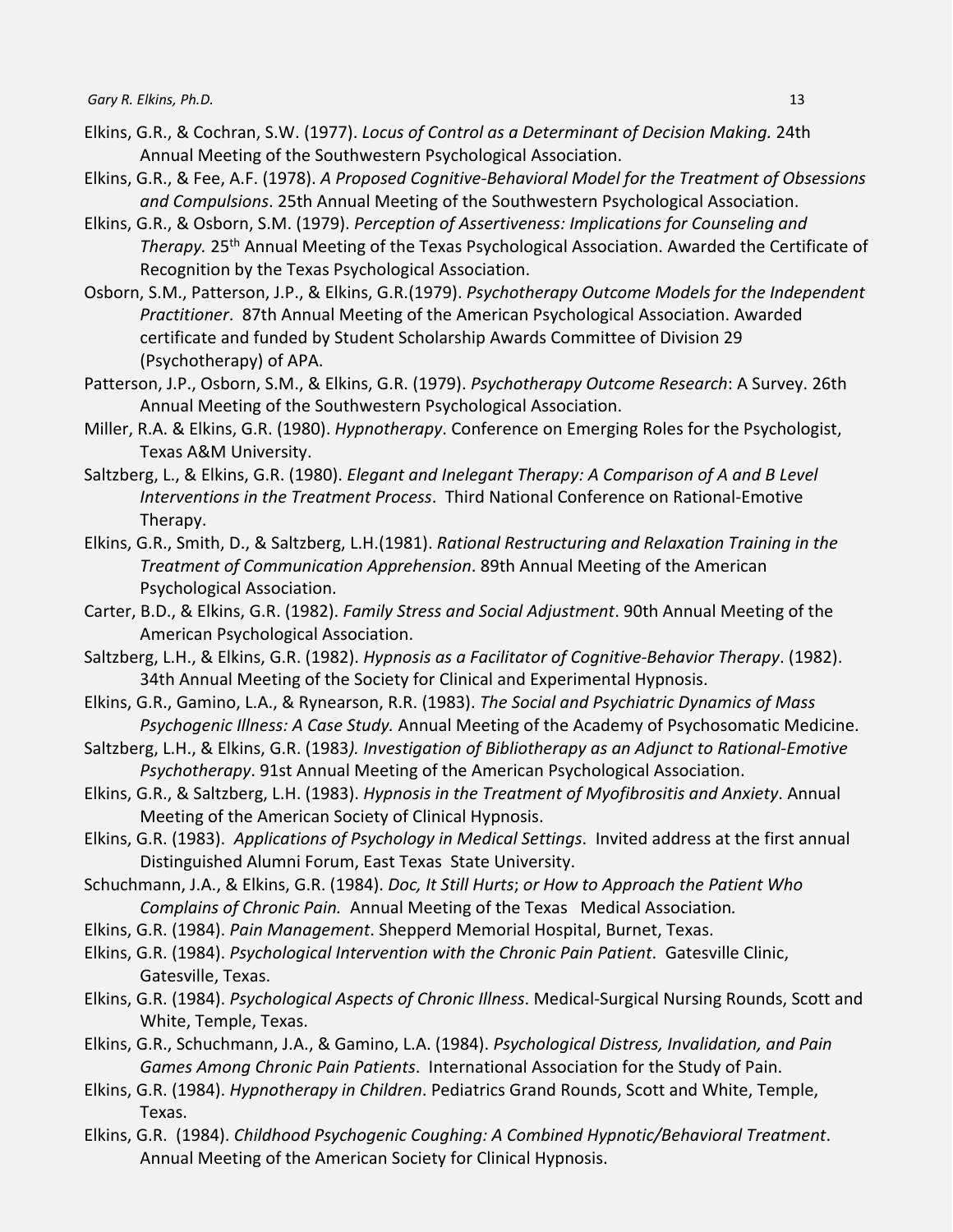- Elkins, G.R. (1984) *Stress in Patient Care: Clinical Considerations*. Department of Oral Surgery, Scott and White Clinic, Temple, Texas.
- Elkins, G.R., & Gamino, L.A. (1984). *Group Psychosomatic Illness and Hypnotic Phenomena*. Bell County Psychological Association.
- Elkins, G.R. (1984), *Hypnosis for Pediatric Medical and Psychological Problems*. Southwestern Psychological Association.
- Elkins, G.R. (1985). *Mental Health and Stress Management*. Scott and White Annual Internal Medicine Review.
- Elkins, G.R. (1985). *Mass Psychogenic Illness: Conversion Reaction or Group Hypnosis?* 10th International Congress of Hypnosis and Psychosomatic Medicine.
- Hughes, P., & Elkins, G.R. (1986). *The Unremembered Pregnancy: Psychogenic Amnesia*. Ob/Gyn Department Grand Rounds, Scott and White Clinic.
- Elkins, G.R., & Gamino, L.A. (1986). *The Use and Misuse of Hypnotic Suggestion in Health and Illness*. Dallas Society of Clinical Hypnosis, Dallas, Texas.
- Elkins, G.R. (1986). *Psychopathology, Invalidism, and Pain Games Among Chronic Pain Patients*. American Psychological Association.
- Elkins, G.R. (1987). *Altered States of Consciousness in Etiology and Treatment of Anxiety Disorders*, Bell County Psychological Association, Temple, Texas , May, 1987.
- Elkins, G.R. (1987). *Hypnotherapy with Children: Relaxation and Mental Imagery for Pediatric Anxiety and Pain Management*. Association for the Care of Children's Health, Halifax, Nova Scotia.
- Elkins, G.R. (1987). *Hypnosis and Mass Hysteria: From Witchcraft Trials to Modern Medicine*. American Society of Clinical Hypnosis, Las Vegas, Nevada. (Awarded 2nd place for best clinical paper).
- Colosimo, C.P., & Elkins, G.R. (1987). *Clinical Applications of Hypnotherapy in Behavioral Medicine Settings*. American Society of Clinical Hypnosis, Las Vegas, Nevada.
- Elkins, G.R. (1987). *Clinical Hypnosis: Recent Research and Applications*. Southwestern Psychological Association, New Orleans, Louisiana.
- Elkins, G.R., & Nisbet, R.B. (1987). *Hypnotherapy in a Case of Severe Hyperemesis Gravidarum*.Department of Obstetrics and Gynecology, Scott and White Clinic.
- Elkins, G.R. (1987). *Hypnotherapy with Pediatric Patients for Management of Pain and Anxiety*.Association for the Care of Children's Health, Halifax, Nova Scotia.
- Elkins, G.R. (1987). *Hypnotherapy for Anxiety: Is It the Treatment of Choice?* American Society of Clinical Hypnosis, Las Vegas, Nevada.
- Sanders, S., Copeland, D., & Elkins, G. (1987). *Hypnotherapy with Children*. American Psychological Association, New York.
- Elkins, G.R. (1988) *Mass Hysteria!*. Department of Medicine Grand Rounds, Scott and White Clinic, Temple, Texas.
- Elkins, G.R. & Hill, P.S. (1988). *Hypnotherapy and Munchausen's Disorder: Psychodynamics and Treatment Issues*. 11th International Congress of Hypnosis and Psychosomatic Medicine, The Hague, Netherlands1988.
- Elkins, G.R. (1991). *Hypnotherapy in the Treatment of Hyperemesis Gravidarum*. American Society of Clinical Hypnosis, St. Louis, Missouri.
- Elkins, G.R. (1994). *Consultation Regarding Insomnia: Hypnotherapy and Sleep Hygiene*. Annual Meeting of the American Society of Clinical Hypnosis, Philadelphia, Pennsylvania.
- Elkins, G.R. (1994). *Hypnotherapy in the Treatment of Post-Traumatic Stress Disorder*. Grand Rounds, Department of Psychiatry, Scott and White.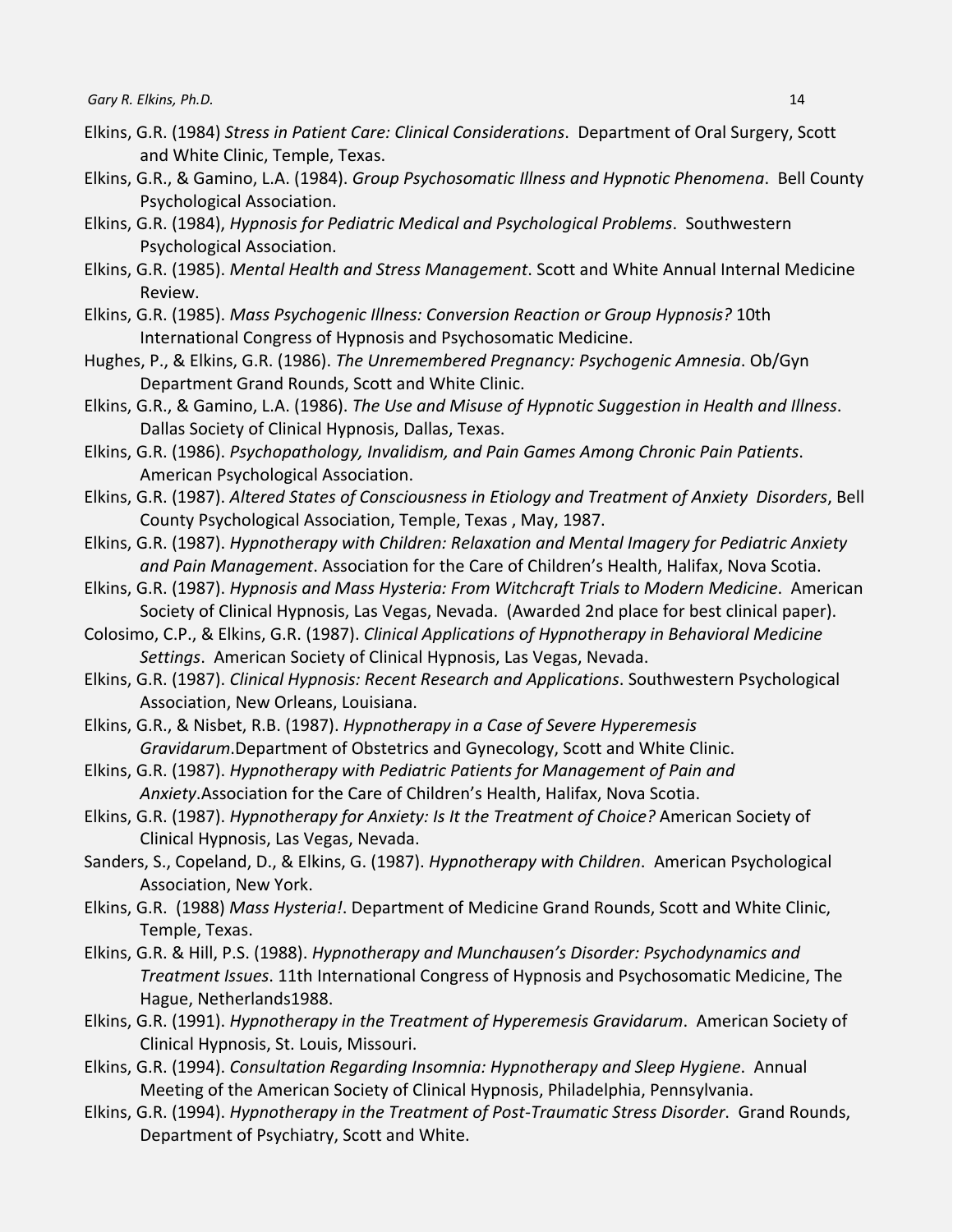- Elkins, G.R. and Hammond, D.C. (1995). *Teaching Medical and Psychological Hypnosis*. American Society of Clinical Hypnosis, San Diego, California.
- Elkins, G.R. (1996). *Looking Toward the Future: Clinical Hypnosis and Professional Practice*. President Elect Address, American Society of Clinical Hypnosis Annual Banquet, Orlando, Florida.
- Elkins, G.R*.* (1996). *Teaching and Learning Clinical Hypnosis: Lessons from the Novice and the Great.* Annual Banquet Presentation, Canadian Society of Clinical Hypnosis, Banff, Alberta, Canada.
- Elkins, G.R. (1996). *Professional Issues in Clinical Hypnosis: Panel Discussion*. Annual Scientific Meeting of the Society for Clinical and Experimental Hypnosis, Tampa, Florida.
- Elkins, G.R. (1996). *The Seven Habits of Highly Successful Clinicians Who Practice Hypnosis.* Annual Banquet Presentation, New Orleans Society of Clinical Hypnosis.
- Elkins, G.R. (1997). *Sleep Disorders*. Bell County Psychological Association, Temple, Texas.
- Elkins, G.R. (1997). *Update on Clinical Hypnosis: Theory and Practice*. Grand Rounds Presentation, Department of Psychiatry, University of Texas Medical Branch, Galveston, Texas.
- Elkins, G.R. (1997). *Hypnosis Grief and Mourning.* Presidential Address, 14th International Congress of Hypnosis and Psychosomatic Medicine, San Diego, California.
- Elkins, G.R. (1997). *Chair and Discussion Investigating False Memory for the Unmemorable: A Critique of Experimental Hypnosis and Memory Research.* Special Invited Address by D. Corydon Hammond, Ph.D. 14th International Congress of Hypnosis, San Diego, California.
- Elkins, G.R. (1997). *Discussion: The Use of Hypnosis and Psychotherapy*. 14th International Congress of Hypnosis, San Diego, California.
- Elkins, G.R. (1998). *Discussion of Symposium on EMDR: Eye Movement Desensitization and Reprocessing Therapy*. Paper presented at the Bell County Psychological Association, Temple, Texas.
- Elkins, G.R. (1998). *Chair Discussion of Symposium on Hypnosis and Clinical Outcome Research*. 40th Annual Scientific Meeting of the American Society of Clinical Hypnosis, Fort Worth, Texas.
- Elkins, G.R. (1998). *Essentials of Clinical Hypnosis in Brief Psychotherapy Practice*. Keynote Speaker, GA Psychological Association Winter Institutes, Atlanta, Georgia.
- Elkins, G.R. (1998). *Bridging Research and Practice in Clinical Hypnosis*, 40th Annual Meeting of the American Society of Clinical Hypnosis, Fort Worth, Texas.
- Elkins, G.R. (1998). *The Theory and Practice of Clinical Hypnosis: Expert Panel*. American Society of Clinical Hypnosis Annual Scientific Meeting, Forth Worth, Texas.
- Elkins, G.R. (1998). *The Image of Hypnotherapy: A Theory in It's Own Right or Only an Adjunct?* 40th Annual Scientific Meeting of the American Society of Clinical Hypnosis, Ft. Worth, Texas.
- Rajab, M.H., Elkins, G.R., and Cheung, A. (1999). *Hypnosis for Pain Management in Cancer Patients: Design and Method*. Society for Clinical Trials, Anaheim, California.
- Elkins, G.R. (1999). *Chair and Discussant, Symposium on The Future of Clinical Hypnosis*. 41st Annual Meeting of the American Society of Clinical Hypnosis, Atlanta, Georgia.
- Elkins, G.R. *(1999). Chair and Discussant, Symposium on Hypnosis and Cancer*, 41st Annual Meeting of the American Society of Clinical Hypnosis, Atlanta, Georgia.
- Elkins, G.R. (2000). *Chair and Discussant, Symposium on Hypnosis in Treatment of Habit Disorders.* 15th International Congress of Hypnosis, Munich, Germany.
- Elkins, G.R. (2000). *Treatment of Insomnia: Integration of Medical and Psychological Approaches.*  Department of Pulmonary Medicine, Sleep Disorders Center, Scott and White, Temple, Texas.
- Moore, R., & Elkins, G.R. (2000). *A Puzzling Case of Cognitive Impairment*. Department of Psychiatry Grand Rounds, Scott and White, Temple, Texas.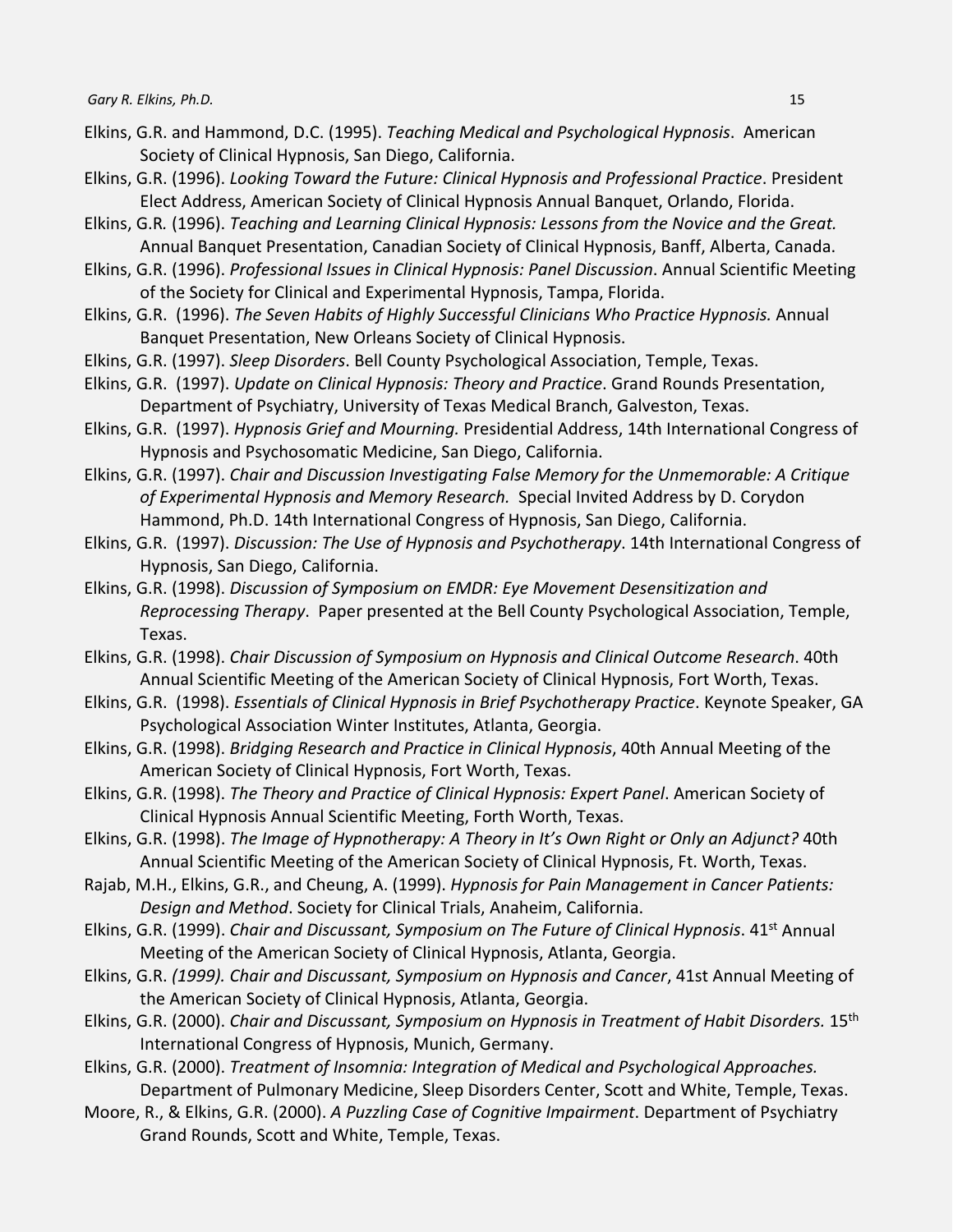- Elkins, G.R. (2000). *Hypnosis and Cancer Care: Current Research and Future Directions*. Department of Educational Psychology, Texas A&M University, College Station, Texas.
- Elkins, G.R., & Rajab, M.H. (2000). *Clinical Efficacy of Hypnosis for Smoking Cessation.* Department of Psychiatry, Grand Rounds, Texas A&M University Health Sciences Center, Temple, Texas.
- Elkins, G.R. (2000). *Hypnosis for Smoking Cessation: Preliminary Clinical Outcome Data*. 15th International Congress of Hypnosis, Munich, Germany.
- Chavez, A., White, J., Rawls, D., Riggs, M., Elkins, G., & McGhee,W. (2000). *Unsedated Colonoscopy (USC) and Predictors of Successful Outcome.* 65th Annual Scientific Meeting of the American College of Gastroenterology, New York, New York.
- Elkins, G.R. (2001). *Mind-Body Therapies in Patient Care*. Scott and White Internal Medicine, Grand Rounds.
- Elkins, G.R., & Rajab, H. (2001). *Hypnotherapy for Smoking Cessation: Preliminary Findings*. Society for Clinical and Experimental Hypnosis, San Antonio, Texas.
- Elkins, G.R., Russell, I.S., Young, K., & Rajab, M.H. (2001). *Understanding the Mind-Body Connection in*  Pain Control: Research Findings from an Animal Model of Hypnosis. 43rd Annual Meeting of the American Society of Clinical Hypnosis, Reno, Nevada.
- Elkins, G.R., & Rajab, M. H. (2001). *Hypnosis for Smoking Cessation: Outcomes from a Clinical Trial*. 43rd Annual Meeting of the American Society of Clinical Hypnosis, Reno, NV.
- Elkins, G.R. (2002). *The Making of a President*. 44th Annual Meeting of the American Society of Clinical Hypnosis.
- Elkins, G.R. (2002). *Hypnotherapy for Children with Headaches/Migraines*, Scott and White Advanced Practice Symposium, Salado, Texas.
- Marcus, J.D., & Elkins, G.R. (2002). *Child and Family Program for HIV Impacted Families,* Oral Presentation: XXV International Congress of Applied Psychology (Div. 6 Clinical and Community Psychology) Singapore.
- Elkins, G.R., & Palamara, L. (2002). *Pain Assessment and Behavioral Management*, 2002 Medical Surgical Nursing Conference, Scott and White Clinic and Hospital, Temple, Texas.
- Elkins, G.R., Marcus, J., Rajab, H., & Cheung, A. (2002). *Hypnotic Relaxation for Pain Management in Cancer Patients: Preliminary Results*. Annual Meeting of the American Psychological Association, Chicago, Illinois.
- Russell, M, Young, K., Elkins, G., & Steele-Russell, I. *Effect of the Tonic Immobility State on Conditioned Pain Perception in Rabbits*. Society for Neuroscience Annual Meeting, San Diego, California.
- Elkins, G.R., Marcus, J., Stanianus, R., & Rajab, H. (2002). *Anxiety in General Surgery Patients,* 55th Annual Convention of the Texas Psychological Association, San Antonio, Texas.
- Elkins, G.R., Marcus, J., Stanianus, R., & Rajab, H. (2002). *The Visual Analog Scale: A Valid and Reliable Method to Measure Anxiety in Colorectal Surgery Patients*. Society for Behavioral Medicine, Salt Lake City, Utah.
- Elkins, G.R., Marcus, J.D., & Young, R. (2003). *Hypnosis for Menopausal Symptoms in Breast Cancer Survivors.* 5th Annual Comprehensive Cancer Care: Integrating Complementary & Alternative Therapies with Mainstream Care, Washington, DC.
- Marcus, J.D. & Elkins, G.R. (2003). *Translating Clinical Phenomena into Researchable Questions and Clinical Practice: A Multidisciplinary Quest.* 5th Annual Comprehensive Cancer Care: Integrating Complementary & Alternative Therapies with Mainstream Care. Washington, DC.
- Marcus, J.D., Elkins, G.R., Rajab, M.H., Morgan, P., & Gelsthorpe, C. (2003). *The Integrative Role of a Research Associate in a Mind-Body Health Research Program.* Society of Clinical Research Associates. Rancho Mirage, California.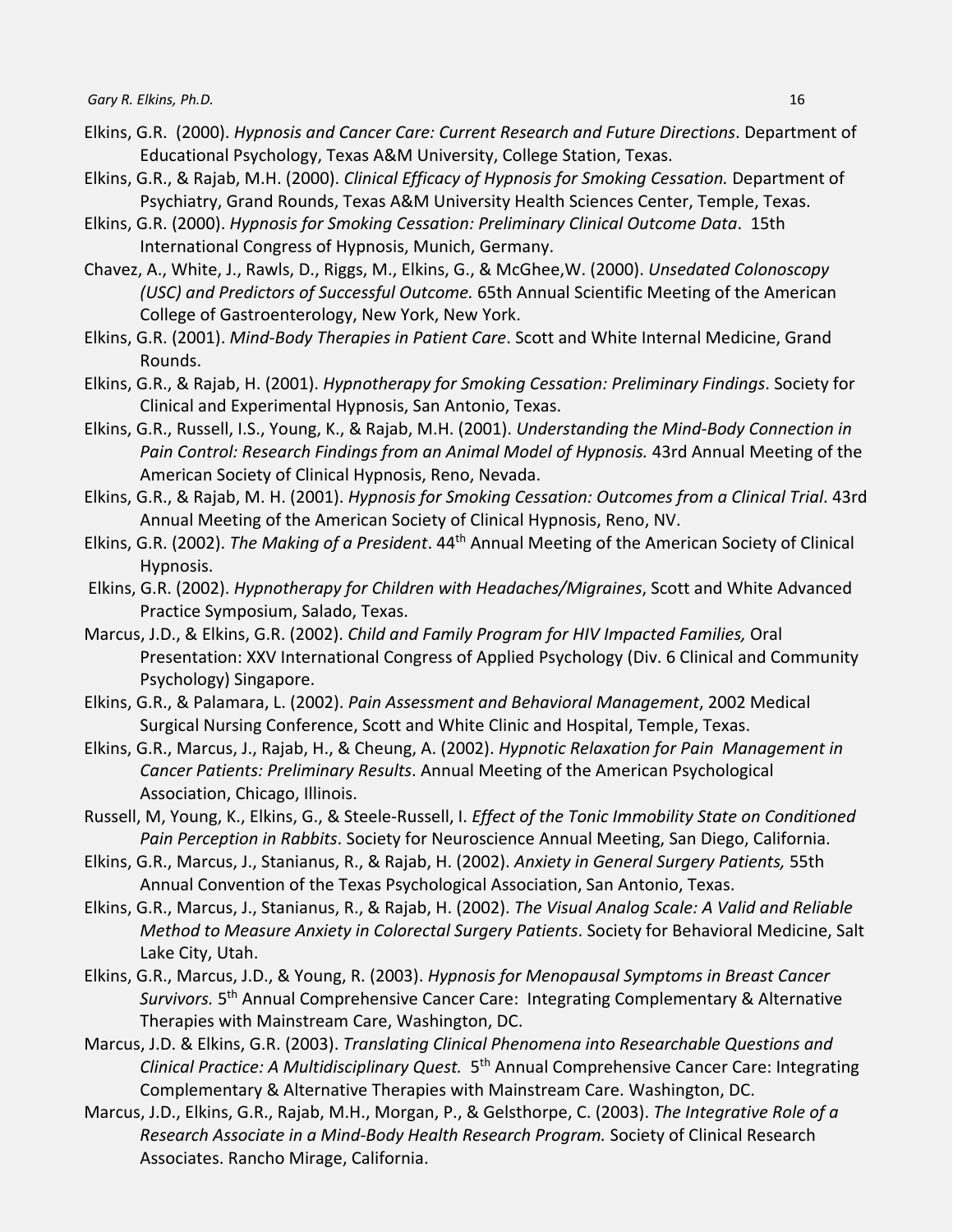- Elkins, G.R., Marcus, J., & Rascoe, T. (2003). *Development of a New Scale to Measure Hypnotizability in Clinical Research*, 44th Annual Meeting of the American Society of Clinical Hypnosis, Arlington, Virginia.
- Marcus, J. & Elkins, G.R. (2003). *Group Hypnotherapy for Smoking Cessation: Preliminary Results and*  Lessons Learned. 44<sup>th</sup> Annual Meeting of the American Society of Clinical Hypnosis, Arlington, Virginia.
- Marcus, J.D., Elkins, G.R., & Mott, F. (2003). *Solution Focused Therapy: Creating Change in a Health Challenged Population*. 6th World Congress of Psycho-Oncology. Banff, Canada.
- Marcus, J.D., Elkins, G.R., & Mott, F. (2003). *Hypnotic Interventions in Palliative Care: A Model of Adjunctive Care.* 6th World Congress of Psycho-Oncology. Banff, Canada.
- Marcus, J.D. & Elkins, G.R. (2003). *Development of a Model for a Structured Support Group for Bariatric Surgery Patients*. 20th Annual Meeting of the Society for Bariatric Surgery. Boston, Massachusetts.
- Elkins, G.R., Marcus, J.D., Palamara, L., Cheung, A., Young, R., & Rajab, H. (2003). *Hypnosis Intervention*  for Anxiety and Pain in Stage III and IV Cancer Patients: A Randomized Clinical Trial. 2<sup>nd</sup> International Conference of Cancer Integrative Medicine, Cancer Treatment Research Foundation, Chicago, Illinois.
- Elkins, G.R. (2003). *Clinical Hypnosis Applications for Pediatric Pain Management.* 5th Annual Caring for Kids with Cancer Symposium, Baptist Children's Hospital, Miami, Florida.
- Elkins, G.R. (2003). *Applications of Hypnosis in Primary Care* Practice*.* 97th Annual Meeting of the Southern Medical Association, Atlanta, Georgia.
- Elkins, G.R. (2004). *Hypnosis in Medicine*. Integrative Medicine Practice meeting of the Southern Medical Association, Santa Fe, New Mexico.
- Elkins, G.R. (2004). *Complementary and Alternative Medicine in Treatment of Anxiety and Depression*. Integrative Medicine Practice meeting of the Southern Medical Association, , Santa Fe, New Mexico.
- Elkins, G.R. (2004). *Hypnotherapy Interventions in Treatment of Hot Flashes and Menopausal Symptoms in Breast Cancer Survivors*. Department of Psychology, Sam Houston State University, Huntsville, Texas.
- Marcus, J., Holguin, M., Quinney, C., & Elkins, G. (2004). *Integrative sickle cell care: Maximizing opportunities, overcoming obstacles and developing standards of care.* Annual meeting of the Sickle Cell Disease American Association, Atlanta, Georgia.
- Elkins, G.R., & Marcus. J. (2004). *Hypnosis for Pain Management in Cancer Patients*. Annual meeting of the American Society of Clinical Hypnosis, Anaheim, California.
- Elkins, G.R., & Bates, J. (2004). *Guidelines for a Post-Doctoral Fellowship in Clinical Hypnosis Research.* Annual meeting of the American Society of Clinical Hypnosis, Anaheim, California.
- Elkins, G.R., & Marcus, J. (2004). *Assessment of Hypnotizability in Cancer Patients*. Annual meeting of the American Society of Clinical Hypnosis, Anaheim, California.
- Elkins, G.R., Marcus, J., Stearns, V., & Rajab, M. H. (2005). *Pilot Study of Hypnosis for Hot Flashes in Breast Cancer Survivors*. North American Menopause Society, San Diego, California.
- Elkins, G.R., Marcus, J., Stearns, V., & Rajab, M. H. (2005). *Hypnosis for Hot Flashes in Breast Cancer Survivors*. Annual Meeting of the Society for Clinical and Experimental Hypnosis, Charleston, South Carolina.
- Elkins, G.R., Marcus, J., & Rajab, M. H. (2005). *Intensive Hypnotherapy for Smoking Cessation*. Annual Meeting of the Society for Clinical and Experimental Hypnosis, Charleston, South Carolina.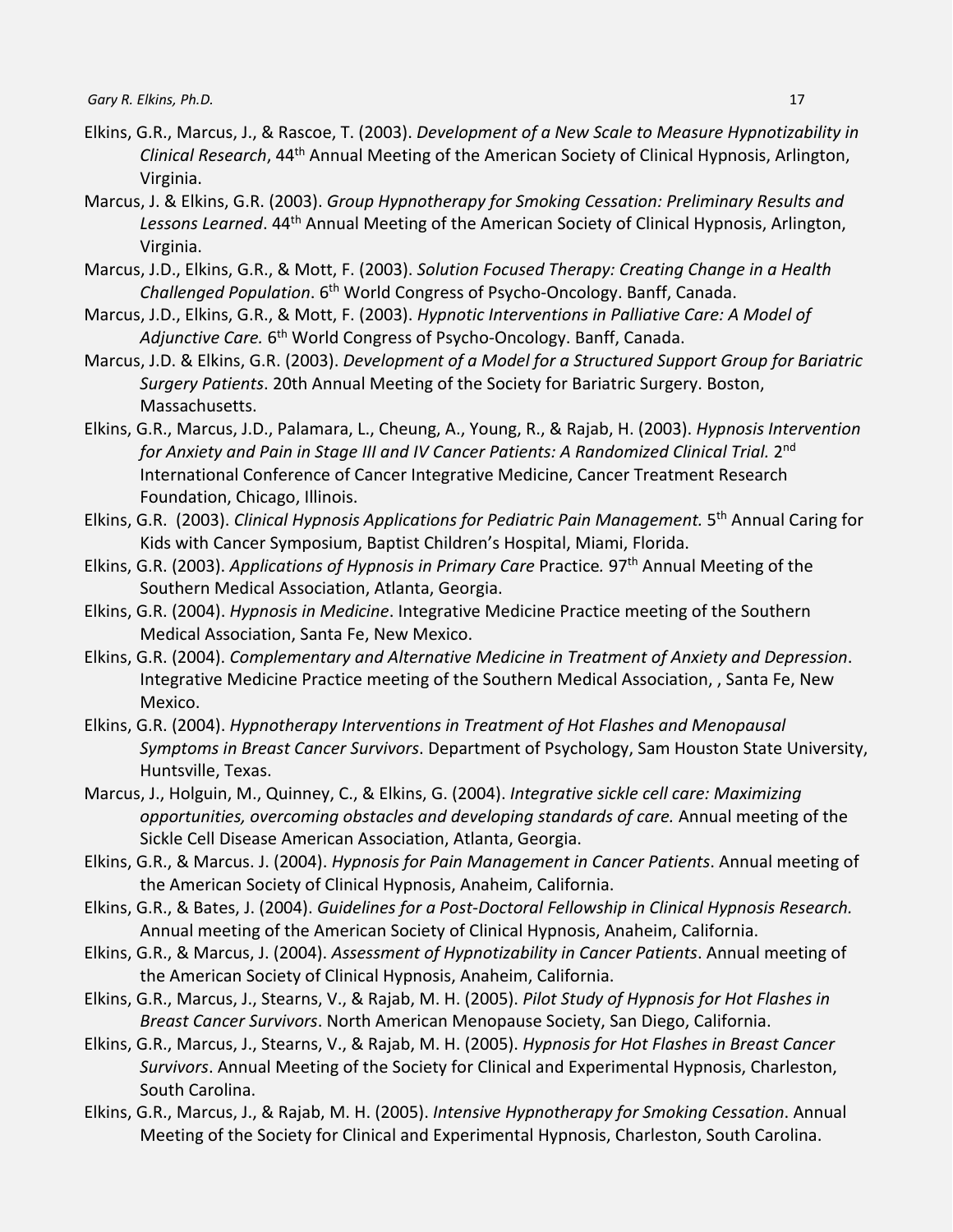- Elkins, G.R., Marcus, J., Cheung, A., Rajab, M. H., & Palamara, L. (2005). *Hypnosis to Reduce Pain in Cancer Survivors with Advanced Disease*. Annual Meeting of the Society for Clinical and Experimental Hypnosis, Charleston, South Carolina.
- Clansey, P., Elkins, G.R., & White, D. (2005). *Texas State Board of Examiners of Psychologists – Update*. Annual Meeting of the TEXAS Psychological Association, Houston, Texas.
- Elkins, G.R., Marcus, J.,& Rajab, M. H. (2005). *Use of Complementary and Alternative Therapies by Psychotherapy Clients*. Annual Meeting of the Texas Psychological Association, Houston, Texas.
- Elkins, G.R. (2005). *Hypnosis in the Treatment of Health Compromising Behaviors*. Master Clinician Symposium, Society for Clinical and Experimental Hypnosis, Charleston, North Carolina.
- Elkins, G.R. (2005). *Hypnosis in the 21st Century: Current Research and Future Directions*. Department of Psychology, Texas A&M University, College Station, Texas.
- Marcus, J., & Elkins, G.R. (2006). *Translating Clinical Phenomena into Researchable Questions and Clinical Practice.* American Psychosocial Oncology Society (APOS) 3rd Annual Conference, Amelia Island, Florida.
- Elkins, G.R., Marcus, J., Cheung, A., Rajab, M. H., & Palamara, L. (2005). *Hypnosis to Reduce Pain in Cancer Survivors with Advanced Disease: A Prospective Study.* Annual Meeting of the American Psychosocial Oncology Society, Phoenix, Arizona.
- Elkins, G.R., Marcus, J., Rajab, M. H., & Cook, T. (2005). *A Retrospective Study of Hypnosis for Hot Flashes and Chemotherapy Induced Menopausal Symptoms.* Annual Meeting of the American Psychosocial Oncology Society, Phoenix, Arizona. Awarded Blue Ribbon for Best Poster Presentation.
- Marcus, J., Elkins, G.R., & Mott, F. (2005) *Communicating*…*again and again. The art of defining reality.* Annual Meeting of the American Psychosocial Oncology Society, Phoenix, Arizona.
- Elkins, G.R. (2005). *Chair and Discussant, Hypnosis: Expert Opinion and Subject Experience.* Annual Meeting of the Society for Clinical and Experimental Hypnosis, Charleston, South Carolina**.**
- Marcus, J., Elkins, G.R., & Mott, F. (2005). *Solution focused Palliative care: Enhancing meaning, promoting dignity at the end of life for the patient and family.* Annual Meeting of the American Psychosocial Oncology Society, Phoenix, Arizona.
- Elkins, G.R. (2006) *Hypnotic Interventions in Clinical Health Psychology: Implications for Research and Clinical Practice*. Invited Address, American Psychological Association, New Orleans, Louisiana.
- Elkins, G.R. (2006) *Hypnotic Relaxation Methods for Pain Management*, Invited Address presented at the annual meeting of Social Work Practice in Palliative and End of Life Care, Austin, Texas.
- Elkins, G.R. & Perfect, M. (2006). *Development of a New Scale to Measure Distress*. Texas Psychological Association, Dallas, Texas.
- Elkins, G.R. Marcus, J., Perfect, M., Rajab, M.H., & Stearns, V. (2007). *Hypnosis for Hot Flashes: Results from a Prospective Study*, American Psychosocial Oncology Society, Austin, Texas.
- Elkins, G.R. (2007). *Update on Clinical Hypnosis: Theory, Research and Practice.* Invited Address, Department of Psychiatry Grand Rounds, Scott and White Clinic, Temple, Texas.
- Elkins, G.R. (2007). *Essentials of Clinical Hypnosis Research and Practice in Integrative Medicine,* Invited Address, Department of Family Medicine Grand Rounds, Scott and White Clinic, Temple, Texas.
- Elkins, G.R. (2007). *Basics of Clinical Hypnosis and Psychotherapy*, Invited Address and Workshop, University of Arizona, Tucson, Arizona.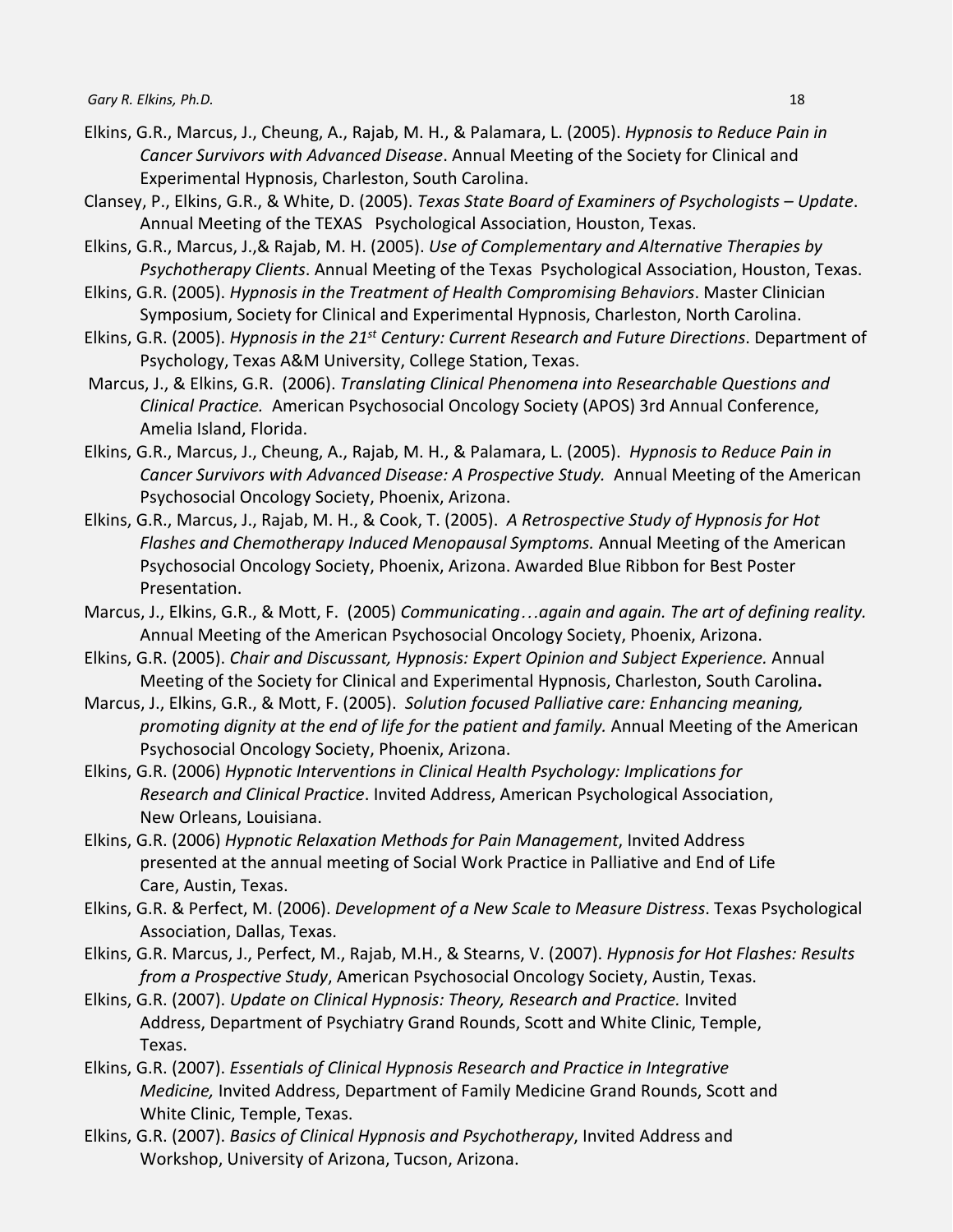- Perfect, M., Elkins, G.R., Lyle-Lahround, T., & Curcio, J. (2007). *Preliminary Findings from Actigraph Data Among Adolescents and Adults with Diabetes Mellitus: Implications for Diabetic Health*. SLEEP Annual Conference, Minneapolis, Minnesota.
- Perfect, M., Lyle-Lahround, T., Curcio, J., & Elkins, G.R. (2007). *Feasibility of Using Actigraphy to Objectively Measure Sleep in Adolescents and Adults Diagnosed with Diabetes Mellitus*. SLEEP Annual Conference, Minneapolis, Minnesota.
- Perfect, M.M., Elkins, G.R., Lyle-Lahroud, T., & Curcio, J. (2007). *Morning Salivary Cortisol Associated with Coping Behaviors and Sleep Duration: Preliminary Findings from a Pilot Study.* Presented at the Psychoneuroimmunology Research Society Conference, Arcachon, France. Perfect, M.M., Elkins, G.R., Herrera, L., Maxwell, & Nottingham-Smith, M.R. (2007). *Expressive Prayer as a Mind-Body Intervention to Improve Immunity and Mood.* Presented at the Psychoneuroimmunology Research Society Conference, Arcachon, France.
- Elkins, G.R., Marcus, J., Cheung, A., Rajab, M. H., & Palamara, L. (2008). *Randomized Trial of a Hypnosis Intervention for Treatment of Hot Flashes among Breast Cancer Survivors.* Annual Meeting of the Society for Clinical and Experimental Hypnosis, King of Prussia, Pennsylvania.
- Elkins, G.R. (2008). *Clinical Hypnosis in Clinical Psychology Practice*. Annual Meeting of the Texas Psychological Association, Austin, Texas.
- Elkins, G.R., Marcus, J., Sterns, V., Perfect, M., Rajab, M.H., Dove, J., & Bunn, J. (2009). *Moderating effect of hypnotizability on hypnosis for hot flashes in breast cancer survivor.* Annual Meeting of the Society for Behavioral Medicine, Montreal, Canada.
- Elkins, G.R. (2009). *Dissociation and related phenomena following the death of a loved one.* Danish Society for Parapsychology Research, Copenhagen, Denmark.
- Elkins, G.R. (2009). (Symposium Chair and Discussant) *Managing Menopause with Hypnotherapy: Mind-Body Medicine Research.* Annual Meeting of the American Psychological Association, Toronto, Canada.
- Elkins, G.R., Marcus, J., Sterns, V., Perfect, M., Rajab, M.H., Dove, J., & Bunn, J. (2009). *Hypnosis for hot flashes: A randomized clinical trial.* Annual Meeting of the American Psychological Association, Toronto, Canada.
- Dove, J, Elkins, G.R. Marcus, J., Sterns, V., Perfect, M., & Bunn, J. (2009). *Assessment of hypnotizability and the possible moderating role in treatment of hot flashes*. Annual Meeting of the American Psychological Association, Toronto, Canada.
- Perfect, M., Swartz, N., Mercier, D., & Elkins, G. (2009). *Bariatric surgery candidate pre-surgery perceptions: Social and developmental considerations*. Annual Meeting of the American Psychological Association, Toronto, Canada.
- Bunn, J., Elkins, G.R. Marcus, J., Sterns, V., Perfect, M., Rajab, M.H., & Dove, J. (2009). *Additional psychological and physiological benefits of hypnosis for treatment of hot flashes* Annual Meeting of the American Psychological Association, Toronto, Canada.
- Elkins, G.R. (2009). (Chair/Presenter) *Advanced Hypnotherapy for Pain, Anxiety, and Habits*. Canadian Society for Clinical Hypnosis, Vancouver, Canada.
- Elkins, G.R. (2009). *Ethics in Clinical Research*, Baylor University, Waco, Texas.
- Elkins, G.R. (2010). (Key note speaker) *Hypnosis for hot flashes: A randomized clinical trial*. Annual UIW Colloquium, University of Incarnate Word, San Antonio, Texas.
- Elkins, G.R. (2010). *Hypnosis to manage pain during colonoscopy*. Colorectal Cancer Screening: New Approaches and Patient Perspectives, VA Medical Center, Sacramento, California.
- Elkins, G.R. (2010). *Hypnosis in oncology*. Oncology Nursing Society Annual Meeting, San Diego, California.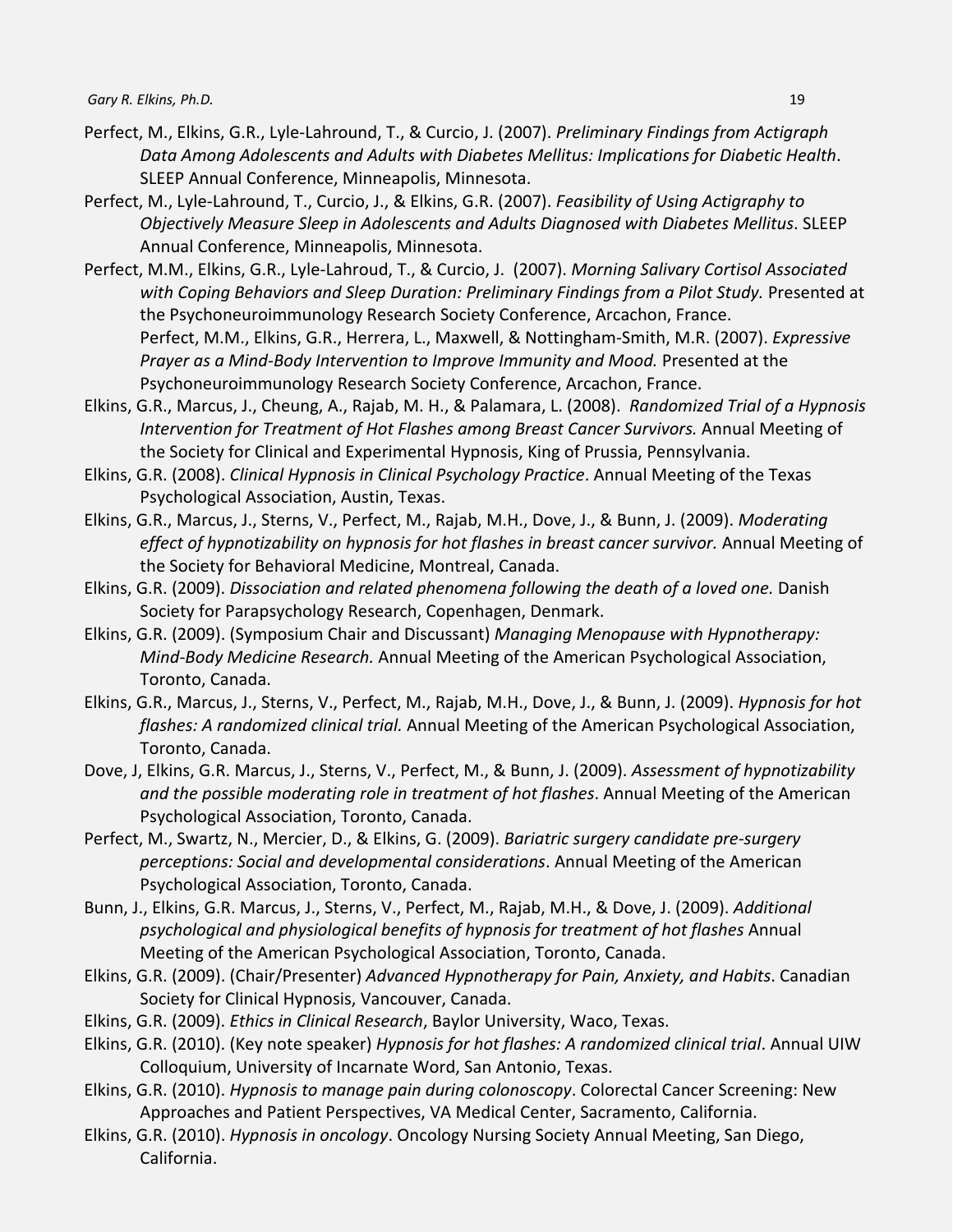- Kendrick, C., Koep, L., & Elkins, G.R. (2010). *The placebo effect in mind-body medicine: Friend or foe?* Annual Meeting of the Texas Biofeedback Society, Houston, Texas.
- Fisher, W., & Elkins, G.R. (2010). *Measuring distress in a college student population: The Elkins Distress Scale*, Annual Meeting of the Texas Psychological Association, Dallas, Texas.
- Kendrick, C., Koep, L, & Elkins, G.R. (2010). *Randomized clinical trials of hypnotic intervention: Review and recommendations*, Annual Meeting of the Texas Psychological Association, Dallas, Texas.
- Koep, L., Kendrick, C., and Elkins, G.R. *Development of a rehabilitation psychology practicum: a proposed integrative model*. Annual Meeting of the Texas Psychological Association, Dallas, Texas.
- Elkins, G.R. (2011). *Science of Self-Hypnosis and Control of Vasomotor Events,* Focus on the Female Patient, Southern Medical Association, Kiawah Island, South Carolina.
- Elkins, G.R. (2011). *Smoking Cessation: Role of Hypnosis and Counseling.* Focus on the Female Patient, Southern Medical Association, Kiawah Island, South Carolina. Elkins, G.R. (2011). *Teaching Relaxation Therapy,* Focus on the Female Patient, Southern Medical Association, Kiawah Island, South Carolina .
- Elkins, G.R. *,* Fisher, W., Amador, K., & Johnson, A. (2011). *Skin Conductance Measurement of Hot Flashes: Influence of BMI in Post-Menopausal Women*, Society for Psychophysiological Research 51<sup>st</sup> Annual Meeting, Boston, Massachusetts.
- Fisher, W., Johnson, A., & Elkins, G.R. *(2011). Physiological Measurement of Hot Flashes: Effects of*  Affect and Physical Activity. Society for Psychophysiological Research 51<sup>st</sup> Annual Meeting, Boston, Massachusetts.
- Elkins, G.R. *,* Amador, K., Johnson, A., & Fisher, W. (2011). *Ambient Temperature and Hot Flashes: Does the Weather Influence Hot Flashes in Post-Menopausal Women?* North American Menopause Society 22<sup>nd</sup> Annual Meeting, Washington, DC.
- Fisher, W., Johnson, A., & Elkins, G.R. (2011). *Two Sternal Skin Conductance Monitors for the Measurement of Hot Flashes: Comparison and Evaluation.* North American Menopause Society 22<sup>nd</sup> Annual Meeting, Washington, District of Columbia.
- Kendrick, C., Koep, L., & Elkins, G.R. (2011). *Hypnosis for Hot Flashes in Prostate Cancer: Case Study.* Biofeedback Society of Texas Annual Meeting, Irving, Texas. .
- Elkins, G.R. , Fisher, W., & Johnson, A. (2011). *Measurement of Non-pathological Dissociation: The Dissociative Ability Scale*. Annual Meeting of the Texas Psychological Association, San Antonio, Texas.
- Elkins, G.R. , Fisher, W., & Johnson, A. (2011). *Hot Flash Severity: Independent Evaluation as a New Direction in Research*, Annual Meeting of the Texas Psychological Association, San Antonio, Texas.
- Elkins, G.R., Fisher, W., Johnson, A. (2011). *Pseudo Seizures*, Epilepsy Conference, Scott and White Memorial Hospital, Temple, Texas.
- Elkins, G., & Fisher, W. (2012, November) *Pseudo Seizures*. Invited presentation to the Conference on Epilepsy, Scott & White Hospital, Temple, TX
- Harned, Z. Olendzki, No., Fisher, W., Johnson, A., & Elkins, G. (2012, November). *Increasing evidence based practice among private practitioner psychologists: Barriers and opportunities.* Poster presentation to the Texas Psychological Association's Annual Convention, Austin, TX.
- Fisher, G., Dhir, H, fisher, W., Johnson, A., Sliwinski, J., Lim, X.S., & Harned, Z. (2012, November). *Clinical hypnosis for smoking cessation an employee wellness program: Lessons learned and future directions.* Poster presentation to the Texas Psychological Association's Annual Convention, Austin, TX.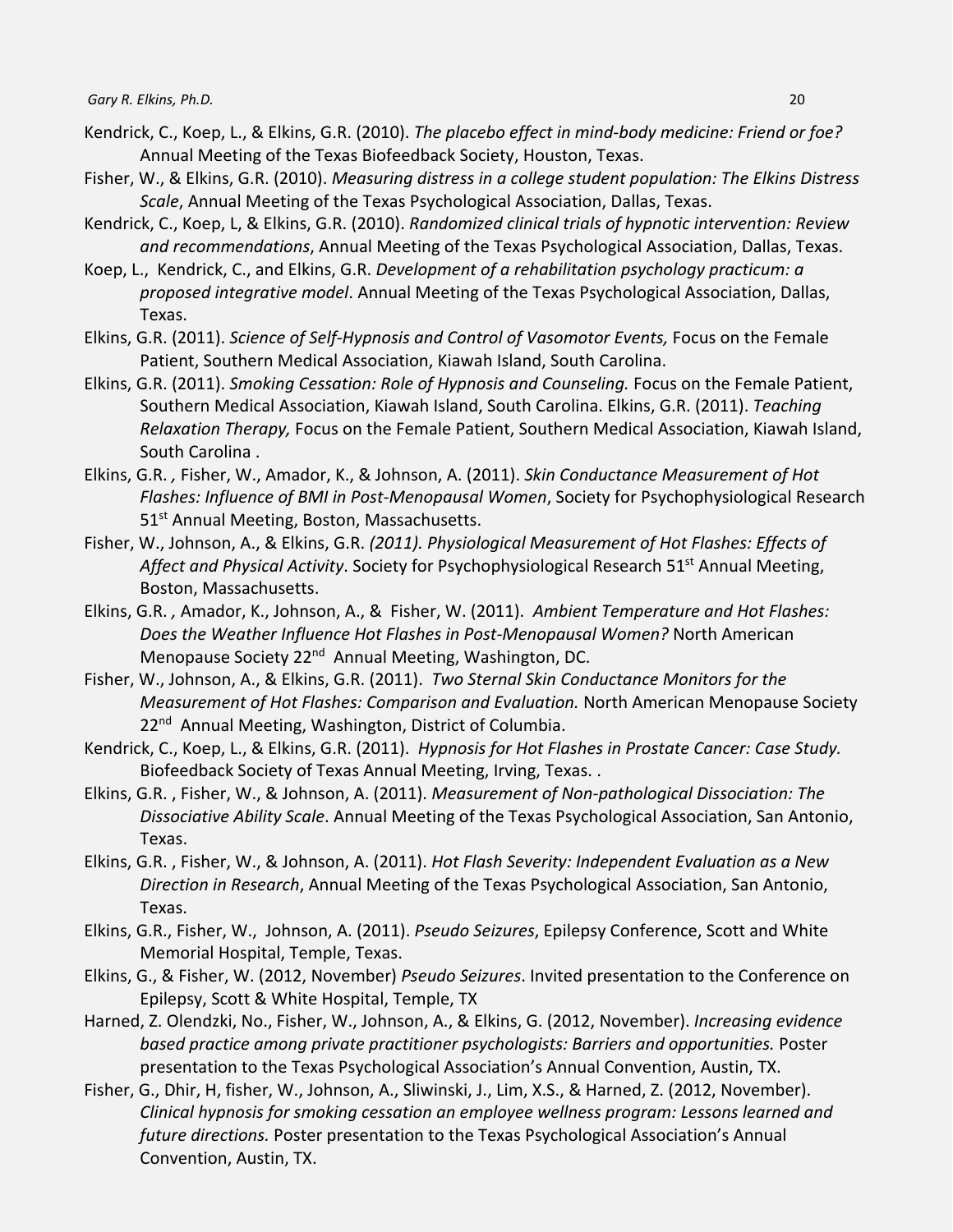- Fisher, W., Johnson, A., Elkins, G., Carreon, I., Tichy, K., Bower, J., Ramsey, D. (2012, November). *Crossvalidation of a measure of non-pathological dissociation.* Poster presentation to the Texas Psychological Association's Annual Convention, Austin, TX.
- Johnson, A., Elkins, G., Fisher, W., Sliwinski, J., Olendzki, N. (2012, November). *Initial development of a brief measure of psychological distress: Validation in a psychiatric sample.* Research paper presented to Texas Psychological Association's Annual Convention, Austin, TX.
- Elkins, G., Johnson, A., Fisher, W., & Sliwinski, J. (2012, October) *Improving sleep in post menopausal women: Outcome from a randomized trial of clinical hypnosis.* Paper presented in Top Scoring Scientific Abstracts session of the 23<sup>rd</sup> Annual Meeting of the North American Menopause Society, Orlando, FL.
- Elkins, G., Sliwinski, J., Johnson, A., & Fisher W. (2012, October). *Guided self-hypnosis for the control of*  hot flashes: A pilot study. Accepted for poster presentation at the 23<sup>rd</sup> Annual Meeting of the North American Menopause Society, Orlando, FL.
- Elkins, G., Fisher, W., & Johnson, A. (2012, August). *The factor structure of a new brief measure of hypnotizability: Elkins Hypnotizability Scale.* Paper presented to the American Psychological Association's 120<sup>th</sup> Annual Convention, Hilton Orlando, Orlando, FL.
- Elkins, G., Fisher, W., & Johnson, A. (2012, May). "*Hypnosis for hot flashes: Results from a randomized clinical trial and future directions".* Paper presented to International Research Congress: Integrative Medicine & Health Annual Meeting, Portland, Oregon.
- Elkins, G., Fisher, W., & Johnson, A. (2012, May). *Assessment of hypnotizability in clinical research: Development, reliability, and validation of the Elkins Hypnotizability Scale*. Poster presented to the International Research Congress: Integrative Medicine & Health Annual Meeting, Portland, OR.
- Elkins, G., & Ramsey, D. (2012, May). *Medical applications of hypnosis: Improving health behaviors.*  Presented to the Department of Endocrinology, Scott and White Clinic and Hospital, Temple, TX.
- Elkins, G.,. (2012, March). *Hypnosis Research in Behavioral Oncology*. Panel discussion at the University of Indiana School of Medicine. Indianapolis, IN.
- Kendrick. C., Koep, L., & Elkins, G. (2012 April). *Hypnotic relaxation therapy for vasomotor events in prostate cancer patients: A case study.* Poster presented at the annual meeting of the Society of Behavioral Medicine's Annual Meeting & Scientific Sessions, New Orleans, LA.
- Elkins, G., Fisher, W., Johnson, A, Carpenter, J., & Keith, T. (2012, April). *Preliminary results of a randomized controlled trial of clinical hypnosis for the treatment of hot flashes in postmenopausal women.* Paper presented to the Society of Behavioral Medicine's 33<sup>rd</sup> Annual Meeting & Scientific Sessions, New Orleans, LA. (Received 2012 Complementary and Alternative Medicine Research Investigator Award).
- Elkins, G., Fisher, W., Amador, K., & Johnson, A. (2012, November). *Hot flash severity: Independent evaluation as a new direction in research.* Poster presented to the Texas Psychological Association's Annual Meeting, San Antonio, TX.
- Elkins, G., Ramsey, D. Fisher, W., & Johnson, A. *Religiosity as a protective factor for postmenopausal hot flashes*. Society of Behavioral Medicine 34th annual meeting, San Francisco, CA, March 20, 2013
- Barton, D., Elkins, G., & Keith, T. *Pilot study of a biobehavioral treatment for hot flashes*. Society of Behavioral Medicine 34th annual meeting, San Francisco, CA, March 20, 2013
- Elkins, G. *Hypnotic susceptibility assessment: Use, research, and experience*. American Psychological Association annual meeting, Honolulu, HI., August 1, 2013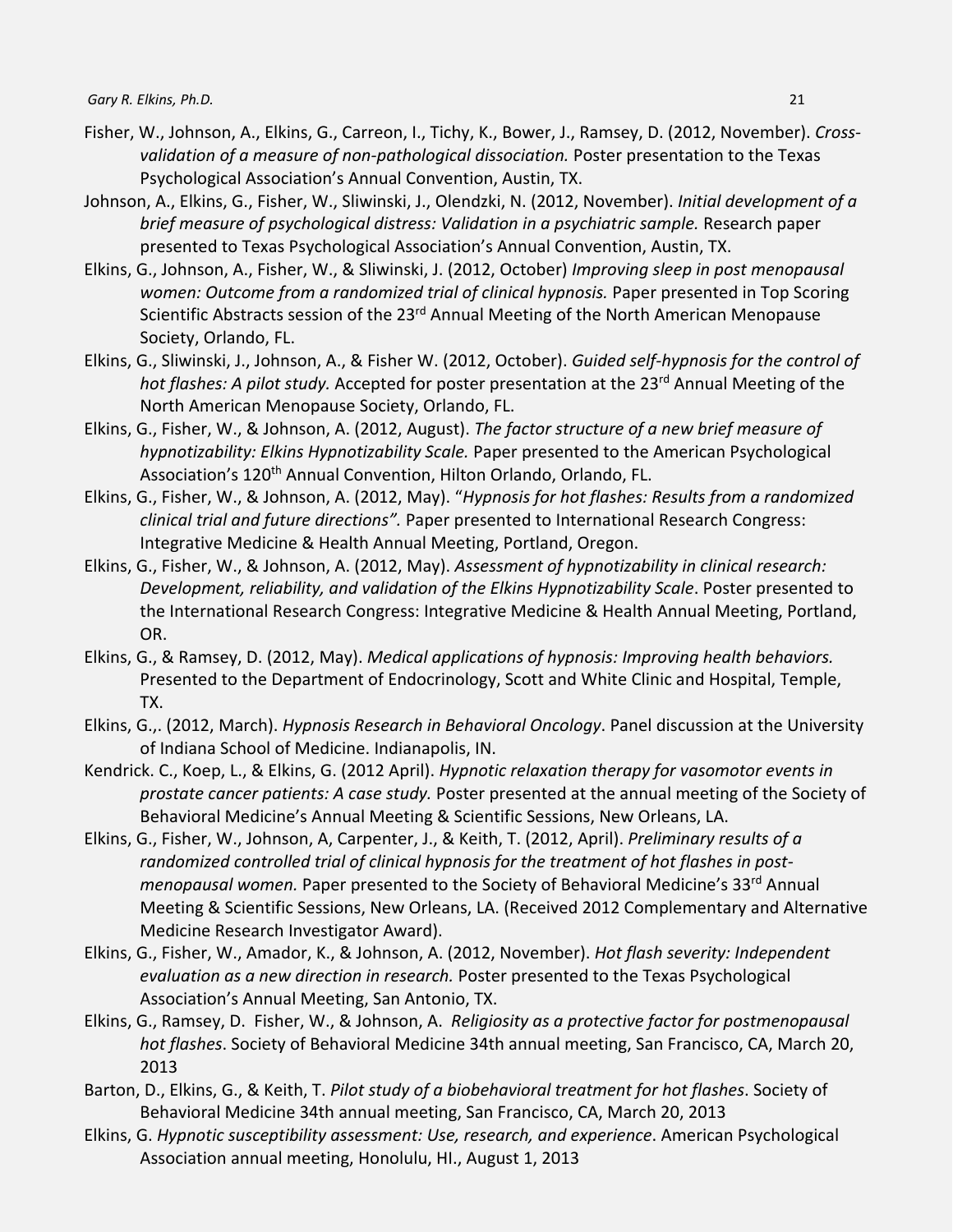- Fisher, W., Johnson, A., Sliwinski, J., Yu, A., Barton, D., Kendrick, C. & Elkins, G. *Hypnotic relaxation therapy improves sexual health in postmenopausal women with moderate to severe hot flashes*. American Psychological Association annual meeting, Honolulu, HI., August 2, 2013
- Elkins, G., Johnson, A., Kendrick, C. & Hickman, K. *Improving women's health through hypnosis*. American Psychological Association annual meeting, Honolulu, HI., August 2, 2013
- Sliwinski, J., Johnson, A., Fisher, W., Kendrick, C. & Elkins, G. *Do cognitive expectancies mediate outcome in clinical hypnosis for hot flashes? Results from a randomized clinical trial*. American Psychological Association annual meeting, Honolulu, HI., August 2, 2013
- Elkins, G. *Invited presentation: Behavioral interventions for hot flashes*. 24th Annual Meeting of the North American Menopause Society, Dallas, TX, October 10, 2013
- Elkins, G. *Moderator: Concurrent session IV*. 24th Annual Meeting of the North American Menopause Society, Dallas, TX, October 11, 2013
- Koep, L., Kendrick, C., & Elkins, G., *Psychological mindedness, stress, anxiety, and expectancies for hypnotic relaxation interventions*. Society of Clinical and Experimental Hypnosis, Berkeley, CA, October 5, 2013
- Elkins, G., Fisher, W., & Johnson, A. *Hypnosis for hot flashes: Results from a randomized clinical trial and future directions.* International Research Congress: Integrative Medicine & Health Annual Meeting, Portland, Oregon, May 10, 2013
- Kendrick, C., Koep, L., Fisher, W., Johnson, A., Sliwinski, J., Patterson, V., & Elkins, G., *Hypnotherapy and the stress response: Preliminary findings from a randomized clinical trial*. Poster presented at the Texas Psychological Association annual meeting, Houston, TX, November 15, 2013
- Fisher, W., Elkins, G., & Thurston, R. *Measuring hot flashes: Examination of an alternate criterion for ambulatory hot flash detection in post-menopausal women.* North American Menopause Society annual meeting, Washington, D.C., October 15-18, 2014
- Elkins, G., *Hypnotherapy for pain, anxiety, and habits: The basics and beyond.* American Association for Marriage and Family Therapy, Advanced Clinical Training, Baton Rouge, LA, March 6-9, 2014
- Elkins, G. *Assessment of Hypnotizability.* American Psychological Association annual meeting, Washington, D.C. August 8, 2014
- Hickman, K. & Elkins, G. *Effects of hypnotic relaxation and environmental imagery on cancer related fatigue in cancer survivors: A pilot study.* Association for Behavioral and Cognitive Therapy 48th annual convention, Philadelphia, PA, November 22-23, 2014
- Elkins, G. Plenary: *Advancing evidence-based practice of hypnosis through mind-body medicine research,* Society for Clinical and Experimental Hypnosis annual meeting, San Antonio, TX., October 10, 2014
- Bowers, J., & Elkins, G. *Flow, hypnotizability, and absorption in a college student population.* Society for Clinical and Experimental Hypnosis annual meeting, San Antonio, TX., October 11, 2014
- Na,, H., Dhir, H., Dhir, Y., Fisher, W., & Elkins, G. *Clinical hypnosis for smoking cessation in a community health clinic: Lessons learned and future directions.* Society for Clinical and Experimental Hypnosis annual meeting, San Antonio, TX., October 11-12, 2014
- Yek, M. H., Olendzki, N., Kekecs, Z., & Elkins, G.. *The Relationship between Meaning in Life and Health Anxiety.* American Psychological Association annual meeting, Toronto, Ontario, Canada, August 6- 9, 2015
- Elkins, G., (Division 30 Presidential Address) *Hypnotic Relaxation Therapy: Research and Implications for Clinical Practice.* American Psychological Association annual meeting, Toronto, Ontario, Canada, August 6-9, 2015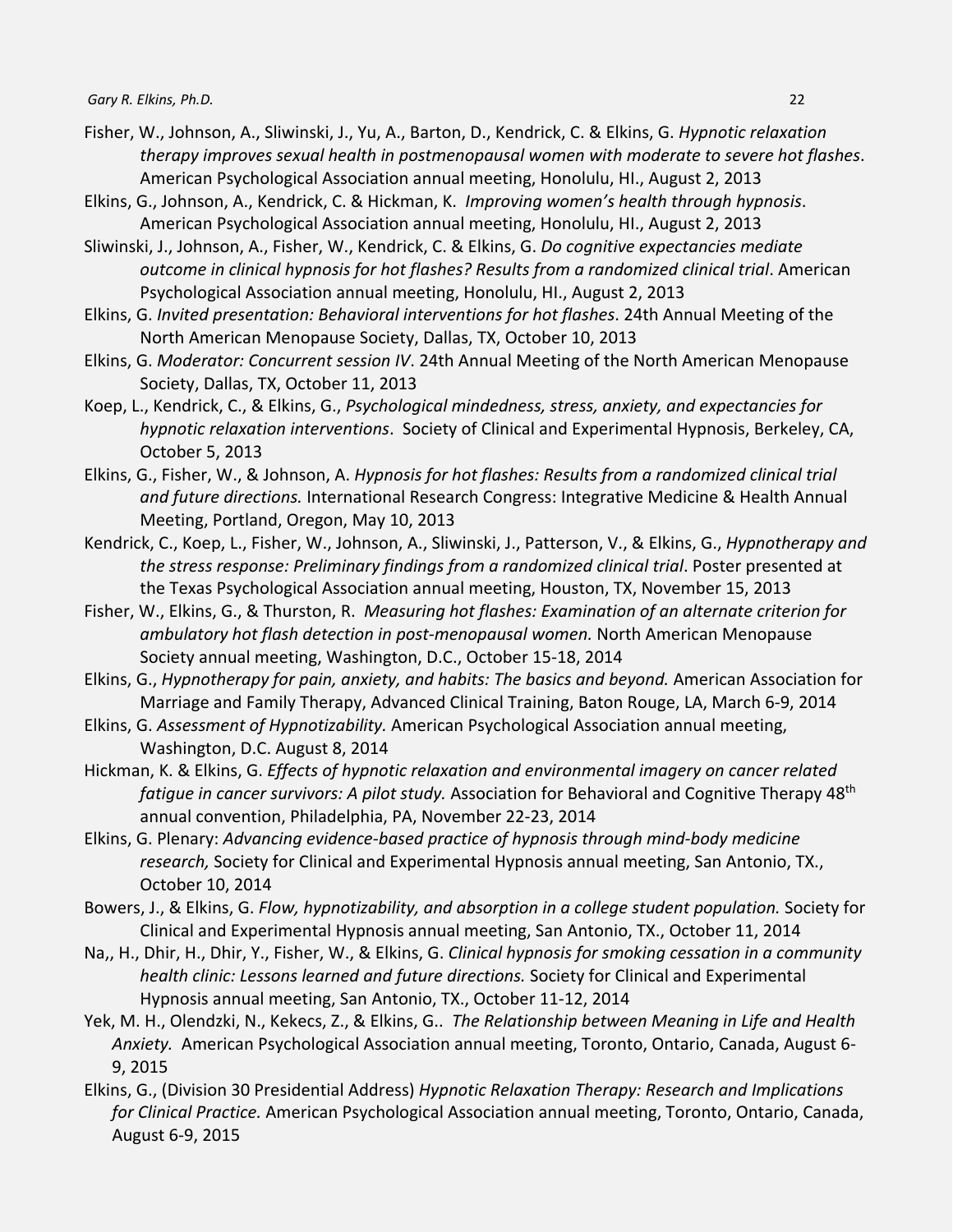- Kekecs, Z., Johnson, A., Hickman, K. & Elkins, G. *Improving Cost-Effectiveness of Hypnotizability Assessment.* Society for Clinical and Experimental Hypnosis annual convention, Orlando, Florida, October, 3, 2015
- Olendzki, O., & Elkins, G. *An Investigation of the Feasibility of Mindfulness-Based Hypnotherapy for Stress and Anxiety.* Society for Clinical and Experimental Hypnosis annual convention, Orlando, Florida, October, 3, 2015
- Na, H.., Olendzki, O. & Elkins, G. *Mindfulness-Based Hypnotherapy for Stress and Anxiety: A Case Study of a Male Graduate Student.* Society for Clinical and Experimental Hypnosis annual convention, Orlando, Florida, October, 4, 2015
- Hickman, K., Barton, D., & Elkins, G. *The Effect of Cognitive Expectancy and Hypnotizability on the Reduction of Cancer-Related Fatigue in Cancer Survivors.* Texas Psychological Association annual meeting, San Antonio, TX., November 13, 2015
- Elkins, G., *Hypnotic relaxation therapy: Update on research and clinical applications.* University of Michigan School of Medicine, Ann Arbor, MI, December 9-11, 2015
- Elkins, G., & Roberts, L. *Hypnotic Relaxation for Improving Sleep in Women Post-Menopause.* Health Research Forum Waco Family Health Center, Waco, TX, April 12, 2016
- Elkins, G. *Hypnotherapy: An Introduction to the Basics*. Baylor University Counseling Center Internship Seminar, Waco, TX, September 29, 2016
- Elkins, G. *Hypnotic Relaxation Therapy: Research and Implications for Clinical Practice*. Department of Health, Human Performance, and Recreation, Baylor University, Waco, TX, September 6, 2017
- Elkins, G. *Hypnotic Relaxation Therapy in the Treatment of Anxiety, Stress, Pain, Hot Flashes, and Sleep*. Canadian Society of Clinical Hypnosis - Ontario Division, Toronto, Canada, September 16, 2017
- Elkins, G. *Hypnotic Relaxation Therapy: Research and the Future of Integrative Medicine*. 69th Annual Meeting of the Society for Clinical and Experimental Hypnosis, Las Vegas, NV, October 13, 2018
- Elkins, G., Slonena, E. *The Revised Factor Structure of the Dissociative Ability Scale: A Measure of Non-Pathological Dissociation.* Association for Behavioral and Cognitive Therapy, New York, NY, October 29, 2016
- Elkins, G. *Evaluating Hypnosis to Improve Body-Image in Female Cancer Survivors: An RCT in Progress.*  Society for Integrative Oncology, Miami, FL, November 6, 2016
- Elkins, G. *Hypnotherapy: The Basics for Clinical Practice*. Texas Psychological Association, Austin, TX, November 12, 2016
- Elkins, G., Roberts, L. *Psychophysiological Changes During Hypnotic Induction*. Annual Meeting, Southwestern Psychological Association, San Antonio, TX, April 1, 2017
- Elkins, G., Roberts, L. *Hypnotic Induction for Hot Flashes: Examination of Relaxation and Anxiety Reduction Effects*. Annual Meeting, American Psychological Association, Washington, DC, August 5, 2017
- Elkins, G., Johnson, A., Kekecs, Z., Gavin, R. *Hypnosis for Pain Management: Feasibility of Music as a Hypnotic Induction*. Annual Meeting, American Psychological Association, Washington, DC, August 5, 2017
- Elkins, G. *Hypnotic Relaxation Therapy: Overview of Theory, Research, and Practice*. Annual Meeting, American Society for Clinical Hypnosis, Phoenix, AZ, September 6, 2017
- Elkins, G., Barton, D. *Efficacy of a Biobehavioral Intervention (Hypnosis and Venlafaxine) for Hot Flashes: A Randomized Controlled Trial*. Annual Meeting, Society for Clinical and Experimental Hypnosis, Chicago, IL, October 26, 2017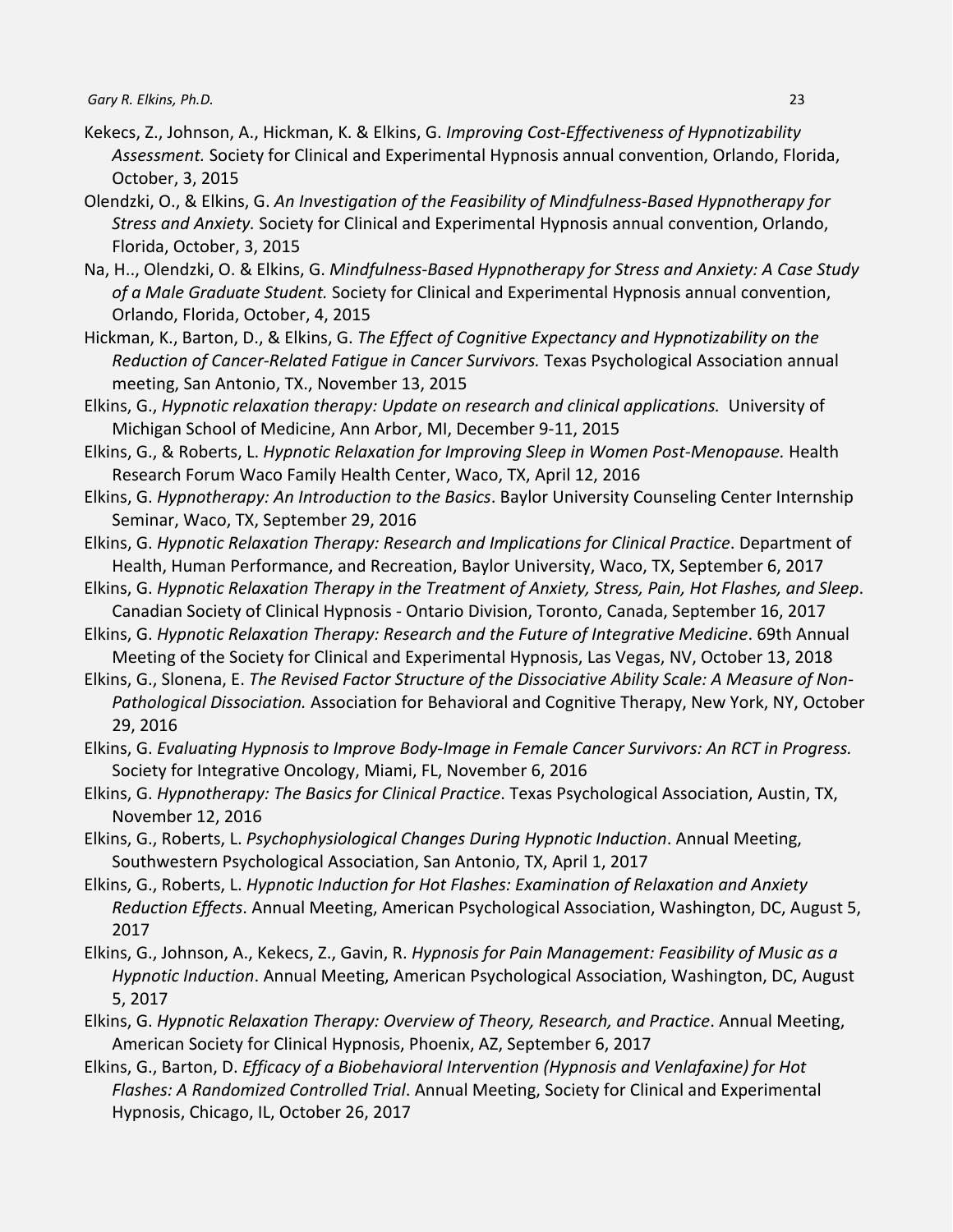- Elkins, G., Roberts, L., Benge, J. *Patient Interest in Hypnosis for the Relief of Parkinson's Disease Symptoms*. Annual Meeting, Society for Clinical and Experimental Hypnosis, Chicago, IL, October 28, 2017
- Elkins, G., Johnson, A. *Music and Suggestion: A Theoretical Perspective*. Annual Meeting, Society for Clinical Hypnosis, Chicago, IL, October 28, 2017
- Elkins, G., Patterson, V., Hickman, K., Na, H. Roberts, L., Slonena, E., Griggs, J., Weaver, S., Kelley, L. *Hypnosis for Anxiety: A Survey of Low-Income Primary Care Patients*. Annual Meeting, Society for Clinical and Experimental Hypnosis, Chicago, IL, October 28, 2017
- Elkins, G., Simicich, L., Roberts, L. *Effect of Hypnotic Relaxation Induction of Perceived Anxiety in Post-Menopausal Women*. Annual Meeting, Society for Clinical and Experimental Hypnosis, Chicago, IL, October 28, 2017
- Elkins, G., Slonena, E. *Revised Factor Structure of the Dissociative Ability Scale: A Measure of Nonpathological Dissociation*. Annual Meeting, Association for Behavioral and Cognitive Therapy, San Diego, CA, November 18, 2017
- Elkins, G., Roberts, L. *It's Only a Matter of Time: Hypnotizability and Therapeutic Effects of Hypnosis*. XXI World Congress of Medical and Clinical Hypnosis, Montreal, Canada, August 24, 2018
- Elkins, G. *Mindful Hypnotherapy: The Basics for Clinical Practice*. XXI World Congress of Medical and Clinical Hypnosis, Montreal, Canada, August 25, 2018
- Simicich, L., Hickman, K., Elkins, G. *Preliminary Findings on the Elkins Hypnotizability Scale: Validity, Reliability, and Factor Structure within a Targeted Clinical Sample*. 69th Annual Meeting of the Society for Clinical and Experimental Hypnosis, Las Vegas, NV, October 13, 2018
- Stork, S., Yek, M. H., Elkins, G. *Examining the Feasibility of the Elkins Hypnotizability Scale as a Therapeutic Measure*. 69th Annual Meeting of the Society for Clinical and Experimental Hypnosis, Las Vegas, NV, October 13, 2018
- Elkins, G., Stevens, A. *Effect of Hypnosis on Stress: A Conceptual Framework*. 69th Annual Meeting of the Society for Clinical and Experimental Hypnosis, Las Vegas, NV, October 13, 2018
- Elkins, G., Roberts, L. *Hypnotic Relaxation Therapy Reduces Anxiety Among Post-Menopausal Women*. 69th Annual Meeting of the Society for Clinical and Experimental Hypnosis, Las Vegas, NV, October 14, 2018
- Elkins, G., Barton, D., Brooks, T., Cieslak, A., Clark, P. *Phase II Randomized Controlled Trial to Improve Self-Image in Women with Breast Gynecologic Cancer*. San Antonio Breast Cancer Symposium, San Antonio, TX, December 5, 2018
- Elkins, G., "Mindful Hypnotherapy: Integrating Mindfulness into Hypnotherapy Practice," American Psychological Association- Division 30/SCEH. (November 18, 2019).
- Biggs, M. (Author & Presenter), Elkins, G. (Author), Society for Clinical and Experimental Hypnosis Annual Meeting, "Psychological Mindedness, Attitudes Toward Hypnosis, and Expectancy as Correlates of Hypnotizability," New Orleans, LA. (October 18, 2019).
- Elkins, G., Society for Clinical and Experimental Hypnosis Annual Meeting, "The Common Factors in Hypnosis and Psychotherapy," New Orleans, LA. (October 17, 2019).
- Elkins, G., Society for Clinical and Experimental Hypnosis Annual Meeting, "The Measurement of Hypnotic Responsiveness: Unsolved Challenges and New Frontiers," New Orleans, LA. (October 17, 2019).
- Elkins, G., Society for Clinical and Experimental Hypnosis Annual Meeting, "Evidence-Based Practice of Hypnosis," New Orleans, LA. (October 16, 2019).
- Wofford, N., &Elkins, G., Society for Clinical and Experimental Hypnosis, "The Effects of a Brief Nap on Stress, Affect, and Working Memory." (October 19, 2020).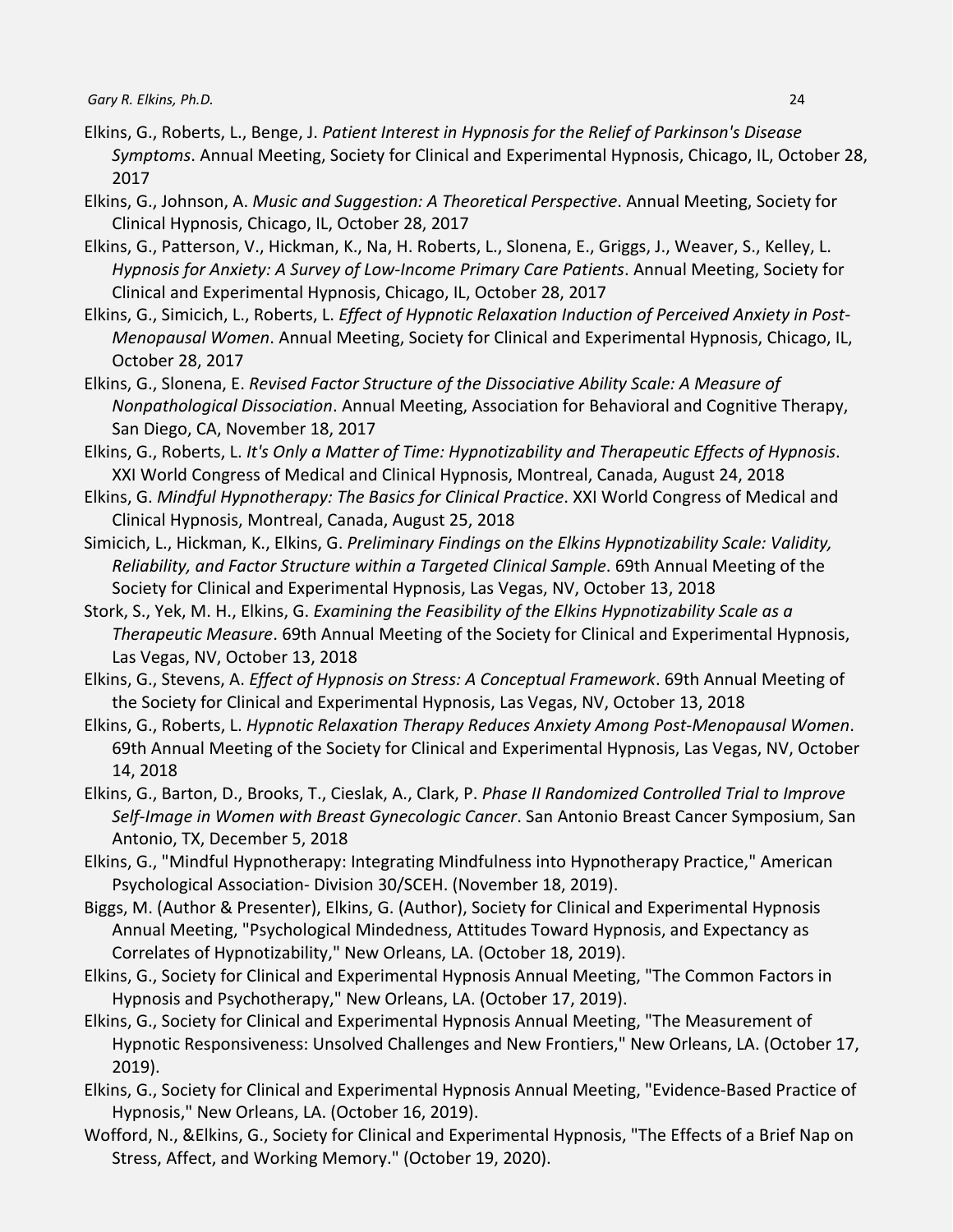- Elkins, G., Na, H., Society for Clinical and Experimental Hypnosis, "A Pilot Study of Hypnotic Relaxation Therapy to Enhance Well-Being in College Students." (October 18, 2020).
- Snyder, M., & Elkins, G., Elkins, G., Society for Clinical and Experimental Hypnosis, "Exploring the Relationship between Absorption and Spiritual Transcendence." (October 18, 2020).
- Elkins, G., Rhodes, J., Biggs, M., Society for Clinical and Experimental Hypnosis, "Willingness and Accessibility of a Mind-Body Intervention for Anxiety among a Culturally Diverse, Low Socioeconomic Status Population." (October 18, 2020).
- Elkins, G., Society for Clinical and Experimental Hypnosis, "Hypnosis Intervention for Sleep Disturbance: Surprising Results from a Clinical Trial." (October 17, 2020).
- Elkins, G., "Supporting Optimal Coping with the Anxiety and Stress of the Covid-19 Pandemic," Society for Clinical and Experimental Hypnosis. (April 1, 2020).

#### **Workshop Presentations**

- Elkins, G.R. & Saltzberg, L. (1981). *Hypnosis and the Facilitation of Rational Treatment.* Second Midwestern Conference on Rational Counseling and Therapy, Minneapolis, Minnesota.
- Elkins, G.R. (Chair), Randall, H., & Carlson, K. (1982). *Clinical Hypnosis* University of North Dakota School of Medicine, Grand Forks, North Dakota.
- Elkins, G.R. & Mehler, P. (1983). *Psychological and Family Issues in Stroke Rehabilitation*. Presented at workshop on Update in Stroke Rehabilitation, John A. Schuchmann, M.D. (Chair), Scott and White Clinic, Temple, Texas.
- Elkins, G.R. (1986). *Uses of Hypnosis in Obstetrics*. Department of Ob/Gyn, Scott and White Clinic, Texas A&M University College of Medicine, May.
- Elkins, G.R. (1986). *Medical Hypnosis: 12 weekly one hour sessions*. Department of Orthopedics, Scott and White Clinic, Texas A&M University College of Medicine.
- Elkins, G.R., & Gamino, L.A. (1986). *How to Use Clinical Hypnosis in Practicing Medical Psychology*. Texas Psychological Association, Dallas, Texas.
- Elkins, G.R. (1986). *Clinical Hypnosis and Medical Psychology*. Department of Educational Psychology, Texas A&M University, College Station, Texas.
- Sanders, S., Copeland, D. & Elkins, G. (1987). *Hypnotherapy with Children*. Division 30 CE accredited workshop, American Psychological Association, New York, New York.
- Elkins, G.R. (1987). *Clinical Hypnosis Workshop*. American Society of Clinical Hypnosis Regional Workshop, Asheville, North Carolina.
- Elkins, G.R. & Gamino, L.A. (1987). *Clinical Hypnosis and Behavioral Medicine*. Texas Psychological Association, San Antonio, Texas.
- Elkins, G.R. & Kraft, W.D. (1987). *Hypnotherapy in Behavioral Medicine: Hyperemesis Gravidism*. ½-day workshop, LA Psychological Association, New Orleans, Louisiana.
- Elkins, G.R. (1987). *Clinical Hypnosis in Consultation-Liaison and Medical Psychology*. American Society of Clinical Hypnosis Regional Workshop, Albuquerque, New Mexico.
- Gurgevitch, S. & Elkins, G.R. (1988). *One-day workshop entitled Consultation on Conversion Disorders and Behavioral Medicine*. American Society of Clinical Hypnosis, Chicago, Illinois.
- Elkins, G.R. (1988). *Advanced Workshop on Clinical Hypnosis*. Dallas Society of Clinical Hypnosis, Dallas, Texas.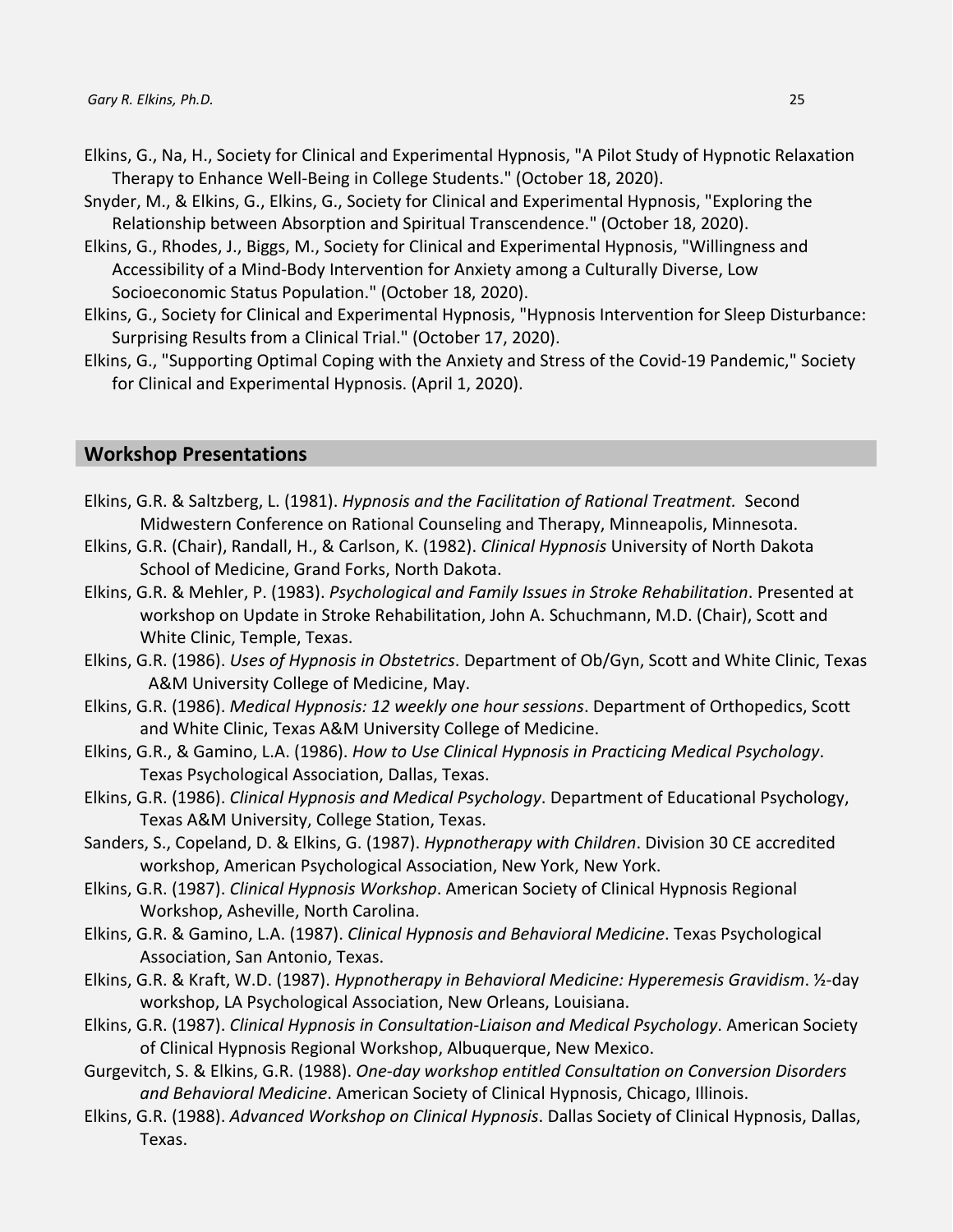- Elkins, G.R. (1988). *Psychosomatic Disorders and Clinical Hypnosis*. Cincinnati Society of Clinical Hypnosis, Cincinnati, Ohio.
- Wain, H., Elkins, G.R.(1988). *Clinical Hypnosis in Consultation-Liaison Psychiatry*. Three-day workshop, 11th International Congress of Hypnosis and Psychosomatic Medicine, The Hague, Netherlands.
- Elkins, G.R. & Colosimo, P. (988) *Hypnosis and Behavioral Medicine*. 11th International Congress of Hypnosis and Psychosomatic Medicine, The Hague, Netherlands.
- Elkins, G.R. & Kraft W. (1988). *One-day Basic Medical Hypnosis Workshop*. LA Psychological Association, Baton Rouge, Louisiana.
- Elkins, G.R. (1988). *Three-day Basic and Advanced Workshop on Clinical Hypnosis*. American Society of Clinical Hypnosis, Regional Workshop, New Orleans, Louisiana.
- Elkins, G.R. (1989). *Advanced Workshop on Behavioral Medicine and Hypnosis*. Dallas Society of Clinical Hypnosis.
- Elkins, G.R. (1990). *One-Day Advanced Workshop on Hypnotherapy in the Treatment of Anxiety and Phobia*. Annual Meeting of the American Society of Clinical Hypnosis.
- Elkins, G.R. (1990). *Basic and Intermediate Workshop on Somatization Disorders in Children*. American Society of Clinical Hypnosis, Nashville, Tennessee.
- Elkins, G.R. (1990). *One-Day Pediatric Resident Retreat*. Department of Pediatrics, Scott and White Clinic, Salado, Texas.
- Elkins, G.R. (1990). *Three-Day Advanced Workshop on Psychological Hypnosis.* Regional Workshop, American Society of Clinical Hypnosis, Miami, Florida.
- Elkins, G.R. (1991). *Three-Day Intermediate Level Training in Hypnotherapy*. American Society of Clinical Hypnosis Regional Workshop, Houston, Texas.
- Elkins, G.R. (1991).*Three-Day Advanced Workshop on Medical Hypnosis*. American Society of Clinical Hypnosis, Pittsburgh, Pennsylvania.
- Elkins, G.R. (1991-1994). Chair Regional Workshops and Education Committee. Taught and Organized *Beginning, Intermediate, and Advanced Level Workshops (Behavioral Medicine, Pain Management, Advanced Psychotherapy, Psycho-Oncology)*, American Society of Clinical Hypnosis at the following locations and dates.
	- Houston, Texas, January 31 February-3, 1991
	- **Pittsburgh, Pennsylvania, May 16-18, 1991**
	- **Denver, Colorado, June 20-23, 1991**
	- Madison, Wisconsin, July 18-21, 1991
	- **Minneapolis, Minnesota, September 12-15, 1991**
	- Dallas, Texas, October 17-20, 1991
	- Tampa, Florida, December 12-15, 1991
	- Atlanta, Georgia, May 14-17, 1992
	- **Monterey, California, July 9-12, 1992**
	- San Antonio, Texas, September 17-20, 1992
	- Washington, District of Columbia, October 15-18, 1992
	- San Francisco, California, November 14-17, 1992
	- Cincinnati, Ohio, November 19-22, 1992
	- Orlando, Florida, December 10-13, 1992
	- Montreal, PQ, Canada, August 13-16, 1992
	- **Milwaukee, Wisconsin, June 11-14, 1992**
	- Phoenix, Arizona, January 16-19, 1993
	- Baltimore, Maryland, May 13-16, 1993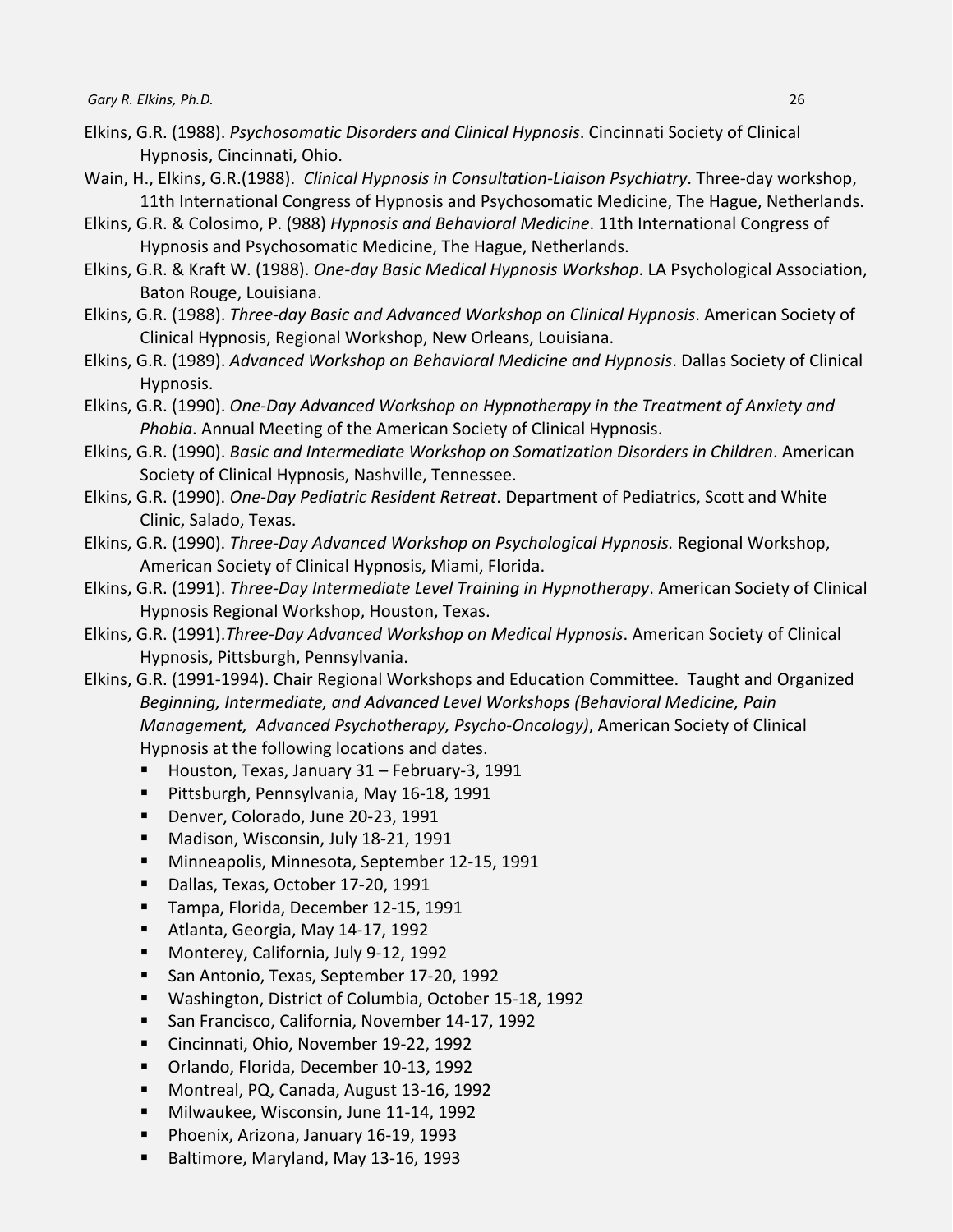- **Reno, Nevada, June 17-20, 1993**
- Chicago, Illinois, July 15-18, 1993
- Seattle, Washington, August 5-8, 1993
- Salt Lake City, Utah, September 9-12, 1993
- Philadelphia, Pennsylvania, October 14-17, 1993
- Maui, Hawaii, November 14-18, 1993
- Miami, Florida, December 9-12, 1993
- Houston, Texas, January 20-23, 1994
- **Kansas City, Missouri, June 9-12, 1994**
- Washington, District of Columbia, September 8-11, 1994
- Austin, Texas, October 20-23, 1994
- Newport Beach, California, December 1-4, 1994
- Elkins, G.R. (1992). *Coordinator of the Beginning Level Annual Workshop Program*. Annual Meeting of the American Society of Clinical Hypnosis, Las Vegas, Nevada.
- Elkins, G.R. (1992). *Intermediate Workshop Coordinator*. American Society of Clinical Hypnosis Annual Meeting, New Orleans, Louisiana.
- Elkins, G.R. (1993). *Coordinator of the Intermediate Level Annual Workshop Program*. Annual Meeting of the American Society of Clinical Hypnosis, New Orleans, Louisiana.
- Elkins, G.R. (1994). *Beginning Level Workshop on Introduction to Clinical Hypnosis.* Central Texas Society of Clinical Hypnosis, Austin, Texas.
- Elkins, G.R. (1994). *Introductory Psychotherapy and Hypnosis Workshop*. XIII International Congress of Hypnosis, Melbourne, Australia.
- Elkins, G.R. (1994). *Advanced Workshop on Hypnosis and Psychotherapy*. Central Texas Society of Clinical Hypnosis, Austin, Texas.
- Elkins, G.R. (1994). *Intermediate and Advanced Workshops*. American Society of Clinical Hypnosis, Newport Beach, California.
- Elkins, G.R. (1995). *Hypnotherapy in General Psychiatry Practice*. Department of Psychiatry, PGY3 Psychiatry Course, Scott and White Clinic, Temple, Texas.
- Elkins, G.R. (1995). *Workshops on Hypnotherapy and Brief Psychotherapy Approaches*. Treatment of Psychophysiological Disorders, and Beginning Level Introduction to Clinical Hypnosis, Annual Meeting of the American Society of Clinical Hypnosis, San Diego, California.
- Elkins, G.R. (1995). *Brief Psychotherapy Approaches: Surviving the Ninties*. Sponsored by the Dallas Psychological Association, North Texas Society of Clinical Hypnosis, Dallas Association for Marriage and Family Therapy, and Department of Psychiatry, Southwestern Medical School Mental Health Research Clinic, Dallas, Texas.
- Elkins, G.R. (1995). *Intermediate and Advanced Workshop.* American Society of Clinical Hypnosis, New Orleans, Louisiana.
- Elkins, G.R. (1995). *Brief Focused Hypnotherapy and Advanced Workshop*. American Society of Clinical Hypnosis, Portland, Oregon.
- Elkins, G.R. (1995). *Brief Focused Hypnotherapy and Advanced Workshop*. American Society of Clinical Hypnosis, Chicago, Illinois.
- Elkins, G.R. (1995). *Hypnoprojection Techniques in the Treatment of Victims of Trauma and Sexual Abuse*. 11th National Conference on Trauma, Abuse and Dissociation, Austin, Texas.
- Elkins, G.R. (1995). *Advanced Workshop on Hypnotherapy Planning and Technique Selection and How to Plan Hypnotherapy Interventions and Technique Selections: Clinical and Research Consideratio*ns. Minnesota Society of Clinical Hypnosis, St. Paul, Minnesota.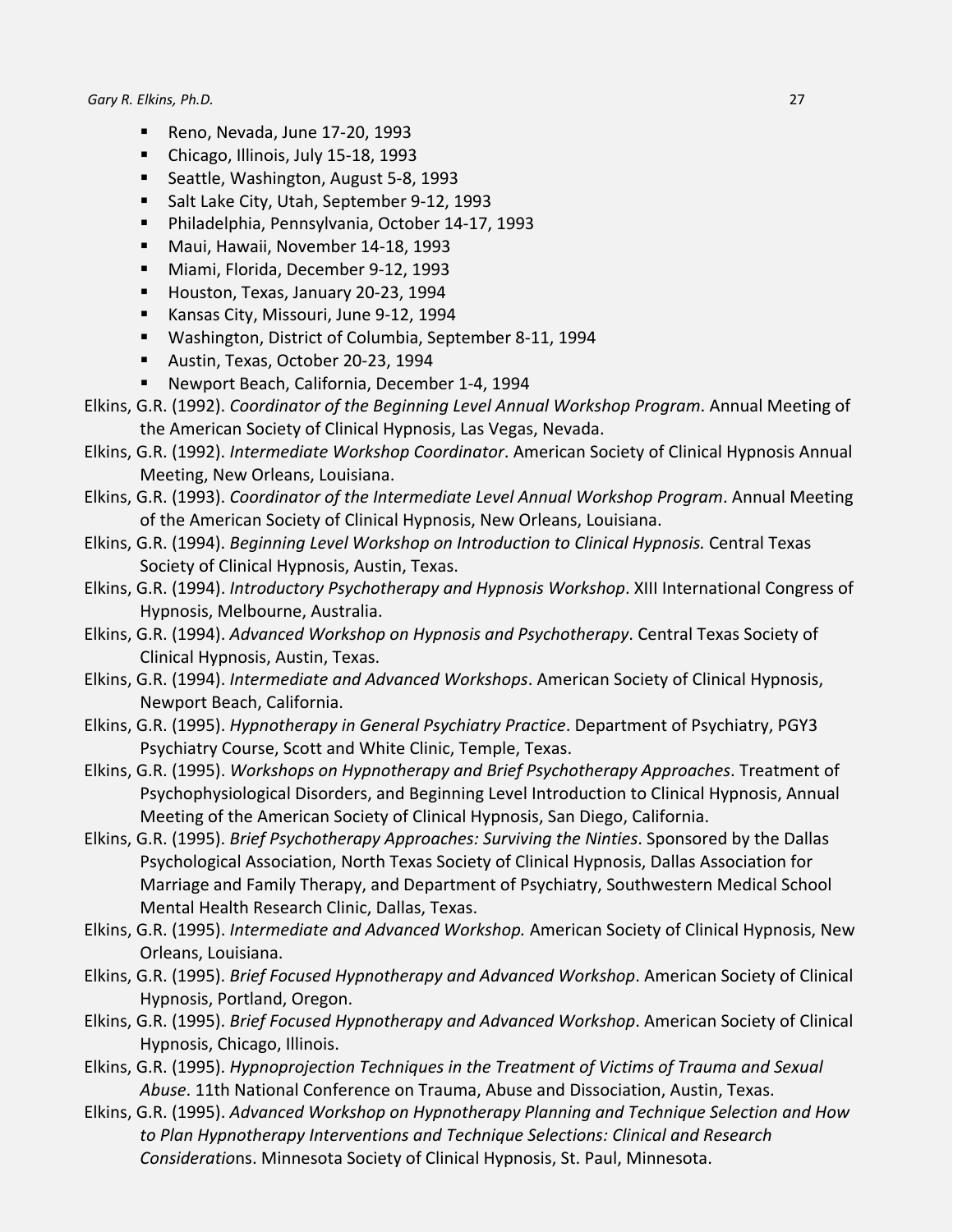- Elkins, G.R. (1995). *Advanced Workshop on Hypnosis and Brief Psychotherapy and Brief Focused Hypnotherapy: An Advanced Workshop for Clinicians*. Atlanta Society of Clinical Hypnosis, Atlanta, Georgia.
- Elkins, G.R. (1996). *Advanced Workshop on Hypnosis and Behavioral Medicine, Brief Focused Hypnotherapy and Brief Psychotherapy*. American Society of Clinical Hypnosis, Puerto Vallarta, Mexico.
- Elkins, G.R. (1996*). Advanced Workshop on Brief Focused Hypnotherapy: Theory and Practice and Hypnosis and Brief Psychotherapy Approaches.* New England Society of Clinical Hypnosis, Boston, Massachusetts.
- Elkins, G.R. (1996*). Intermediate Level Workshop on Child Hypnosis: Treatment of Somatization Disorders*. 38th Annual Workshops, American Society of Clinical Hypnosis, Orlando, Florida.
- Elkins, G.R. (1996). *Brief Focused Hypnotherapy*. Canadian Society of Clinical Hypnosis, Banff, Canada, May 2-5, 1996.
- Elkins, G.R. (1996). *Refining Clinical Methods in Brief Psychotherapy and Hypnosis*. New Orleans Society of Clinical Hypnosis, New Orleans, Louisiana.
- Elkins, G.R. (1996). *Beginning and Intermediate Level Workshops on Introduction and Refinement of Clinical Hypnosis Skills*. American Society of Clinical Hypnosis, Arlington, Virginia.
- Elkins, G.R., & Benningfield, M. (1996). *Five-Day Workshop on Developing Clinical Hypnosis Skills For Your Practice, American Association for Marriage and Family Therapy.* Breckenridge, Colorado.
- Elkins, G.R. (1996). *Beginning and Intermediate Workshops*. American Society of Clinical Hypnosis, Dallas, Texas.
- Elkins, G.R. (1997). *Advanced Workshop on The Essentials of Brief Psychotherapy and Clinical Hypnosis*. American Society of Clinical Hypnosis, Phoenix, Arizona.
- Elkins, G.R. (1997). *Essentials of Clinical Hypnosis in Brief Psychotherapy and Health Psychology*. American Society of Clinical Hypnosis, Atlanta, Georgia.
- Elkins, G.R. (1997). *Advanced Workshop on Hypnosis and Behavioral Medicine*, Philadelphia, Pennsylvania.
- Elkins, G.R. (1997). *Advanced Workshop on Hypnosis and Behavioral Medicine and Utilizing Hypnosis in Managed Care Settings*. New England Society of Clinical Hypnosis, Boston, Massachusetts.
- Rogers-Witte, F., & Elkins, G.R. (1997). *Advanced Workshop on Becoming an Approved Consultant*. 14th International Congress of Hypnosis, San Diego, California.
- Elkins, G.R. (1997). *Intermediate Hypnosis: Five Day Workshop*. American Association for Marriage and Family Therapy Summer Institute, Santa Fe, New Mexico.
- Elkins, G.R. (1997). *One and ½ day Advanced Workshop on Hypnosis and Behavioral Medicine, 1-day Advanced Workshop on Clinical Hypnosis in Brief Focused Psychotherapy,* American Society of Clinical Hypnosis, New Orleans, Louisiana.
- Elkins, G.R. (1997). *Hypnotherapy in General Psychiatric Practice, PGY3 Seminar*. Department of Psychiatry, Scott and White Clinic, Temple, Texas.
- Elkins, G.R. (1998). *The Essentials of Clinical Hypnosis in Brief Psychotherapy Practice*. GA Psychological Association Mid-Winter Conference, Brasstown Valley Resort, Young Harris, Georgia.
- Elkins, G.R. (1998). *Faculty for Beginning Level Workshop in Clinical Hypnosis*. Central Texas Society of Clinical Hypnosis and the Milton H. Erickson Institute of Austin, Austin, Texas.
- Elkins, G.R. (Chair). (1998). *Advanced Workshop on Hypnotherapy for Anxiety*, 40th Annual Meeting of the American Society of Clinical Hypnosis, Fort Worth, Texas.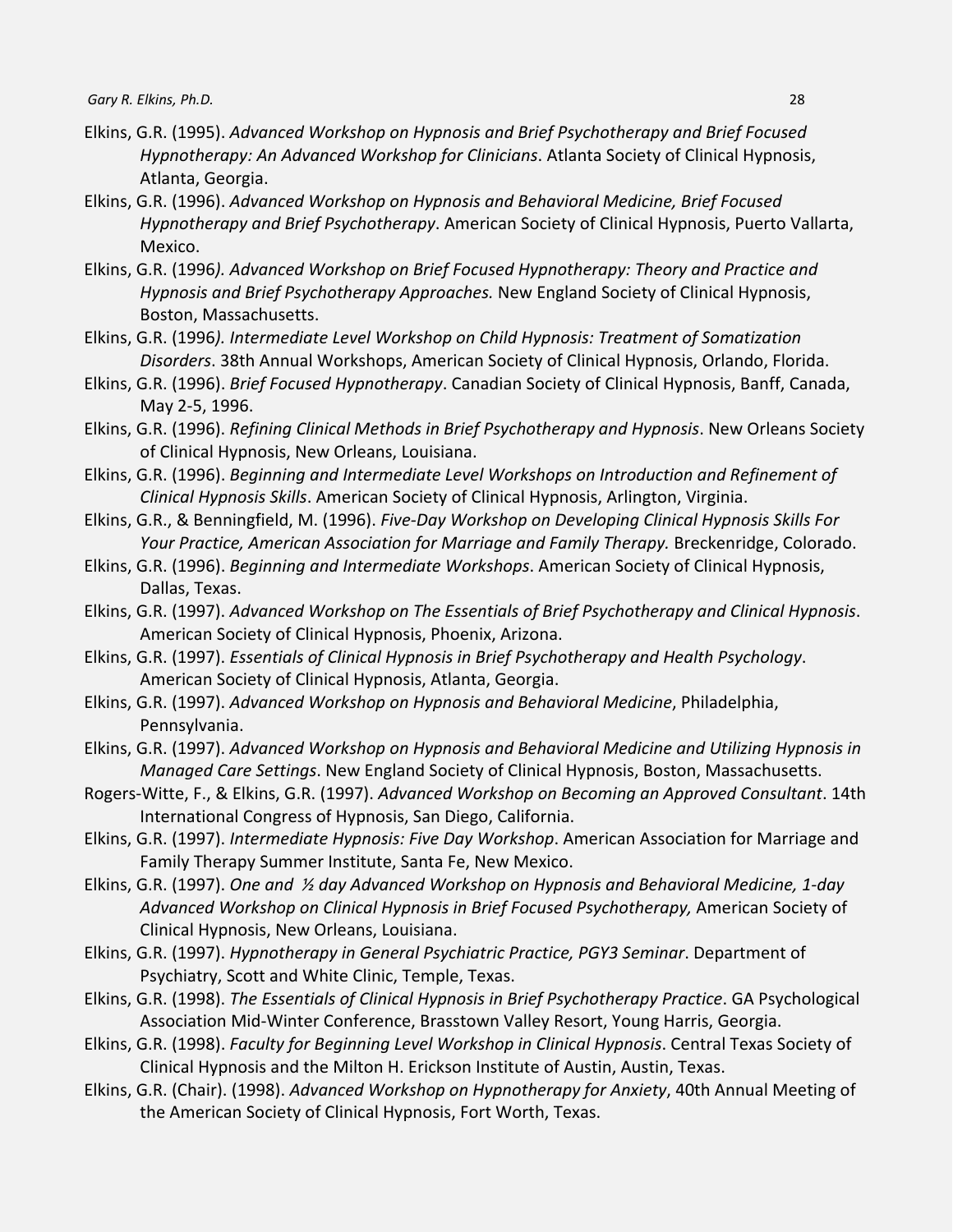- Elkins, G.R. (1998). *Advanced Workshop on Brief Focused Hypnotherapy: Integration of Cognitive-Behavioral Strategies and Integration of Clinical Hypnosis in Behavioral Medicine.* American Society of Clinical Hypnosis, Chicago, Illinois.
- Elkins, G.R., & Handel, D. (1998). Update on Clinical Hypnosis and Behavioral Medicine in Family Practice, University of Texas Health Science Center at Galveston, Department of Family Medicine and American Society of Clinical Hypnosis, Galveston, Texas.
- Elkins, G.R. (1998). *Advanced Workshop on Behavioral Medicine and Clinical Hypnosis.* American Society of Clinical Hypnosis, Las Vegas, Nevada.
- Elkins, G.R. (1998). *One-Day Advanced Workshop on Hypnosis in the Treatment of Anxiety Disorders, ½ day Advanced Workshop on Becoming an Approved Consultant, ½-day Workshop on How to Plan Hypnotherapy and Technique Selection*. 40th Annual Meeting and Workshop American Society of Clinical Hypnosis. Fort Worth, Texas.
- Elkins, G.R. (1998). *Advanced Workshop on Brief Psychotherapy in Clinical Hypnosis.* American Association for Marriage and Family Therapy, Santa Rosa, California.
- Elkins, G.R., & Handel, D. L. (1999). *Advanced Workshop on Behavioral Medicine and Pain Management*. American Society of Clinical Hypnosis, Phoenix, Arizona.
- Elkins, G.R. (1999). *Clinical Hypnosis for Pain Management and Mind-Body Healing*. Acadia Seminars, Salado, Texas.
- Elkins, G.R., & Handel, D.L. (1999). *Hypnosis in Clinical Health Psychology and Family Practice Medicine*. Society for Clinical and Experimental Hypnosis, New Orleans, Louisiana.
- Elkins, G.R., & Handel, D.L. (1999). *Mind-Body Medicine and Clinical Hypnosis: Advanced Training, American Society of Clinical Hypnosis*. San Antonio, Texas.
- Elkins, G.R. (1999). *Advanced Workshop on Behavioral Medicine and Hypnosis*. Wisconsin Society of Clinical Hypnosis, Madison, Wisconsin.
- Elkins, G.R. (2000). *Refining Induction and Utilization Methods*. 15th International Congress of Hypnosis, Munich, Germany.
- Elkins, G.R. (2000). *Hypnosis as a Clinical Tool in Managing Difficult Symptoms.* Invited Workshop, American Alliance of Cancer Pain Initiatives, Kansas City, Kansas.
- Elkins, G.R. (2000). *The Essentials of Clinical Hypnosis: Mind-Body Therapy, Pain Management and Health Psychology*. Winter Institute of the American Association for Marriage and Family Therapy, Williamsburg, Virginia.
- Elkins, G.R., & Migdole, S. (2000). *Hypnosis in the Treatment of Anxiety Disorders*. 43rd Annual Meeting of the American Society of Clinical Hypnosis, Baltimore, Maryland.
- Elkins, G.R., & Barabasz, A. (2001). *Behavioral Medicine and Clinical Hypnosis*. Society for Clinical and Experimental Hypnosis, San Antonio, Texas.
- Elkins, G.R. (Workshop Chair) (2001). *Advanced Clinical Hypnosis Training Workshop*. American Society of Clinical Hypnosis, Schaumburg, Illinois.
- Elkins, G.R. (Workshop Chair) (2002). *The Essentials of a Behavioral Medicine/Hypnotherapy Practice.* American Society of Clinical Hypnosis, Schaumburg, Illinois.
- Elkins, G.R. (Workshop Chair) (2002). *Clinical Hypnosis in Psychology and Medicine*. American Society of Clinical Hypnosis, San Antonio, Texas.
- Elkins, G.R., & Marcus, J. (2002). *Hypnotic Relaxation for Pain Management*. Texas Psychological Association Annual Meeting, San Antonio, Texas.
- Elkins, G.R., (Chair), Marcus, J., & Handel, D. (2003). *Hypnotherapy with Cancer Survivors: Issues of Pain, Anxiety, Nausea, and Immunology*. Annual Meeting of the American Society of Clinical Hypnosis, Arlington.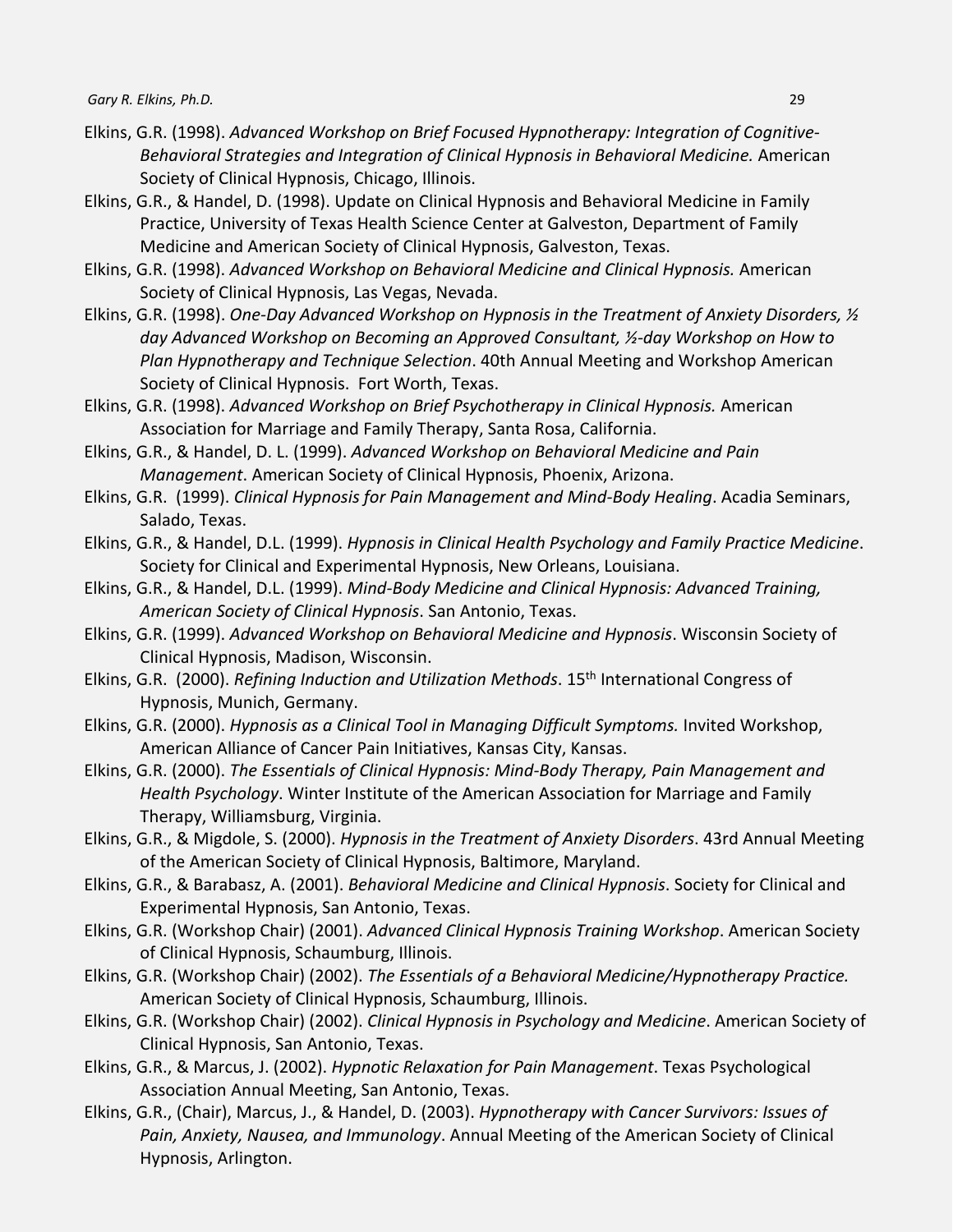- Elkins, G.R. (Chair) (2003). *Advanced, Intermediate and Basic Level Workshops in Clinical Hypnosis: Pain Management, Trauma, and Cancer*. American Society of Clinical Hypnosis, Baltimore, Maryland.
- Elkins, G.R. (Chair) (2004). *Interface of Hypnosis to Trauma, Ego-State Therapy and EMDR Methods/Advanced Clinical Hypnosis and Pain Management*. American Society of Clinical Hypnosis, Austin, Texas**.**
- Peterson, R., Elkins, G.R., Olbrish, M., & Lynch, T. (2005). *Preparation for the ABPP in Clinical Health Psychology*. Annual Meeting of the American Psychological Association, Washington, District of Columbia.
- Robinson, R. (Chair), & Elkins, G. R. (2005). *Preparation for the ABPP in Clinical Health Psychology*. American Psychological Association, Washington, District of Columbia.
- Elkins, G.R. (Chair/Presenter) (2006). *Clinical Hypnosis in Clinical Psychology Practice*. Brook Army Medical Center, Department of Behavioral Medicine, San Antonio, Texas.
- Elkins, G.R. (Chair/Presenter) (2008). *Hypnosis in Clinical and Counseling Psychology: Psychotherapy and Behavioral Medicine*. Louisiana Tech University, Ruston, Louisiana.
- Elkins, G.R. (Chair/Presenter) (2008). *Hypnotherapy Applications in Medicine and Psychotherapy*. Danish Society for Clinical Hypnosis, Copenhagen, Denmark.
- Elkins, G.R. (Distinguished Visiting Professor) (2008). *Clinical Hypnosis and Behavioral Medicine in Clinical Psychology Practice*. Brook Army Medical Center, Department of Behavioral Medicine, Wilford Hall USAF Medical Center, San Antonio, Texas.
- Elkins, G.R. (Chair/Presenter) (2008). *Hypnotherapy for Pain, Anxiety, and Habits: The Basics and Beyond*. American Association for Marriage and Family Therapy, Vancouver, Washington.
- Elkins, G. *Clinical Hypnosis workshop*. American Society of Clinical Hypnosis, San Antonio, TX, October 17-20, 2013
- Elkins, G.R. (Chair/Presenter) *Advanced Hypnotherapy Methods in Clinical Practice*, Danish Society for Clinical Hypnosis, Copenhagen, Denmark, May 15-16, 2009.
- Elkins, G.R. *Clinical Hypnosis and Behavioral Medicine Research*, Mayo Clinic, Department of Oncology, Rochester, MN July 14-17, 2009.
- Elkins, G.R. (Chair/Presenter) *Advanced Hypnotherapy for Pain, Anxiety, and Habits*, Canadian Society for Clinical Hypnosis, Vancouver, CAN, October 23-25, 2009.
- Elkins, G.R. *Ethics in Clinical Research*, Baylor University, Waco, TX, December 4, 2009.
- Elkins, G.R. (2010). *Hypnotherapy in clinical practice: Intermediate level training*. Brooke Army Medical Center, San Antonio, Texas.
- Elkins, G.R. (2010). *Managing Menopause with Hypnotherapy: Mind-Body Medicine Research.* Mayo Clinic, Department of Oncology, Rochester, Minnesota.
- Elkins, G.R. (2011). *Advanced Clinical Hypnosis Workshop.* Canadian Federation of Clinical Hypnosis-Alberta Society annual meeting and workshops, Banff, Alberta, Canada..
- Elkins, G.R. (2014) *Hypnotherapy: The basics for clinical practice.* American Psychological Association Pre-Convention Workshop, Washington, D.C.., August 6, 2014
- Elkins, G.R. (2014) *Hypnosis in behavioral medicine: Advanced workshop.* American Society for Clinical Hypnosis, Austin, TX, December 4-6, 2014
- Elkins, G**.**R.**,** (2014) *Hypnotic relaxation therapy: Update on research and clinical applications.*  University of Michigan School of Medicine, Ann Arbor, MI, September 11, 2014
- Elkins, G. *Hypnotic Relaxation Therapy for Relief of Hot Flashes and Improving Sleep.* American Society of Clinical Hypnosis annual meeting, Jacksonville, Florida*,* March 27, 2015
- Elkins, G. & Na, H. *Hypnotic Relaxation Therapy for Relief of Hot Flashes and Improving Sleep.* Society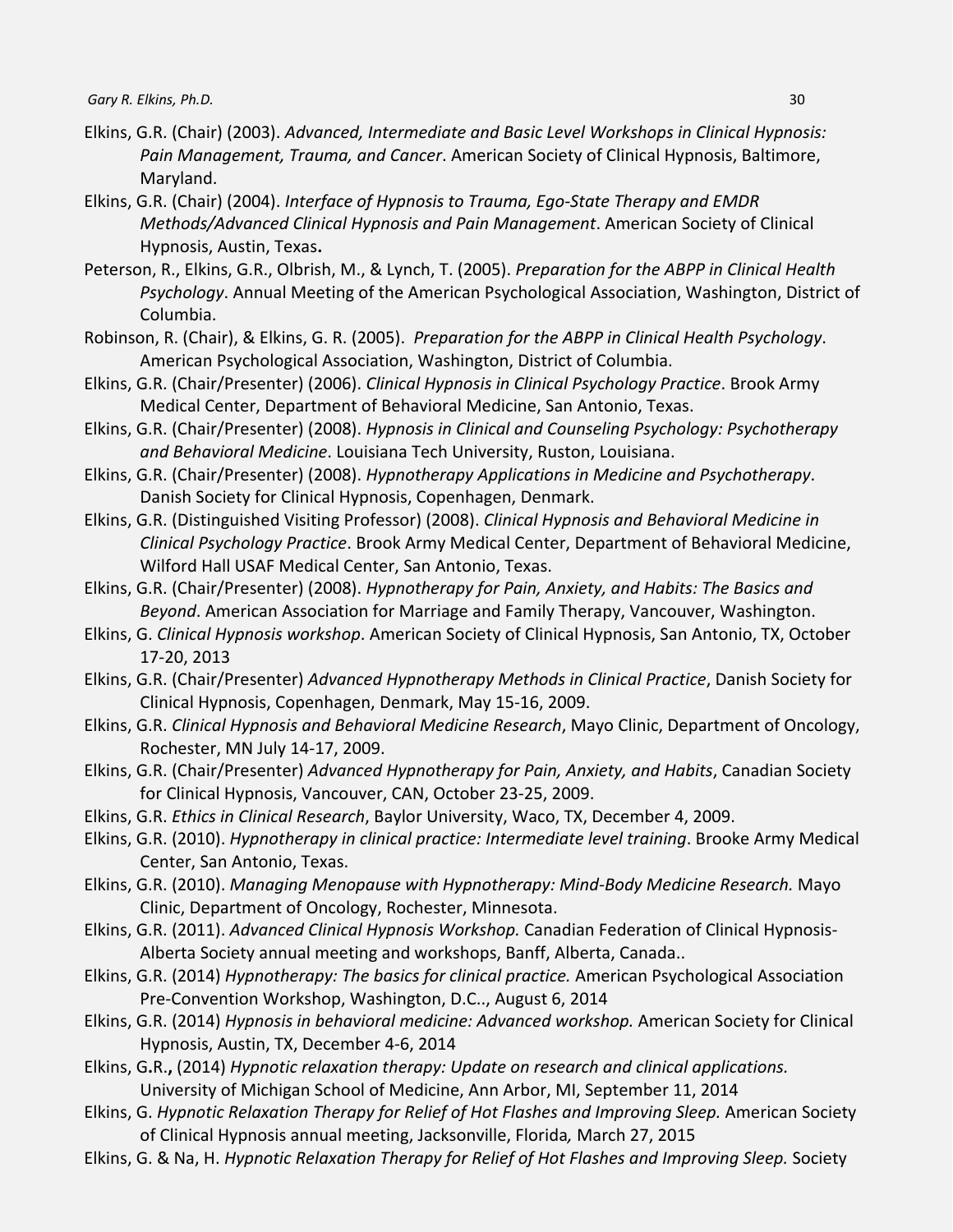for Clinical and Experimental Hypnosis annual convention, Orlando, Florida*,* October 2, 2015 Elkins, G. *Hypnotherapy: An Introduction to the Basics.* Baylor University Counseling Center/Pre-

- Doctoral Internship Program, Waco, Texas, October 15, 2015
- Elkins, G. *Administration and Scoring of the Elkins Hypnotizability Scale for Utilization in Clinical Practice.* Society for Clinical and Experimental Hypnosis annual convention, Boston, MA*,*  October 8, 2016
- Elkins, G. *Evidence-Based Hypnotherapy: Hypnosis Intervention for Hot Flashes, Stress, and Deeper Sleep*. Minnesota Society of Clinical Hypnosis, Minneapolis, MN, April 9, 2017
- Elkins, G., Roberts, L. *Hypnosis Research Workshop: Designing Case Studies and Randomized Clinical Trials and Preparing Papers for Publication*. 69th Annual Meeting of the Society for Clinical and Experimental Hypnosis, Las Vegas, NV, October 12, 2018
- Elkins, G., Roberts, L., *Hypnosis Research Workshop: Designing Case Studies and Clinical Trials and Preparing Papers for Publication*, Society for Clinical and Experimental Hypnosis. (October 14, 2020).

# **Courses taught at Baylor University**

NSC 4V96 Special Topics/Neuroscience

- PSY 3308 Theories of Psychotherapy and Counseling
- PSY 4V96 Psychology of Complementary and Alternative Medicine
- PSY 5302 Practicum and Professional Development
- PSY 5429 Cognitive-Behavior Therapy
- PSY 5429A Cognitive-Behavior Therapy Lab
- PSY 5334 Clinical Health Psychology
- PSY 4327 Theories of Personality
- PSY 5333 Psychological Assessment III
- PSY 5372 Practicum and Professional Development
- PSY 5V96 Research Methods
- PSY 5V71 Selected Topics in Psychology
- PSY 6V01 Clinical Internship
- NSC 5V04 Graduate Research
- PSY 5V99 Thesis
- PSY 6V99 Dissertation

# **Teaching Awards**

- 2000 *Robert R. Rynearson Award for Excellence in Teaching*. Department of Psychiatry, College of Medicine, Texas A&M University Health Sciences Center.
- 2003 *Thomas P. Wall D.M.D. Award for Excellence in Teaching Clinical Hypnosis.* Presented by the American Society of Clinical Hypnosis. "Gary R. Elkins, Ph.D. ABPP Psychologist, Teacher, Researcher, Diplomat, and Mentor. Presented to Dr. Gary R. Elkins in affectionate recognition of his dedication and leadership in the advancement of clinical hypnosis education based on the principles of excellence, compassion, and commitment to high ethical standards in his pursuit of teaching. Dr. Elkins, as teacher, researcher and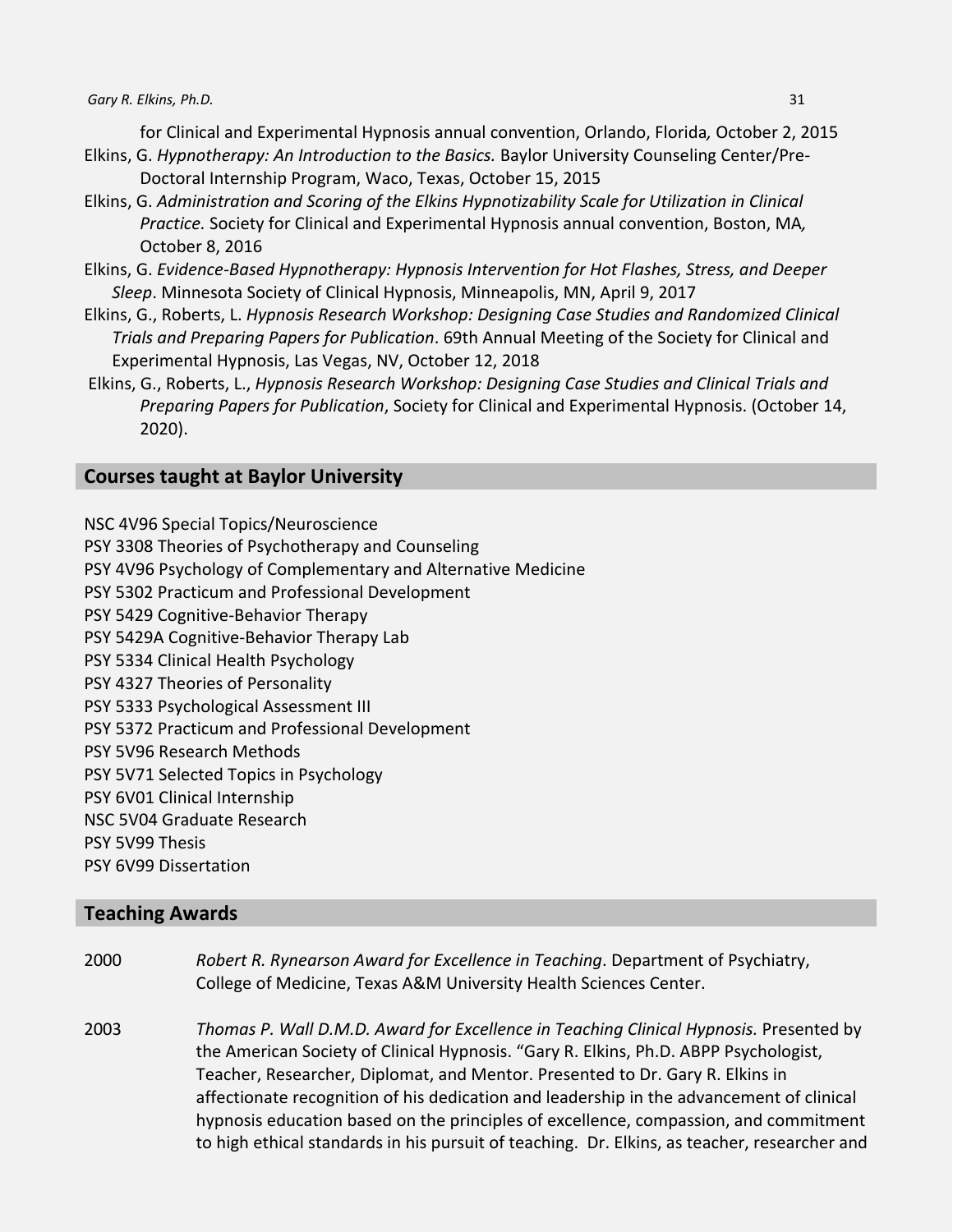mentor has advanced clinical hypnosis, hypnosis research, education, and the lives of many clinicians through his efforts as both role model and true professional. Presented the Seventh of April, 2003, Alexandria, Virginia."

- 2016 *Bernard B. Raginski Award for Leadership and Achievement*. Presented by the Society for Clinical and Experimental Hypnosis. "This is the most prestigious award given by SCEH for leadership in research and professional service."
- 2017 *Appointed Editor-in-Chief, International Journal of Clinical and Experimental Hypnosis*. Presented by the Society for Clinical and Experimental Hypnosis.
- 2017 *Presidential Award*. Presented by the Society for Clinical and Experimental Hypnosis. "In appreciation for service as President of the Society for Clinical and Experimental Hypnosis (2015-2017).

### **Research Awards**

- 2012 Complimentary and Integrative Medicine Investigator Research Award, Society of Behavioral Medicine.
- 2017 Arthur Shapiro Award for the Best Book in Hypnosis, Society for Clinical and Experimental Hypnosis

# **Masters Thesis Chaired: Baylor University Masters Program**

**Lynae Roberts** (M.A., graduated August, 2018) *A Hypnosis Intervention Reduces Anxiety Among Post-Menopausal Women with Hot Flashes: Results from a Randomized Controlled Trial*, Baylor University, Department of Psychology & Neuroscience

# **Doctoral Dissertations Chaired: Baylor University Doctoral Programs**

**Brian Robin** (Psy.D. graduated August 2010), *An Analysis of Factors Related to Selecting a Clinical Psychologist for Hypnotherapy Services*. Baylor University, Department of Psychology & Neuroscience, **Ashley Gartner** (Psy.D. graduated August 2011), *The Elkins Distress Scale and Visual-Analog Scales as a Brief Battery for the Assessment of Pain and Psychological Distress in a Chronic Pain Population.* Baylor University, Department of Psychology & Neuroscience

**Lauren Koep** (Psy.D. graduated August 2012), *Investigation of the Relationships Between Hypnotizability, Psychological Mindedness, Attitudes Toward Hypnosis and Expectancy,* Baylor University, Department of Psychology & Neuroscience

**Cassie Kendrick** (Psy.D. graduated August, 2012), *Development of a Model of "Sham Hypnosis" for the Conduct of Randomized Clinical Trials of Hypnotic Interventions,* Baylor University, Department of Psychology & Neuroscience

**William Fisher** (Ph.D., graduated December, 2013) *Measuring Hot Flashes: Examination of an Alternate Criterion for Ambulatory*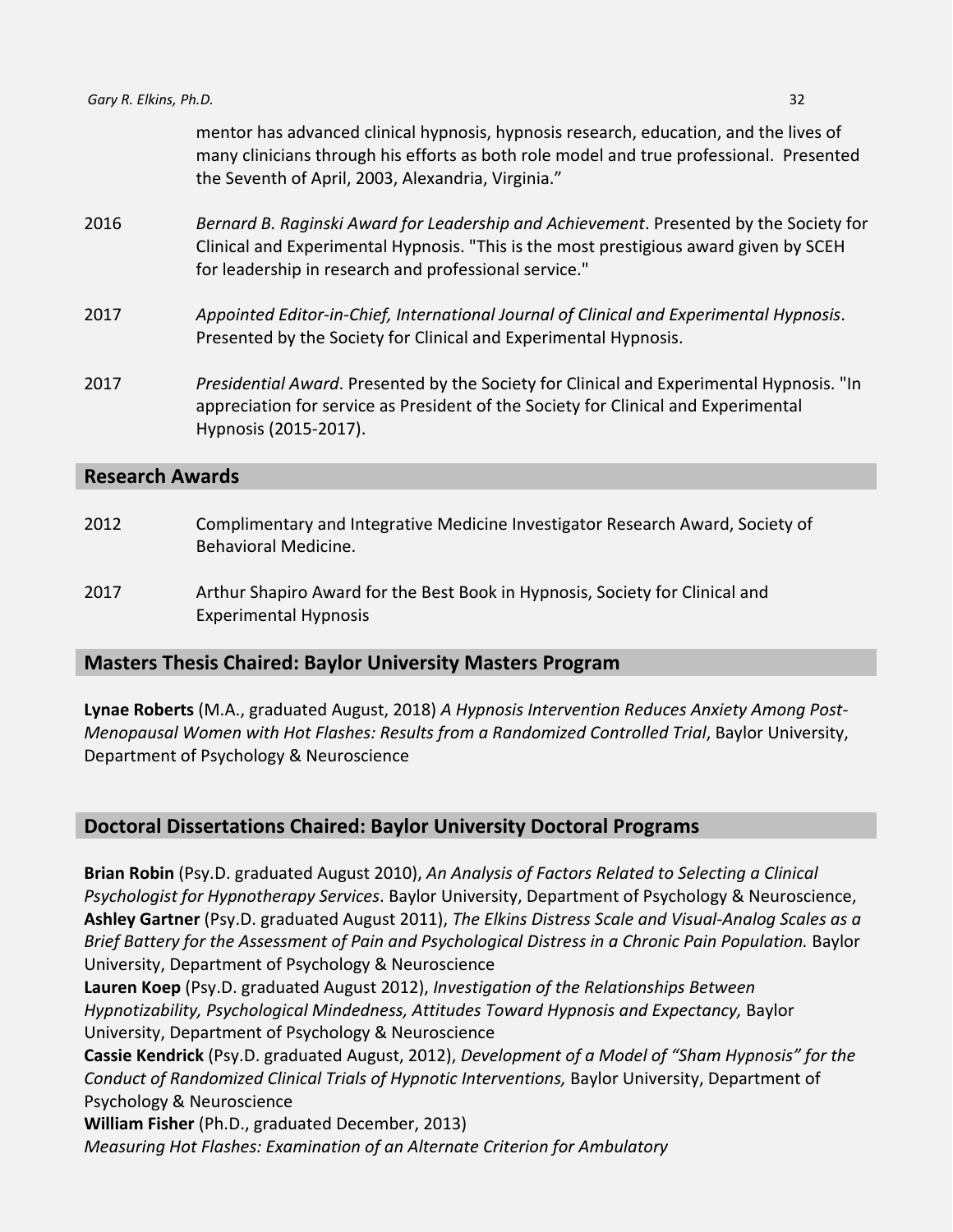*Hot Flash Detection in Post-Menopausal Women,* Baylor University, Department of Psychology and Neuroscience (Presently, Post-Doctoral Research Fellow, University of Pittsburg School of Medicine) **Aimee Johnson** (Ph.D. program, graduated August, 2014)

*Screening for psychological distress in the general population: Acceptability and validation of a brief measure of psychological distress,* Baylor University, Department of Psychology and Neuroscience (Presently, Post-Doctoral Research Fellow, Wake Forest University School of Medicine)

**Jim Sliwinski** (Ph.D. General-Experimental Psychology doctoral program, graduated December 2015) *Examining the Role of Expectancies during a mind-body intervention for hot flash* 

*reduction in postmenopausal women: Is the relationship between treatment condition and symptom improvement mediated by response expectancy?* (Presently, Assistant Professor, Finlandia University)

**Rebecca Oksenhendler** I also served on the Thesis Committee for Master of Science Degree, 2015 (Rebecca Oksenhendler), *A Unique Perspective on Automaticity: From Theory to Application in the Management of Chronic Spontaneous Urticaria*, Department of Psychiatry, McGill University, Montreal, QC Canada, Amir Raz, Ph.D.-Chair of the Committee.

**Juliette Bowers** (Psy.D. graduated August, 2016), *Flow, Hypnotizability, Absorption, and Neuroticism in a College Student Population,* Baylor University, Department of Psychology & Neuroscience. **Nicolas Olendzki** (Psy.D., graduated August, 2016), *An Investigation of the Feasibility of Mindfulness-Based Hypnotherapy for Stress and Anxiety,* Baylor University, Department of Psychology and Neuroscience.

**Hyeji Na** (Psy. D., graduated August, 2019), *Hypnotic Relaxation Therapy to Enhance Subjective Well-Being Among College Students: A Pilot Study,* Baylor University, Department of Psychology and Neuroscience.

**Kimberly Hickman** (Psy. D. graduated August, 2018), *The Elkins Hypnotizability Scale: Validity, Reliability, Factor Structure, and Acceptability within a Clinical Sample*, Baylor University, Department of Psychology and Neuroscience.

**Alisa Johnson** (Ph. D. graduated August, 2017), *Music and Suggestion: An Exploration of the Effects and Mechanisms of an Arts-Based Mind-Body Intervention for Pain*

**Lauren Simicich** Dissertation Committee Chair, "Tele-hypnosis Intervention for Depression Symptoms in a Community Sample: A Feasibility Study," Psychology and Neuroscience. (2020 - Present).

**Audrey Stevens** Dissertation Committee Chair, "Hypnosis Intervention Delivered Remotely for Chronic Psychological Stress: A Feasibility Study," Psychology and Neuroscience. (2020 - Present).

**Joshua Rhodes** Master's Thesis Committee Chair, "Placebo Response in Clinical Trials of Paroxetine for Vasomotor Symptoms: A Meta-Analysis," Psychology and Neuroscience. (2020 - Present).

**Lynae Roberts** Dissertation Defense Committee Chair, "Cardiovascular Psychophysiology of Stressinducing and Relaxing Imagery Following a Hypnotic Induction," Psychology & Neuroscience. (December 2019 - Present).

**Samuel Stork** Dissertation Committee Chair, "Examining the Feasibility of a Self-Administered Hypnosis Intervention to Improve Sleep Quality in College Students," Psychology & Neuroscience. (October 2019 - Present).

**Elizabeth Slonena** Dissertation Committee Chair, "Effects of a Brief Mindful Hypnosis Intervention on Stress Reactivity," Psychology and Neuroscience. (October 1, 2018 - Present).

**Ming Yek** Dissertation Committee Chair, "Examining the Feasibility of the Elkins Hypnotizability Scale (EHS) as a Therapeutic Measure," Psychology and Neuroscience. (September 2017 - Present).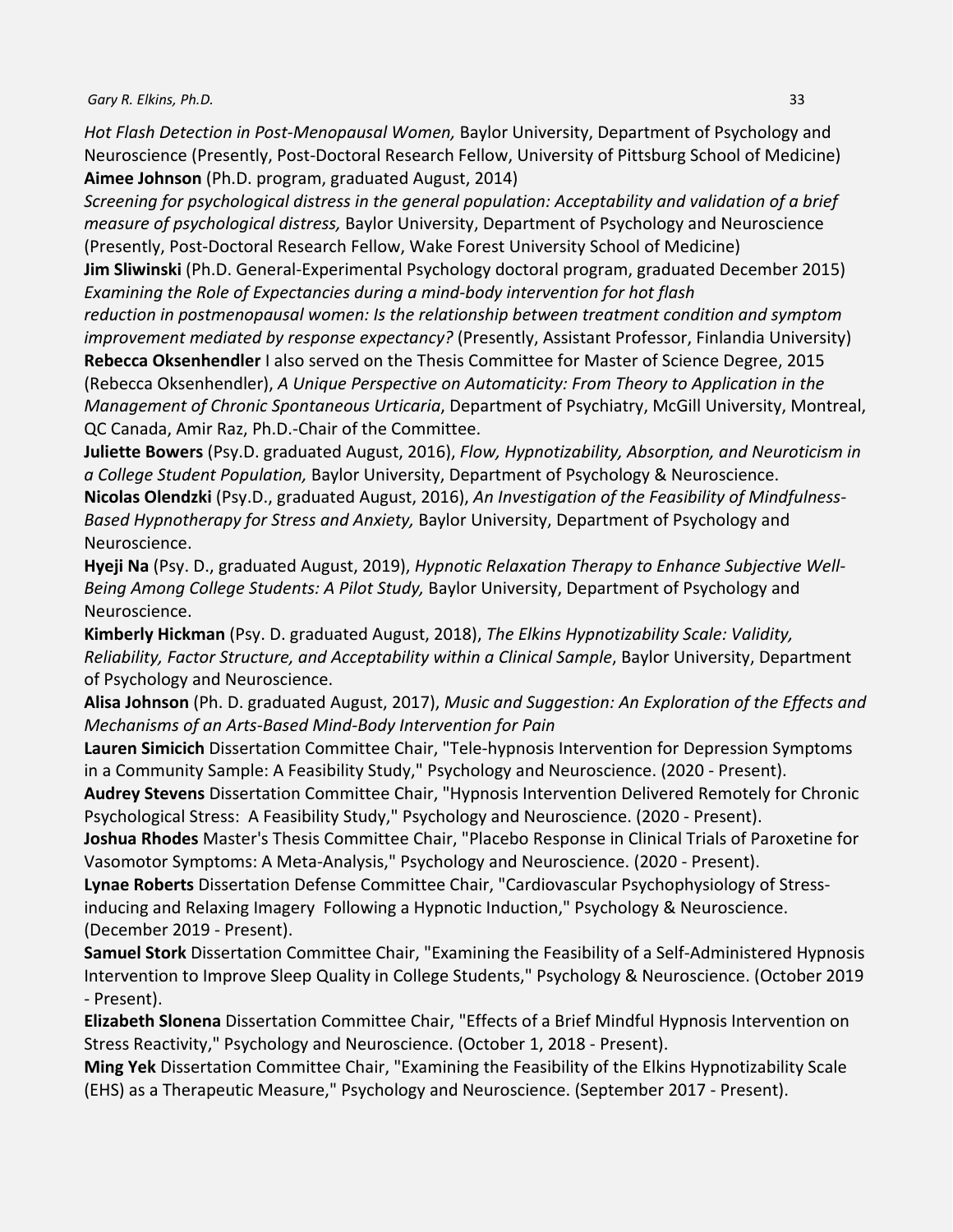# **Doctoral Dissertations Membership: Baylor University Doctoral Programs**

**Jules Martowski** (graduated August, 2018), *Feasibility and Acceptability of a Brief Acceptance and Commitment Therapy (ACT) Intervention for Juvenile Offenders*

**Rachel Kantor** (graduated August, 2017), *Sleep Quality as a Moderator between Self-Control and the Intention-Behavior Gap of Diet and Physical Activity*

**Michelle Dasse** (graduated August, 2016), *Investigating Prospective Memory Commission Errors*

# **Mentorships of Post-Doctoral Fellows in Hypnosis Research: Mind-Body Medicine Research Laboratory**

I have provided mentorship to post-doctoral research fellows: **Joel Marcus**, Psy.D., 2004-2005 **Michelle Perfect**, Psy.D., 2006 **Jacqueline Dove**, Ph.D., 2007-2009 **Jen Bunn**, Ph.D., 2008-2010 **Cassie Kendrick**, Psy.D., 2012-2013 **Zoltan Kekecs,** Ph.D., 2014-2016

Undergraduate honors students have completed research projects under my mentorship:

**Meag-gan Walters**. *A Tale of Two Scales: Irrational Ideation as a Precursor to Depression,* Baylor University, Department of Psychology & Neuroscience, May, 2009. [NOTE: After graduation from Baylor University Meag-gan Walters was accepted into the APA accredited doctoral program in counseling psychology at University of Northern Colorado with full scholarship]

**Manassa Ready**. *The Association Between Daily Maximum Temperature and Concordance of Objective and Subjective Measures of Hot Flashes,* Baylor University, Department of Psychology & Neuroscience, May, 2010.

**Rachel Helpenstell** (Undergraduate Honors Program/Honors Thesis) Use of Complementary and Alternative Medicine for Relief of Pain During Labor and Delivery Baylor University, Department of Biology: May, 2016 (Presently, accepted into M.D. program, Texas A&M University College of Medicine, College Station, Texas)

**Sarah Hale** (Scholars Program/Baylor University). Undergraduate Honors Thesis Committee Chair, "BRAIN REGIONS INVOLVED IN HYPNOSIS: CLINICAL IMPICATIONS," Psychology & Neuroscience. (October 18, 2019). Graduated and applying to graduate school doctoral programs in health psychology research.

# **Research Grants Current Funded Research Grants**

NIH 5R01AT009384 Elkins (PI) 9/01/2018 – 8/31/2022 Self-Administered Hypnosis Treatment for the Management of Hot Flashes in Women: A Randomized Clinical Trial Role: Principle Investigator National Institute of Health/National Center for Complementary and Integrative Medicine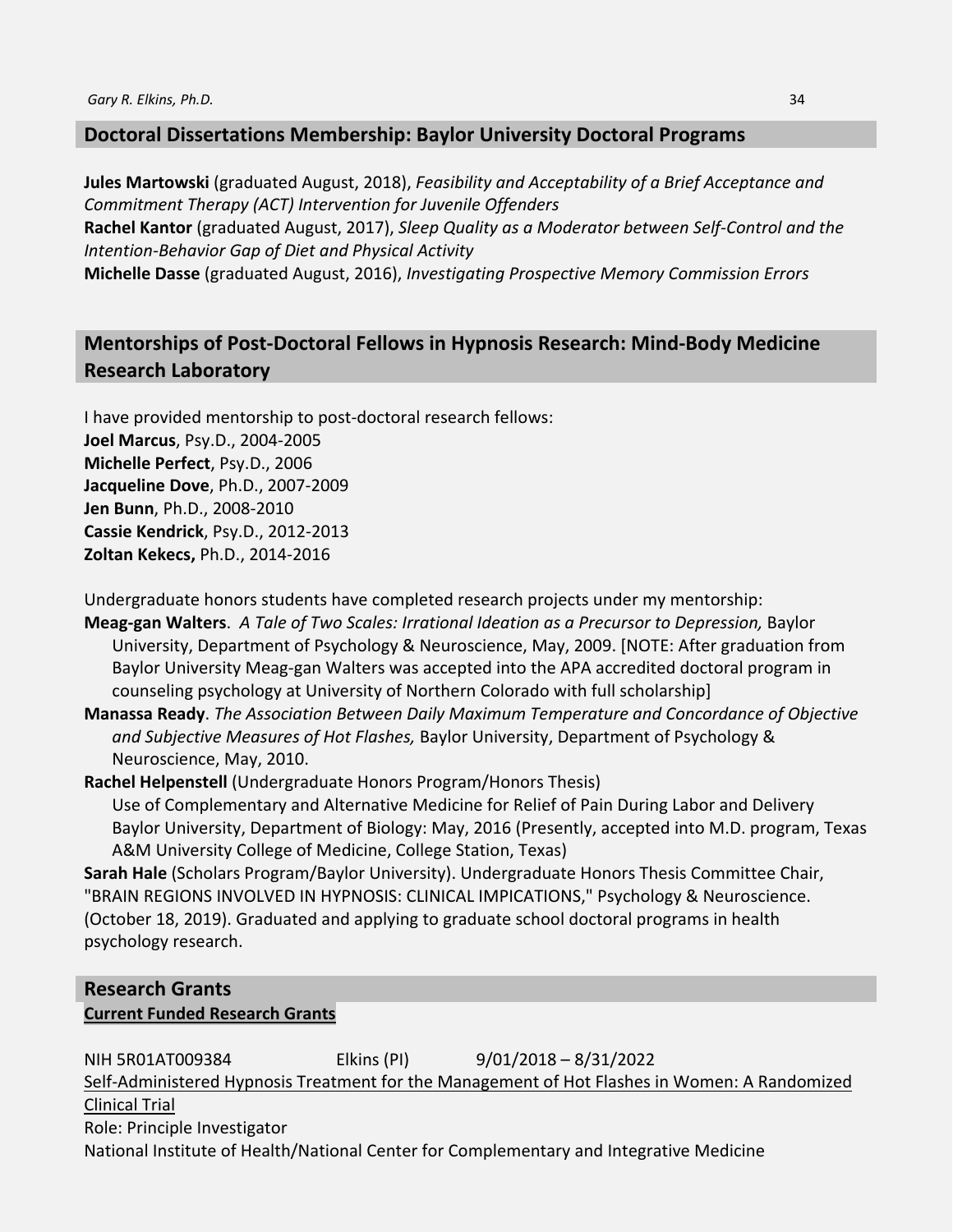Project Period: September 22, 2017 - August 31, 2022 Total Funding: \$3,521,941.00

NEA 1863320-38-20 Elkins (PI) 8/1/2020 – 7/31/2022 Effect of Music and Suggestion for Chronic Pain in Aging Adults: A Randomized Controlled Study The purpose of this research is to support a randomized controlled study examining the effect of music on pain management in older adults. Role: Principal Investigator Total Funding: \$97,000.00 plus matching funds from Baylor University NIH 3R01AT009384-04S1 Elkins (PI) 9/01/2020 – 8/31/2021 Feasibility of Self-Administered Hypnosis for Sleep Quality in Caregivers of Individuals with Alzheimer's Disease The purpose of this research is to support a pilot study to determine the feasibility of a selfadministered hypnosis intervention with caregivers of individuals with ADRD as an efficacious and practical intervention to improve sleep quality and duration. Role: Principal Investigator Total Funding: \$299,000.00

#### **Funded Grants-Completed**

Evaluation of Psychotherapy Outcome Research Role: Co-Investigator, Funded by Texas A&M University Research Foundation; Faculty sponsor, Dr. D. Smith Minigrant Number 12321 \$700.00. Project Period: January 10, 1978–December 20, 1978

#### Group Psychogenic Illness: A Retrospective Study

Role: Principle Investigator Research and Education Division, Scott, White, Sherwood and Brindley Foundation \$3000.00. Project Period: June 12, 1984–July 2, 1987

Child Hypnosis Book Project Role: Principle Investigator Children's Miracle Network; Astra Corporation \$7,000.00. Project Period: August, 1996–August, 1997

Development of an Animal Model of Hypnosis Role: Co-Principle Investigator Scott and White Research and Education Foundation and Texas A&M University College of Medicine Grant Number 1711 \$53,000.00. Project Period: August 20, 2000–August 20, 2002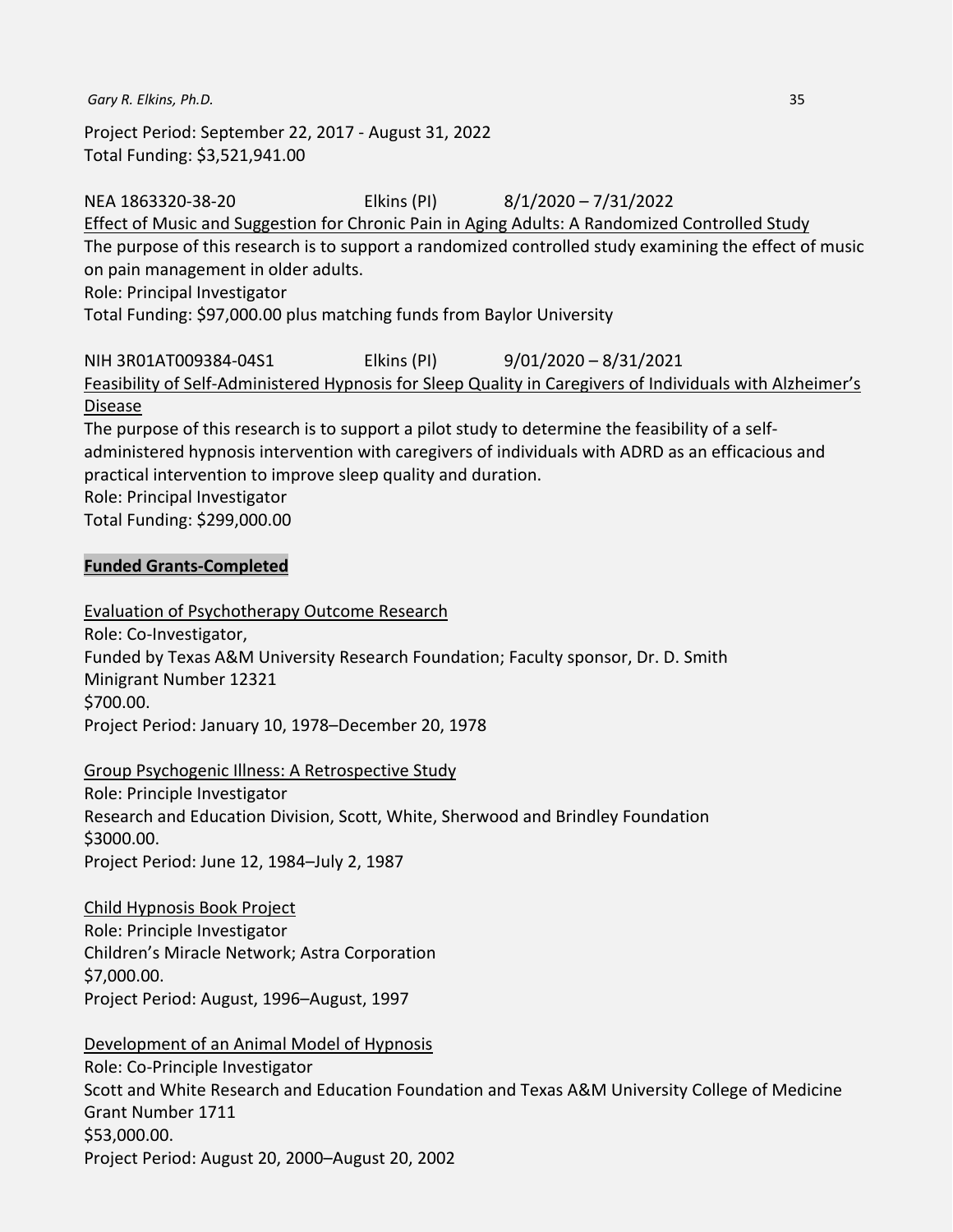Evaluation of Anxiety as a Predictor of Unsedated Colonoscopy

Role: Co-Investigator Residency Research Foundation, Scott and White Clinic and Hospital and Texas A&M University College of Medicine, A. Chavez, M.D. (P.I.) \$17,000.00. Project Period: July 15, 2000–September 1, 2003

Cognition and Pain Research: Bench to Bedside

Role: Principle Investigator, (Hypnotic Relaxation for Pain Management in Cancer Patients) Scott and White New Research Initiatives; and Texas A&M College of Medicine Research Fund Grant Number 1810 Total Funding \$118,000.00 Project Period: September 1, 2000–September 1, 2005

Hypnosis for Smoking Cessation Role: Principle Investigator Scott and White Research Foundation and Clinical Trials Division Grant Number R1737 \$11,000.00. Project Period: October 10, 2001–October 9, 2002

Use of Complementary and Alternative Medicine by Psychiatric Patients Role: Principle Investigator Scott and White Research Foundation Grant Number 7954 \$8,437.00 Project Period: July 18, 2001–July 17, 2003

Reliability and Validity of a New Scale to Measure Hypnotizability Role: Principle Investigator Scott and White Research Foundation Grant Number 8123 \$54,360.00 Project Period: September 4, 2002–September 3, 2005

A New Approach to Hypnotherapy for Smoking Cessation

Role: Principle Investigator Scott and White Research Foundation Grant Number 8394 Total Funding \$53,000.00 Project Period: September 15, 2003–September 15, 2005

Feasibility of Hypnosis for Colonoscopy for Colorectal Cancer Screening Role: Principle Investigator,\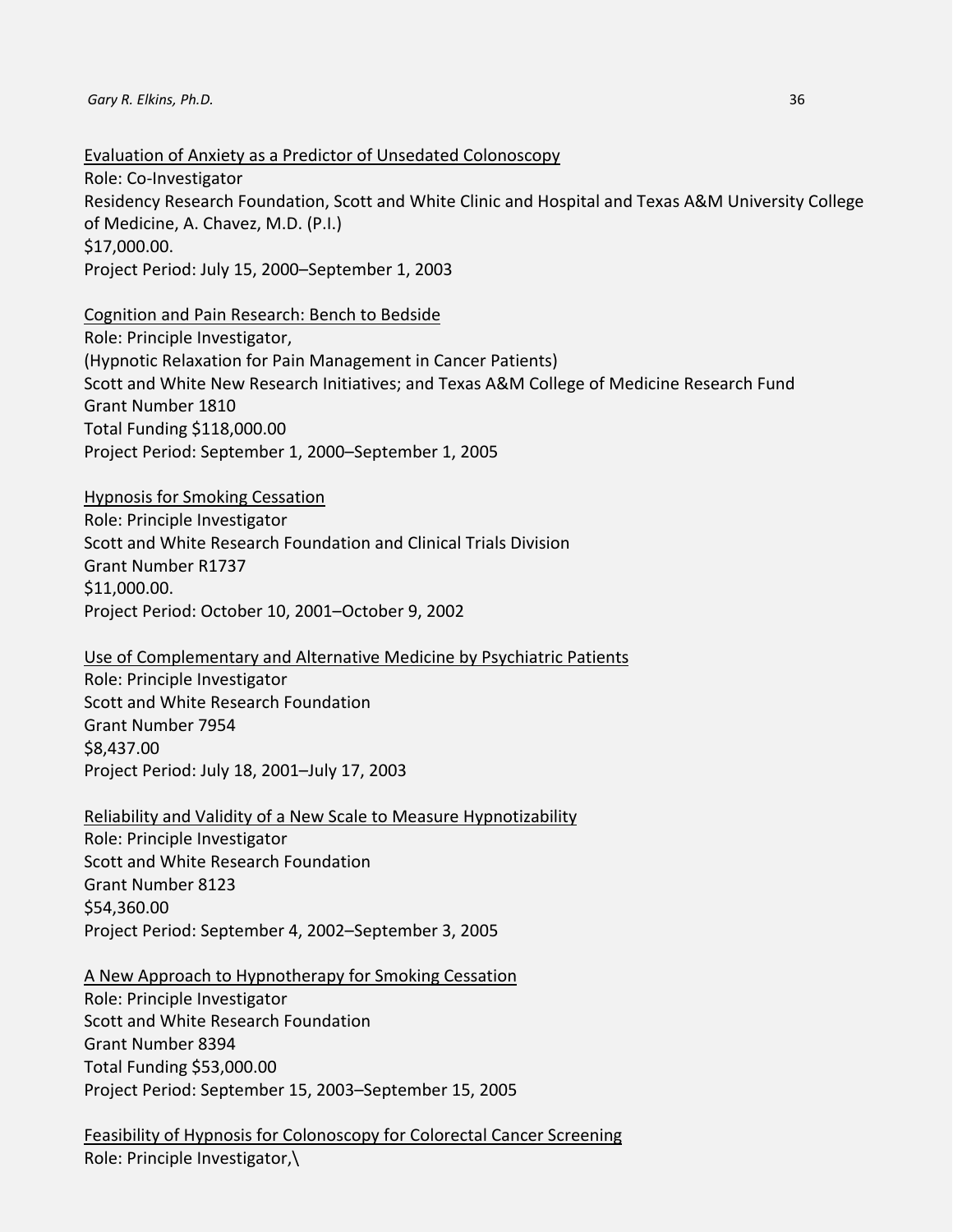Scott and White Research Foundation Grant Number 2222 Total Funding \$3,000.00 Project Period: September 15, 2004–September 15, 2005

Hypnosis for Hot Flashes in Breast Cancer Survivors Role: Principle Investigator

National Institutes of Health NCI Grant Number 1 R21 CA100594-01 Total Funding \$365,466.00 Project Period: April 2, 2004–April 2, 2006

#### Minority Supplement Grant: Assessment of Hypnotizability in Breast Cancer Survivors

Role: Principle Investigator National Institutes of Health NCI Grant Number 5R21 CA100594-01A1S1 Total Funding \$27,970.00 Project Period: January, 2005–April, 2006

Reliability and Validity of the Elkins Distress Scale

Role: Principle Investigator Scott and White Research Foundation Grant Number 8727 Total Funding \$2,998.00 Project Period: August 15, 2005–September 15, 2006

Clinical Psychology Mind-Body Research: Post-Doctoral Fellowship Role: Project Director Scott and White Research Foundation Total Funding: \$ 100,000.00 Project Period: August 1, 2005–September 1, 2007

A Pilot Study of Expressive Prayer and Immunity Role: Principle Investigator Scott and White Research and Education Foundation Total Funding: 57,200.00 Project Period: September 1, 2005-September 1, 2006

Hypnotizability in Men Role: Principle Investigator,\ Scott and White Research and Education Foundation Total Funding: 3,000.00 Project Period: October 28, 2005-October 27, 2006

Hypnosis for Hot Flashes in Breast Cancer Survivors Role: Principle Investigator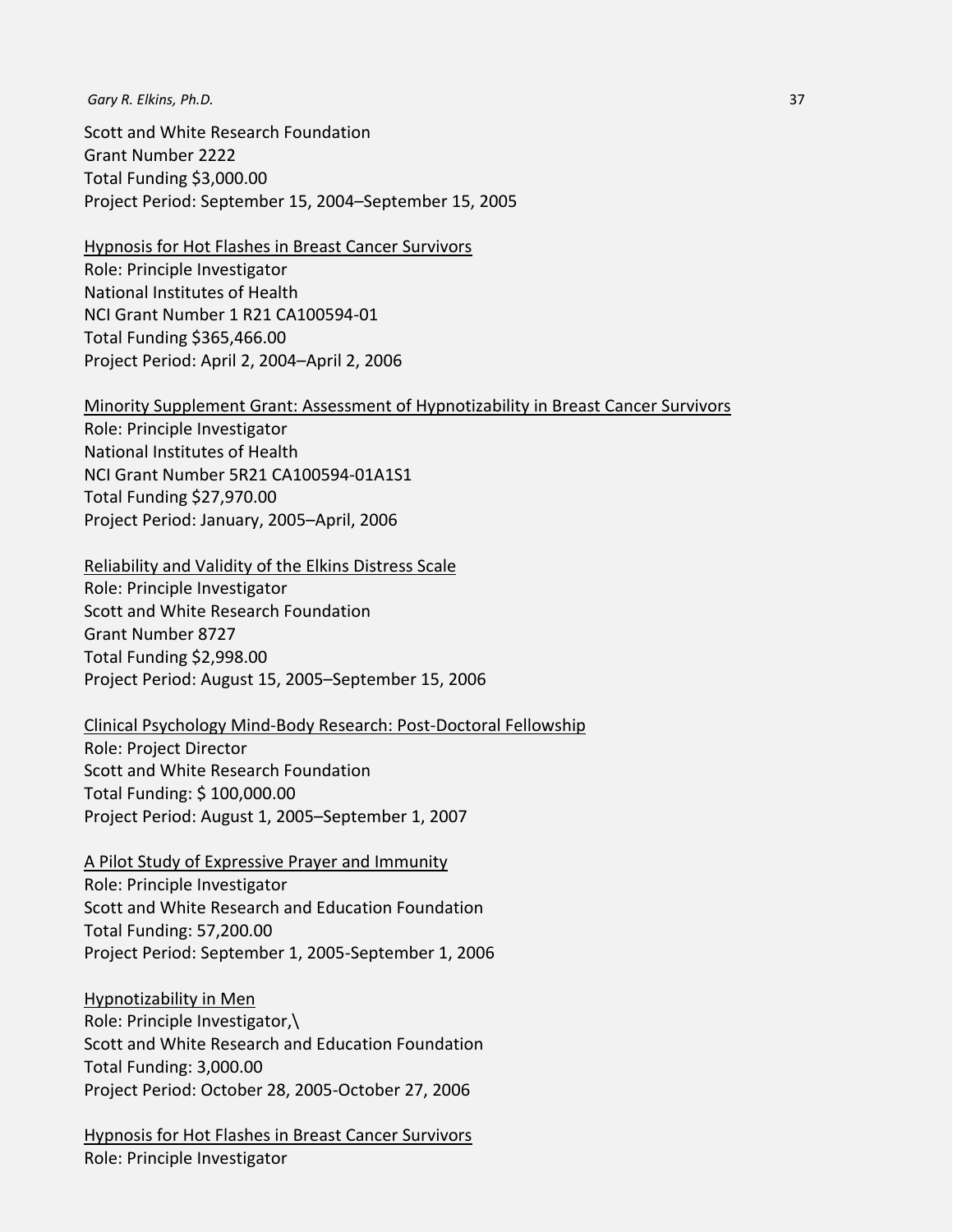National Institutes of Health NCI Grant Number 7R21CA100594-03 Total Funding \$25,294 Project Period: March 31, 2007–March 30, 2008

Evaluation of a Biobehavioral Intervention for Hot Flashes Role: Co-Principle Investigator National Institutes of Health Grant Number IR21CA13175 – 01A2 Total Funding \$188,551.00 Project Period: February 1, 2009 – January 13, 2011

Individual Differences and Health Outcomes: A Secondary Data Analysis in Cognitive Epidemiology

Role: Co-Principle Investigator National Institutes of Health, Child Health and Human Development Grant Number IR03 HD058464 Funding Requested \$100,000.00 Project Period: August 1, 2009 – August 1, 2011

Hypnosis for Smoking Cessation Role: Co- Investigator Travis County Department of Wellness and Health Grant Number: 195923-8 Total Funding: \$60,000 Project Period: January 3, 2011- November 15, 2012

Hypnosis for Fatigue in Breast Cancer Survivors Role: Principle Investigator Baylor University Faculty Research Investment Program Project Period: 2013-2014 Total Funding: \$25,000.00

Hypnosis for Hot Flashes: A Randomized Clinical Trial Role: Principle Investigator National Institutes of Health, National Center for Complementary and Alternative Medicine Grant Number 1U01AT004634-01A1 Total Funding: \$2,604,643.00 Project Period: September 30, 2007 – March 31, 2014

Evaluation of a Biobehavioral Intervention for Hot Flashes Role: Co-Principle Investigator National Institutes of Health, National Cancer Institute Grant Number 1R21CA13195-01A2 Project Period: February 1, 2009- January 13, 2012 Year Two Funding, Sub Award: \$39,498.00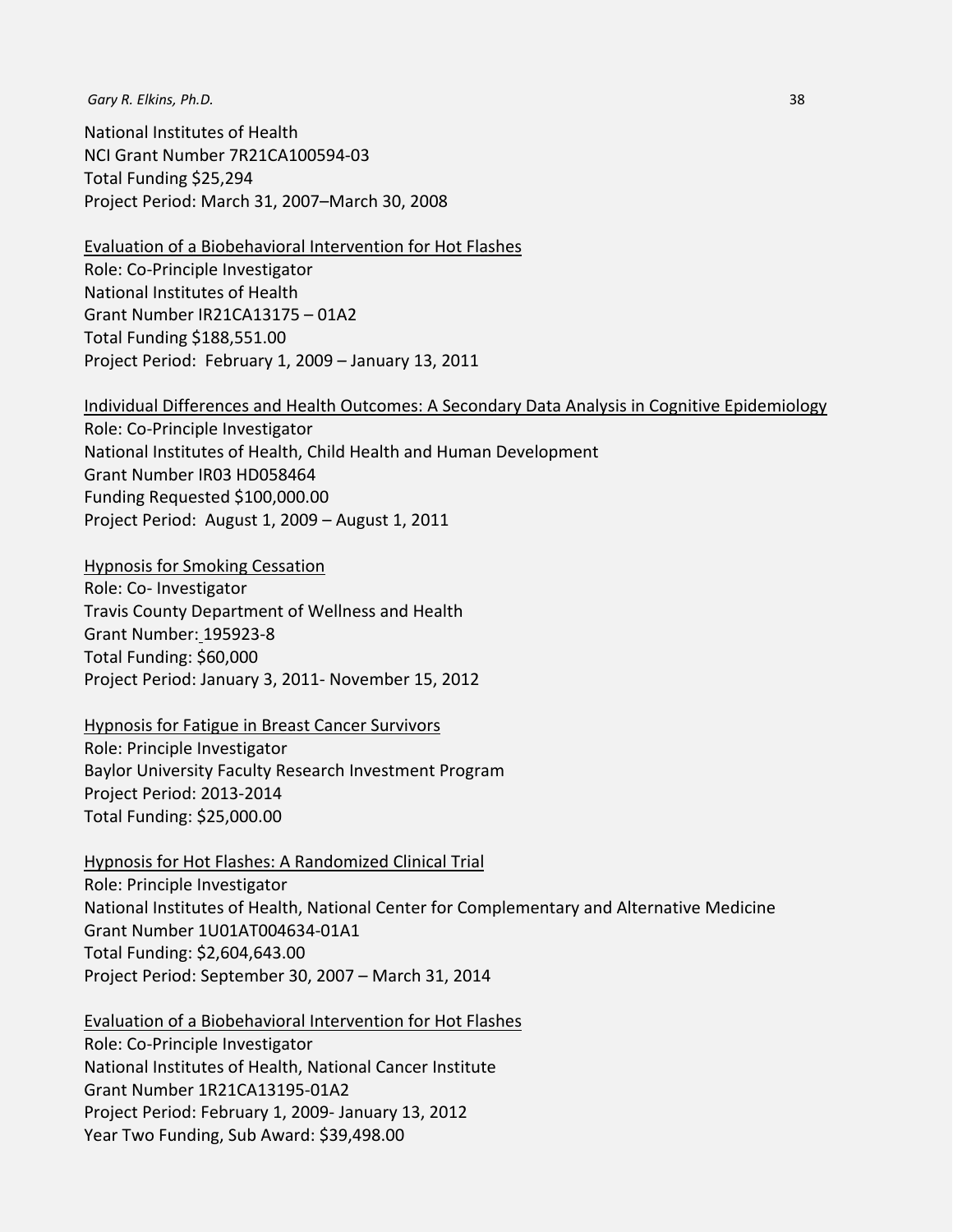Hypnosis for Fatigue in Breast Cancer Survivors Role: Principle Investigator Baylor University Faculty Research Investment Program Project Period: 2013-2014 Total Funding: \$25,000.00

Hypnosis to Improve Sleep in Menopause: Determination of Optimal Dose and Method

Role: Principle Investigator National Institute of Health, National Center for Complementary and Integrative Health Grant Number 1R34AT008246-01 Project Period: June, 1, 2014 – May 31, 2017 Total Funding: \$653,204.00

Post-Doctoral Research Fellowship Role: Principle Investigator (Dr. Zoltan Kekecs from Eötvös Loránd University, Behavioral Psychology Doctoral Program, Hungary) Baylor University OVPR Postdoctoral Fellowship Program Project Period: 2014-2016 Total Funding: \$88,800.00

Analgesia by Music Therapy in Palliative Care Role: Principle Investigator Baylor University Small Grants Program Project Period: 2015-2016 (May) Total Funding: \$4,500.00

#### **Grants Submitted; not funded**

Assessment of Hypnotizability in Cancer Survivors Role: Principle Investigator National Institute of Health Grant Number 1R21CA109491-01 Submission: March 11, 2004 Funding Requested: \$426,000.00

Hypnosis for Colonoscopy Colorectal Cancer Screening Role: Principle Investigator National Institute of Health Grant Number 1R21Ca116310-01 Submission: February 14, 2005 Funding Requested: \$390,000.00

Hypnosis for Hot Flashes: A Randomized Clinical Trial (2R01 Renewal application)

Role: Principle Investigator National Institute of Health, National Center for Complementary and Alternative Medicine Grant Number 1U01AT004634-01A1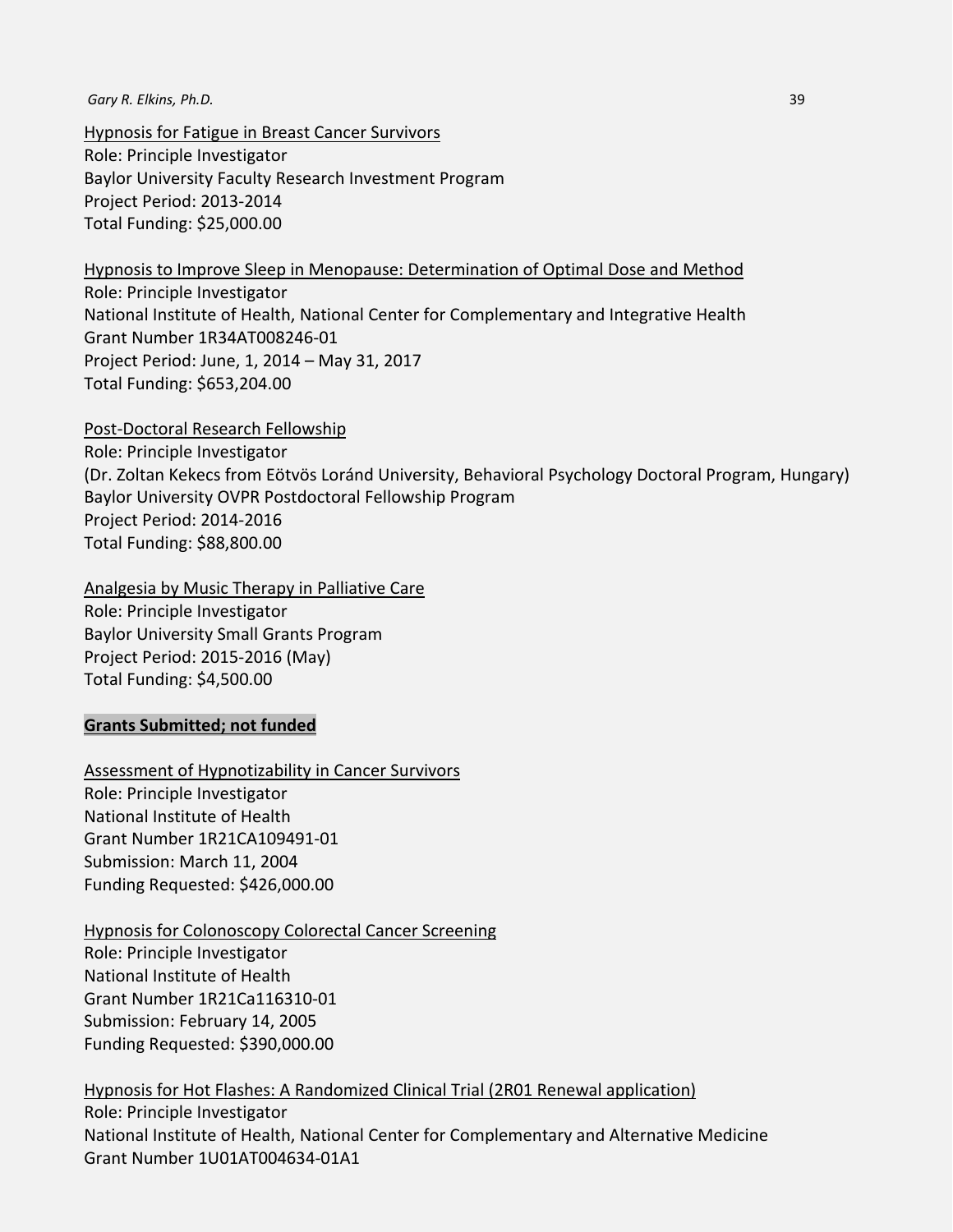Submission: February 15, 2013 Total Funding Requested: \$2,712,939.00.

Hypnotic Relaxation Intervention to Improve QoL in Parkinson's Disease Role: Principle Investigator Baylor University Collaborative Faculty Research Investment Program Project Period: 2015-2016 Total Funding Requested: \$50,000.00

## Mechanisms and Effects of Hypnosis on Nighttime Sleep Architecture Role: Co-Principle Investigator National Institute of Neurological Disorders and Stroke, National Institute of Health, Baylor University

Mechanisms of Hypnosis for Sleep Disturbance: Measurement and Optimization Role: Co-Principle Investigator National Institute of Health, National Center for Complementary and Integrative Health Project Period: July 2016 - July 31, 2021 Total Funding Requested: \$2,837,911.00

# **Professional Society Service Awards and Honors**

| 1979 | Student Scholarship Award of Division 29 (Psychotherapy) of the American Psychological  |
|------|-----------------------------------------------------------------------------------------|
|      | Association                                                                             |
| 1985 | Biographee in Marquis Who's Who in the World, Seventh Edition                           |
| 1985 | Biographee in Marquis Who's Who Directory of Professionals and Resources in             |
|      | Rehabilitation                                                                          |
| 1986 | Biographee in Marquis Who's Who in the Frontier Science and Technology, First Edition,  |
|      | 1984-1985, Second Edition, 1986                                                         |
| 1987 | 2nd Place Award for Best Clinical Paper, 29th Annual Scientific Meeting of the American |
|      | Society for Clinical Hypnosis                                                           |
| 1993 | President's Award of Merit presented at Annual Meeting of American Society of Clinical  |
|      | <b>Hypnosis</b>                                                                         |
| 1994 | Fellow, American Society of Clinical Hypnosis                                           |
| 1994 | Award of Merit, Central Texas Society of Clinical Hypnosis                              |
| 1995 | Fellow, Society for Clinical and Experimental Hypnosis                                  |
| 1996 | Fellow, American Academy of Clinical Health Psychology                                  |
| 1996 | International Society of Hypnosis Award of Merit, 14th International Congress of        |
|      | Hypnosis                                                                                |
| 1996 | Presidential Award for Outstanding Service, American Society of Clinical Hypnosis       |
| 1997 | Honorary Foreign Member, Swedish Society for Clinical and Experimental Hypnosis         |
| 1997 | Presidential Award of Merit, American Society of Clinical Hypnosis                      |
| 2004 | Award of Merit, American Society of Clinical Hypnosis                                   |
|      | "Presented for significant and long-lasting contributions to the American Society of    |
|      | Clinical Hypnosis, including work as President and his seminal efforts to develop and   |
|      | empower the Standards of Training and Education Committee. Dr. Elkins' leadership has   |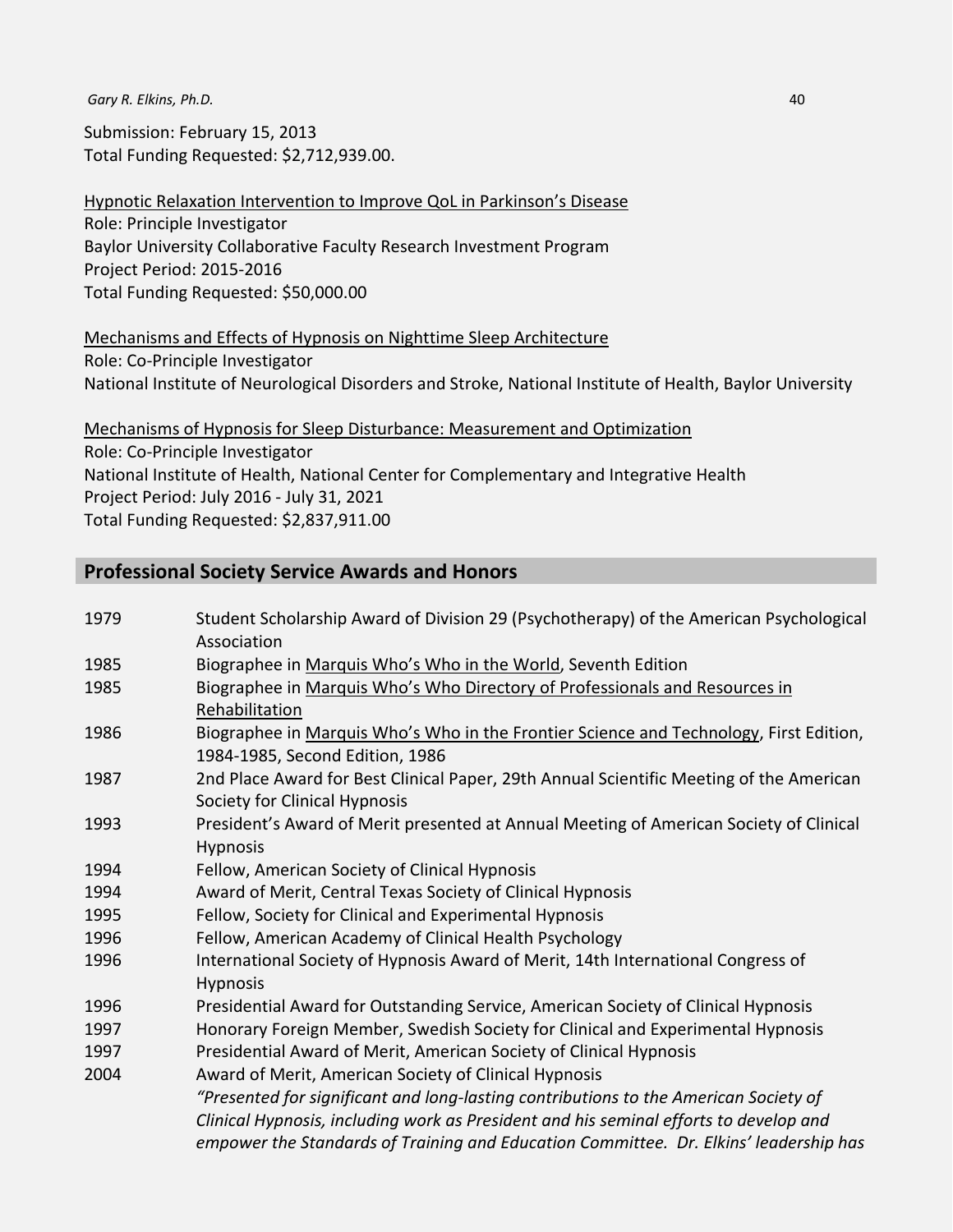|      | enabled ASCH to organize and codify its educations activities, develop high quality<br>education programs, and maintain its continuing education accreditation. Dr. Elkins<br>aided the development of the ASCH certification program. Dr. Elkins has remained a |
|------|------------------------------------------------------------------------------------------------------------------------------------------------------------------------------------------------------------------------------------------------------------------|
|      | valued presenter at many ASCH Regional Workshops and Annual Meetings, has served                                                                                                                                                                                 |
|      | as Regional Workshop Coordinator, and has long provided leadership to the Education                                                                                                                                                                              |
|      | Committee. More recently, Dr. Elkins has developed a powerful, productive, and                                                                                                                                                                                   |
|      | respected university-based clinical program that is adding significant research in                                                                                                                                                                               |
|      | hypnotic applications."                                                                                                                                                                                                                                          |
| 2007 | Biographical profile listed in Marquis Who's Who in the World 25 <sup>th</sup> Edition, Marquis, 890                                                                                                                                                             |
|      | Mountain Ave, Suite 300, Providence, New Jersey.                                                                                                                                                                                                                 |
| 2007 | Presidential Citation Award, Texas Psychological Association                                                                                                                                                                                                     |
|      | "In recognition of his outstanding service on the Texas State Board of Examiners of                                                                                                                                                                              |
|      | Psychologists. Dr. Elkins has worked diligently to represent the profession and people of                                                                                                                                                                        |
|      | Texas with a blend of compassion and rigorous dedication to the highest professional                                                                                                                                                                             |
|      | standards. His leadership of the state board has proven effective for all Texans."                                                                                                                                                                               |
| 2008 | Morton Prince Award for Professional Achievement to Psychological Hypnosis, American                                                                                                                                                                             |
|      | <b>Board of Psychological Hypnosis</b>                                                                                                                                                                                                                           |
|      | This award is the most prestigious award given in the area of psychological hypnosis and                                                                                                                                                                         |
|      | recognizes professional service, research, and achievement.                                                                                                                                                                                                      |
| 2008 | ABPH Presidential Award, American Board of Psychological Hypnosis                                                                                                                                                                                                |
| 2012 | Honored for presentation at the 21 <sup>st</sup> Annual Robert E. Myers, MD Lectureship in                                                                                                                                                                       |
|      | Pediatrics, Scott & White Healthcare and Texas A&M Health Science Center, College of                                                                                                                                                                             |
|      | Medicine.                                                                                                                                                                                                                                                        |
| 2013 | NIH Radio Interview (NIH Podcast Episode #0190) Postmenopausal Women and Sleep                                                                                                                                                                                   |
|      | (this podcast highlighted my research and provided national and international exposure.                                                                                                                                                                          |
| 2015 | Presidential Award, Society for Psychological Hypnosis (Division 30) of the American                                                                                                                                                                             |
|      | <b>Psychological Association</b>                                                                                                                                                                                                                                 |
| 2015 | Awarded Fellow, Society for Clinical and Experimental Hypnosis                                                                                                                                                                                                   |
| 2015 | Bernard Raginski, M.D. Award for Leadership in Clinical Hypnosis, Society for Clinical and                                                                                                                                                                       |
|      | <b>Experimental Hypnosis</b>                                                                                                                                                                                                                                     |
| 2015 | Interview with Gary Elkins, Ph.D., ABPP, ABPH, The International Society of Hypnosis                                                                                                                                                                             |
|      | Newsletter, Volume 39(2), June, 2015                                                                                                                                                                                                                             |

# **Licensure and Certifications**

#### **Licensed Psychologist, State of Texas**

Texas State Board of Examiners of Psychologists, (Certificate #2520) – Vice Chair/Board Member (Chair, Oral Examination Committee; Chair Written Examination Committee; Chair, Ad Hoc Committee on Scope of Practice Issues)

 As noted elsewhere, I presently serve as the Vice-Chair of the Texas State Board of Examiners of Psychologists. This is a very important position as it gives the PsyD program at Baylor University a direct liaison with the licensure board and assures that the graduates of our program are kept informed on the requirements for licensure to practice psychology in Texas.

# **Approved Member, National Register of Health Service Providers in Psychology, (Certificate #33124)**

 This is the primary organization that identifies psychologists with credentials to practice in hospitals and clinics. It is a designation sought certify credentials in clinical psychology. It is an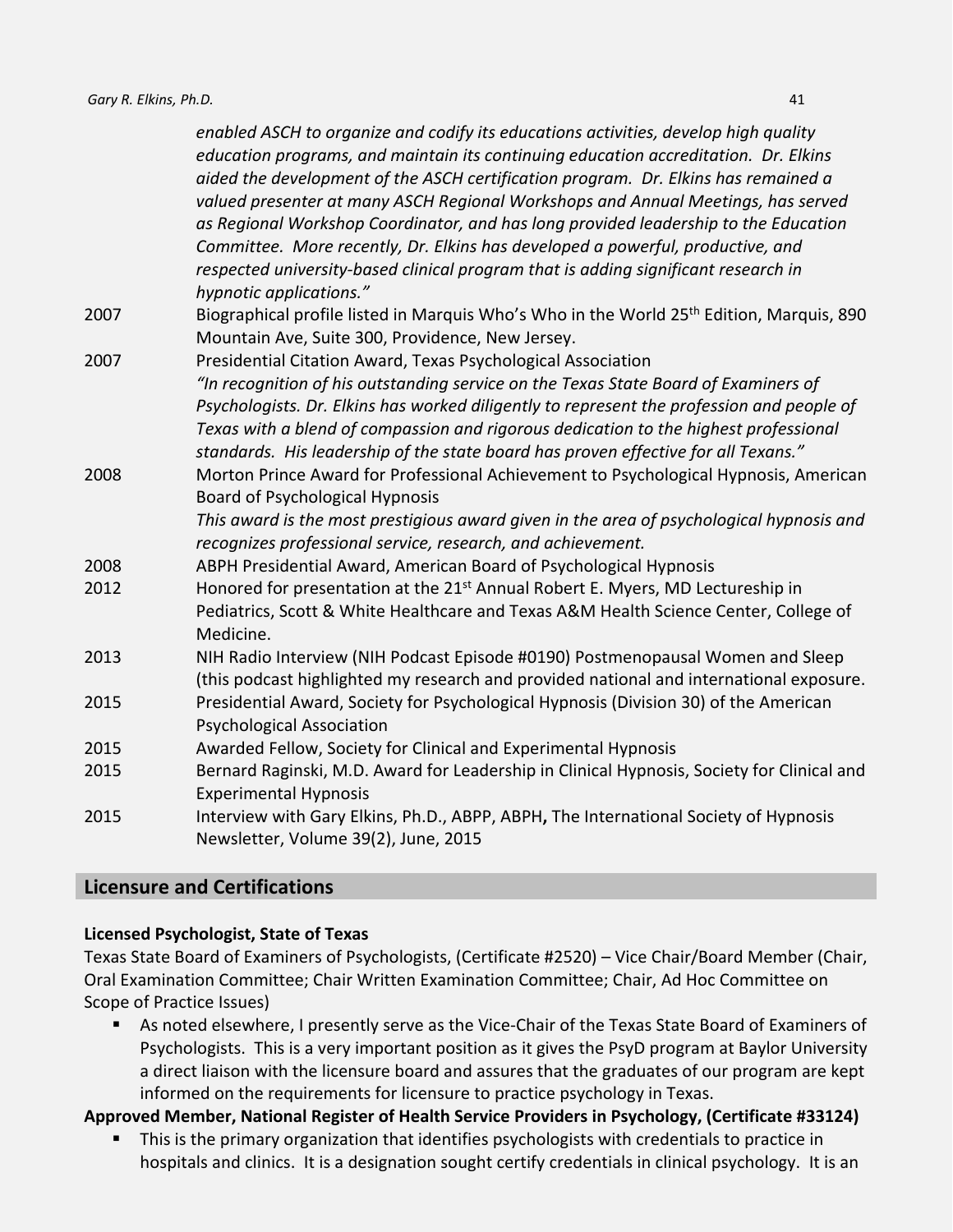important designation in teaching clinical psychology to serve as a role model for clinical practice.

# **Diplomat, (ABPP) in Clinical Health Psychology, American Board of Professional Psychology.**

 The ABPP represents the highest level of certification in clinical psychology and is achieved through a rigorous process of documenting years of practice in clinical psychology, submission of detailed work samples, curriculum vita, and passing a four hour oral examination that covers diagnosis, treatment, ethics, and dealing with difficult cases. It is generally recommended that doctoral programs in clinical psychology, such as ours at Baylor University have at least one faculty member with the ABPP designation.

# **Diplomat, (ABPH) American Board of Psychological Hypnosis (President/Board Member)**

 The ABPH is similar to the ABPP with the exception that it provides further recognition of the highest level of competency in psychological hypnosis. It is also achieved through the process of submission of work samples, oral examination, and documentation of extensive clinical experience.

# **Professional Memberships**

- Fellow, American Psychological Association
- **Fellow, APA Division 12, Society for Clinical Psychology**
- Fellow, APA Division 30, Society for Psychological Hypnosis
- Past-President, APA Division 30, Society for Psychological Hypnosis
- **Fellow, Division 29, Society for the Advancement of Psychotherapy**
- **Fellow, American Academy of Clinical Health Psychology**
- **Fellow, American Society of Clinical Hypnosis**
- Past-President, American Society of Clinical Hypnosis
- **Fellow, Society for Clinical and Experimental Hypnosis**
- **President, Society for Clinical and Experimental Hypnosis**
- Member, APA Division 38, Health Psychology
- Member, Texas Psychological Association
- **Member, Society of Behavioral Medicine**
- **Member, International Society of Hypnosis**
- **Member, North American Menopause Society**
- Member, National Register of Health Service Providers in Psychology

# **Elected Offices Held in Professional Organizations**

- 1993 1994 Member at Large-Psychology, American Society of Clinical Hypnosis
- 1993 1995 Founding President, Central Texas Society of Clinical Hypnosis
- 1994 1995 Vice-President, American Society of Clinical Hypnosis
- 1995 1996 President-Elect, American Society of Clinical Hypnosis
- 1996 1997 Past President, American Society of Clinical Hypnosis
- 1997 2000 Chair, Education and Research Foundation, American Society of Clinical Hypnosis
- 1997 2000 Vice-Chair, International Society of Hypnosis Council of Representatives
- 1997 2006 Board of Directors, American Board of Psychological Hypnosis
- 2004 2006 President, American Board of Psychological Hypnosis (ABPH)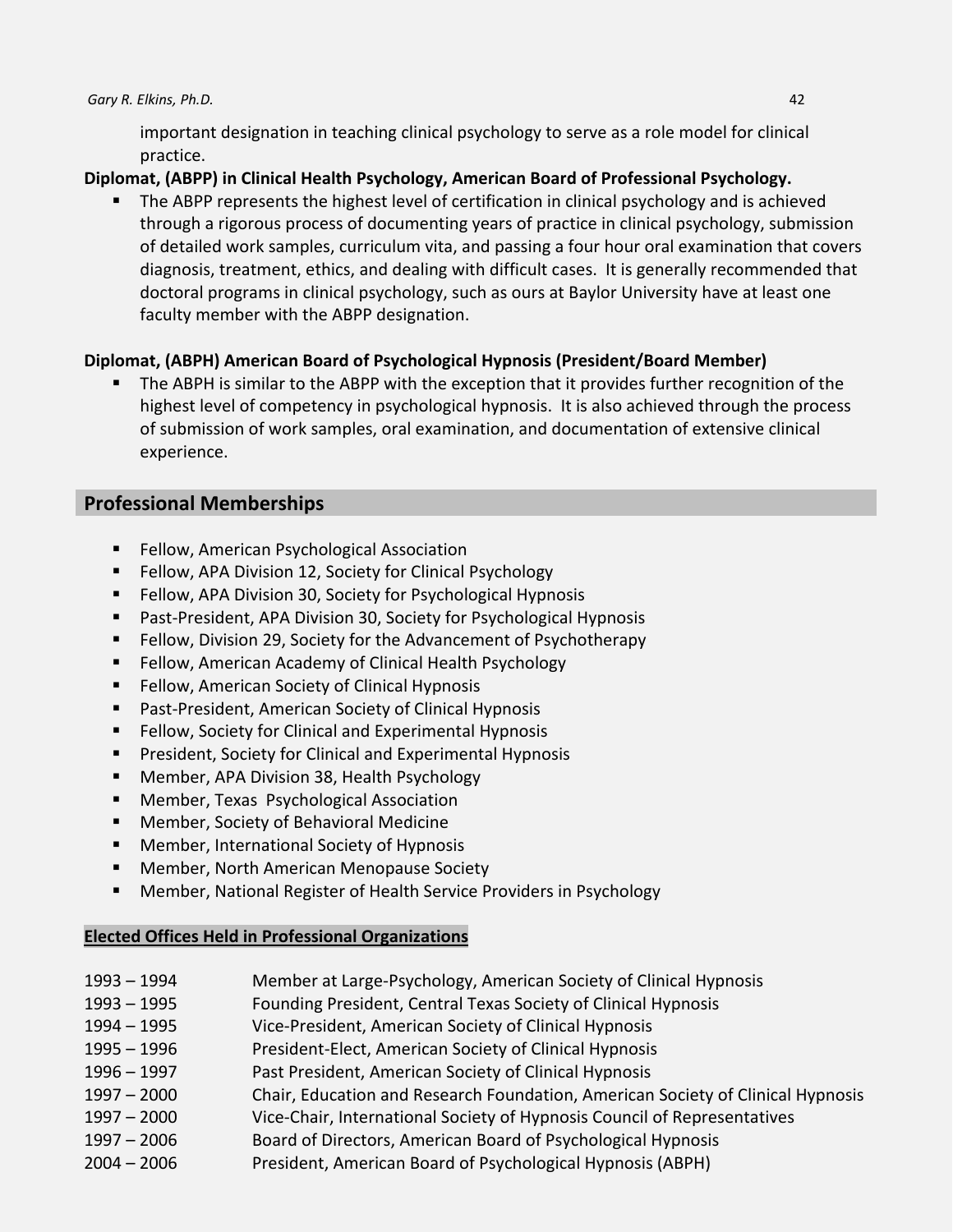| 2013 – 2014       | Elected President of Division 30 of the American Psychological Association |
|-------------------|----------------------------------------------------------------------------|
|                   | (Society for Psychological Hypnosis)                                       |
| ີດ ເ<br>$\bigcap$ | Flasted Bussident Casister for Clinical and Funsarius antal Hummaria.      |

2014 – 2017 Elected President Society for Clinical and Experimental Hypnosis

# **Board and Committee Positions**

| $1985 - 1986$ | Member, Education and Training Committee, Division 30, American<br><b>Psychological Association</b>                     |
|---------------|-------------------------------------------------------------------------------------------------------------------------|
| $1985 - 1986$ | Member, Education and Training Committee, American Psychological                                                        |
|               | Association, Division of Psychological Hypnosis                                                                         |
| $1986 - 1987$ | Chair, Workshop Committee, American Psychological Association Division of                                               |
|               | Psychological Hypnosis                                                                                                  |
| $1986 - 1987$ | Secretary, Bell County Psychological Association                                                                        |
| $1986 - 1987$ | Member, Education and Training Committee, American Society of Clinical<br><b>Hypnosis</b>                               |
| $1986 - 1989$ | Annual Workshop Program Committee, Division 30 of the American<br><b>Psychological Association</b>                      |
| $1986 - 1990$ | Member, Education and Training Committee, American Society of Clinical<br>Hypnosis                                      |
| $1987 - 1989$ | Member, Executive Committee (Secretary and Newsletter Editor) Bell County<br><b>Psychological Association</b>           |
| 1987 - 1990   | Chair, Membership Committee, American Society of Clinical Hypnosis                                                      |
| $1990 - 1993$ | Chair, Joint Education and Regional Workshop Committee, American Society of<br><b>Clinical Hypnosis</b>                 |
| $1993 - 1994$ | Chair, Nominations and Elections, Central Texas Society of Clinical Hypnosis                                            |
| 1993 - 1994   | Member, Annual Workshop Organizing Committee, American Society of Clinical<br>Hypnosis                                  |
| $1993 - 1995$ | Founding Chair, Certification Committee, American Society of Clinical Hypnosis                                          |
| $1993 - 1996$ | Founding Chair, Standards of Training Committee, American Society of Clinical<br>Hypnosis                               |
| $1994 - 1997$ | Chair, Workshop Committee, 14th International Congress of Hypnosis, San<br>Diego, California                            |
| 1994 - 1997   | Member, Budget and Finance Committee, 14th International Congress of<br>Hypnosis, International Society of Hypnosis     |
| $1994 - 1995$ | Member, Long Range Planning Committee, American Society of Clinical Hypnosis                                            |
| $1994 - 1995$ | Member, Annual Workshop Organizing Committee, American Society of Clinical<br>Hypnosis                                  |
| 1994 - 1995   | Chair, Ad Hoc Research Committee, American Society of Clinical Hypnosis                                                 |
| $1995 - 1996$ | Member, Annual Workshop Program Organizing Committee, American Society of<br><b>Clinical Hypnosis</b>                   |
| 1995 - 1996   | Chair, Legislative Committee, American Society of Clinical Hypnosis                                                     |
| 1996 - 1997   | Examination Reviewer, American Board of Clinical Health Psychology, American<br><b>Board of Professional Psychology</b> |
| $1996 - 1997$ | Chair, Nominations and Elections Committee, American Society of Clinical<br><b>Hypnosis</b>                             |
| 1996 - 1997   | Chair, Executive-Director Search Committee, American Society of Clinical<br>Hypnosis                                    |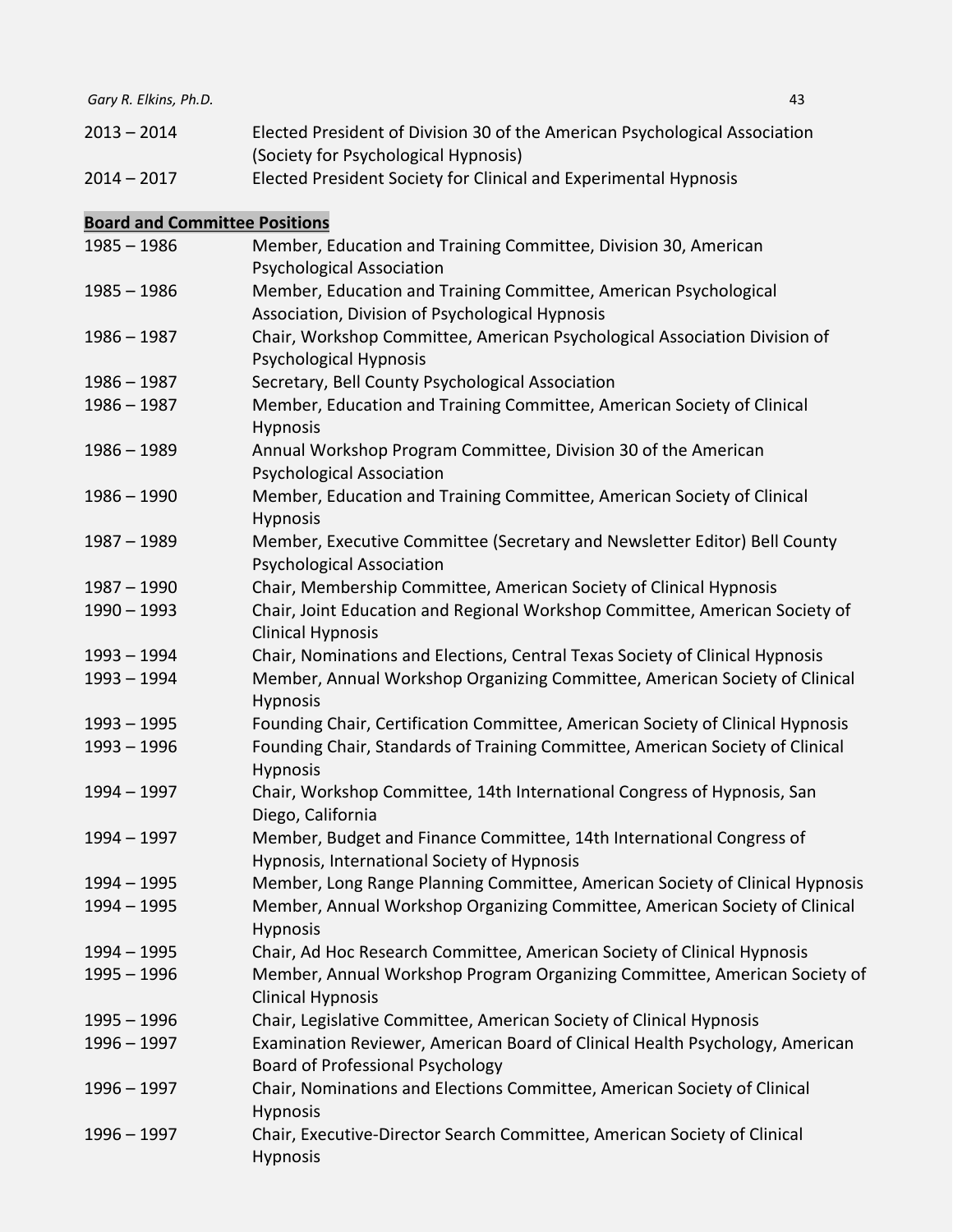| $1996 - 1997$ | Chair, Ethics Revision Committee, American Society of Clinical Hypnosis               |
|---------------|---------------------------------------------------------------------------------------|
| $1996 - 1997$ | Chair, Ad Hoc Committee on Hypnosis and Primary Care Medicine, American               |
|               | Society of Clinical Hypnosis                                                          |
| $1996 - 2002$ | Member, Joint Education Committee, American Society of Clinical                       |
|               | Hypnosis/Research and Education Foundation                                            |
| $1996 - 2002$ | Chair, ASCH Greater Century Building Fund, American Society of Clinical Hypnosis      |
| $1997 - 2000$ | Member, Nominations and Elections Committee, International Society of                 |
|               | Hypnosis                                                                              |
| $1997 - 2000$ | Member, Organizing Committee, 15th International Congress of Hypnosis                 |
|               | Program, Munich, Germany                                                              |
| $1997 - 2000$ | Member, Membership Committee, International Society of Hypnosis                       |
| $1998 - 1999$ | Member, Nominations and Elections Committee, American Society of Clinical             |
|               | Hypnosis                                                                              |
| $1998 - 1999$ | Chair, Task Force for Development of Policy and Procedures for Nominations and        |
|               | Elections, American Society of Clinical Hypnosis                                      |
| $1998 - 1999$ | Chair, Long Range Planning Committee, American Society of Clinical Hypnosis           |
| $1998 - 1999$ | Chair, Task Force on ABPP Application, American Board of Psychological Hypnosis       |
| $1998 - 1999$ | Chair, Nominations and Elections Committee, ASCH Education and Research<br>Foundation |
| $1998 - 1999$ | Member, Budget and Finance Committee, ASCH Education and Research                     |
|               | Foundation                                                                            |
| $1998 - 1999$ | Member, Long Range Planning Committee, American Society of Clinical Hypnosis          |
| $1998 - 1999$ | Chair, Research Review Committee, ASCH Education and Research Foundation              |
| $1998 - 2000$ | Chair, Standards of Training Committee, American Society of Clinical Hypnosis         |
| $1998 - 2003$ | Chair, International Relations Committee, American Society of Clinical Hypnosis       |
| $1999 - 2005$ | Vice-Chair, Education Committee, American Society of Clinical Hypnosis                |
| $2000 - 2001$ | Chair, Annual Workshop Organizing Committee, Society for Clinical and                 |
|               | Experimental Hypnosis, San Antonio, Texas                                             |
| $2000 - 2004$ | Co-Chair, (Continuing Education Oversight) Joint Education Committee, American        |
|               | Society of Clinical Hypnosis Education and Research Foundation                        |
| $2004 - 2007$ | Chair, Oral Examination Review, American Board of Clinical Health Psychology          |
|               | (ABPP in Clinical Health Psychology)                                                  |
| $2005 - 2015$ | Chair, Fellow Committee, Division 30 - American Psychological Association             |
| $2005 - 2006$ | Member, Awards Committee, Society for Clinical and Experimental Hypnosis              |
| 2013          | Chair, Hypnosis Definition Committee, Division 30 of the American Psychological       |
|               | Association (Society for Psychological Hypnosis)                                      |
| 2013          | I served the American Psychological Association as Chair of the Fellowship            |
|               | Committee for Division 30 (Society for Psychological Hypnosis.                        |
| 2014          | Chair, Search Committee for Clinical Program faculty hire.                            |
| 2014          | Graduate and Undergraduate Advising for Psychology Majors.                            |
| 2014          | Provided mentorship and clinical supervision for new faculty, Tom Fergus, Ph.D.       |
|               | This has included supervision for licensure as well as development of                 |
|               | submissions for grant funding.                                                        |
| 2014          | Provided mentorship and clinical supervision for J.D. Smith, Ph.D. This includes      |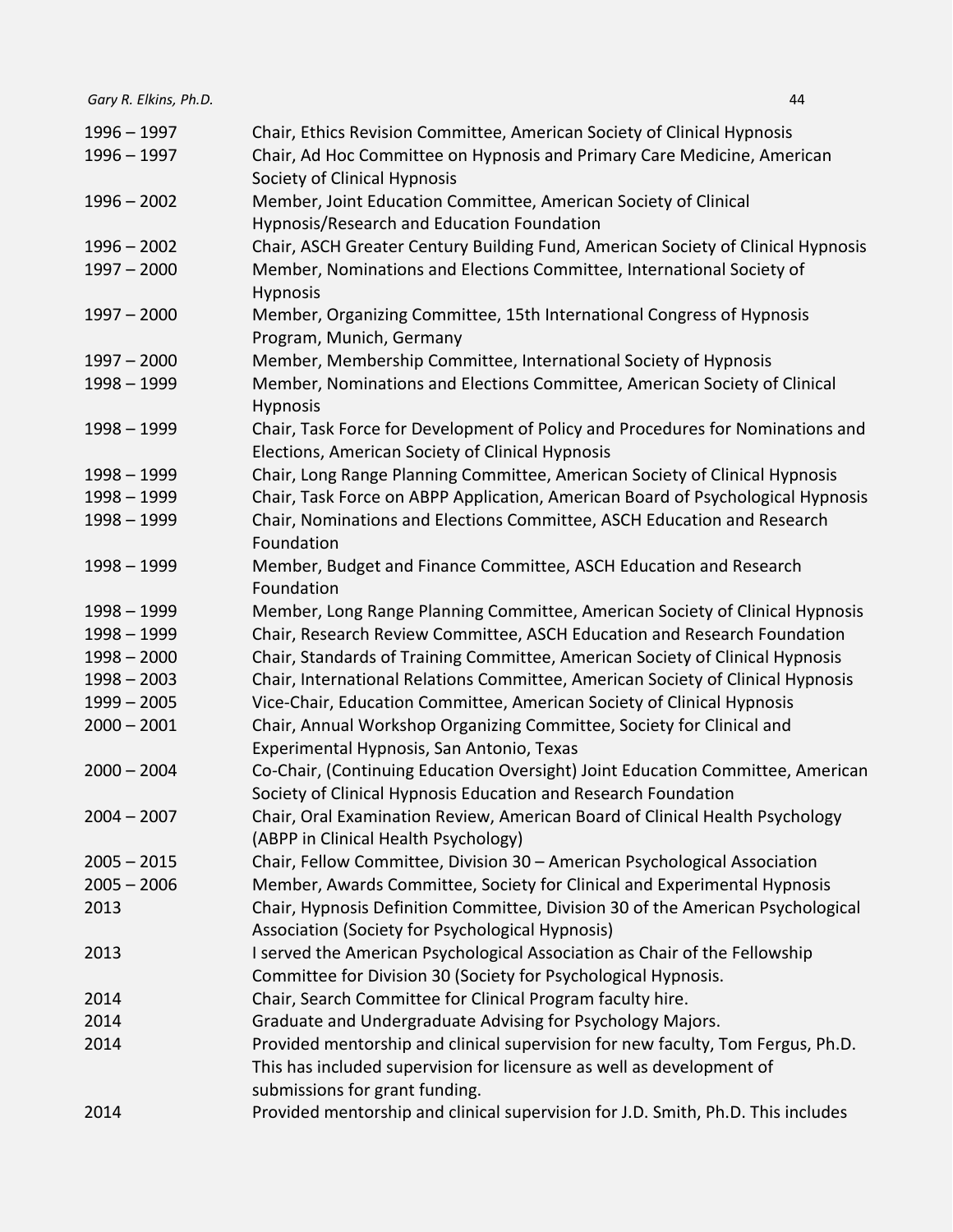| Gary R. Elkins, Ph.D. | 45                                                                               |
|-----------------------|----------------------------------------------------------------------------------|
|                       | academic mentor for transfer of his NIH LRP grant (Development and               |
|                       | Implementation of Innovative Assessment-Driven Family-Based Interventions for    |
|                       | Positive Health Promotions in Youth) to Baylor University.                       |
| 2014                  | Provided mentorship and supervision for Michael Scullin, Ph.D. in regard to his  |
|                       | K01 proposal on sleep, memory, and aging. This extends to support of Dr. Scullin |
|                       | in his development of a sleep laboratory, independent research program, and      |
|                       | opportunities for collaboration in my own NIH funded research into sleep         |
| 2014                  | Elected President of the Society for Clinical and Experimental Hypnosis.         |
| 2016-2019             | Committee Member, American Psychological Association Committee on                |
|                       | <b>International Relations</b>                                                   |
| 2020                  | Chair, Nominations Committee, Society for Clinical and Experimental Hypnosis     |

# **Grant Reviewer Service**

| 2007 | External Reviewer for the Institute of Mental Health under service grants,<br>Tucson, Arizona.                                                                                                                                                                |
|------|---------------------------------------------------------------------------------------------------------------------------------------------------------------------------------------------------------------------------------------------------------------|
| 2008 | National Institute on Aging Special Emphasis Panel, National Institutes of Health,<br>RFA-AG-08-004.                                                                                                                                                          |
| 2008 | National Institute on Aging, National Institutes of Health, Menopause Symptoms<br>and Interventions, ZAG1 ZIJ-5 (M2).                                                                                                                                         |
| 2009 | National Institutes of Health, Menopause and Sleep Disorders, ZAG1 ZIJ-9 J6.                                                                                                                                                                                  |
| 2009 | National Institutes of Health P01 Individual Project Review Group, Treatments<br>for Menopause Related Sleep Disorders and Their Mechanisms                                                                                                                   |
| 2010 | NIH Scientific Review Group: SEP ZAT1RB-05, Mind-Body Interventions.<br>Dates of review: June 28-29, 2010                                                                                                                                                     |
| 2010 | NIH Scientific Review Group: ZRG1 RPHD-C (02), Individual Projects on Smoking<br>Cessation. Dates of review: July 20, 2010                                                                                                                                    |
| 2010 | Scientific Review Group: Program Announcement Number RFA-DP-10-1010<br>Mind/Body Research Program (R01), Dates of review: September 17, 2010                                                                                                                  |
| 2010 | NIH Scientific Review Group: ZAG1 ZIJ-9 J3 (2), Menopause and Sleep Disorders<br>Date(s) of review: October 13, 2010                                                                                                                                          |
| 2010 | NIH Scientific Review Group: ZAT1 SM 22 P Centers of Excellence for Research on<br>CAM (CERC) for Pain (P01) Dates of review: November 29-December 1, 2010                                                                                                    |
| 2013 | Grant Review Board and Referee Panel for Health and Medical Research Fund<br>(HMFR), Hong Kong, China, (Dr. Richard A. Collins, Scientific Review Director)                                                                                                   |
| 2014 | NIH Grant Reviewer for Study Section: Non-pharmacological Management of<br>Pain in Military Personnel (ZAT1 HS-15) March 30, 2014                                                                                                                             |
| 2014 | NIH Grant Reviewer for Study Section: Study of Women's Health Across the<br>Nation (in response to RFA AG-94-002), March 13, 2014                                                                                                                             |
| 2014 | NIH Grant Reviewer for Special Emphasis Panel/Scientific Review Group 2015/01<br>ZAG1 ZIJ-3 (J3) MsFLASH: Living a Healthy Menopause" (1R01AG 048209-01A1;,<br>October 31, 2014                                                                               |
| 2014 | Grant Reviewer and Referee Panel for Health and Medical Research Fund<br>(HMFR), Hong Kong, China, Project No. 12132571: Diet After Diagnosis: A<br>Qualitative Study to Explore the Dietary Choices Made by Newly Diagnosed<br><b>Breast Cancer Patients</b> |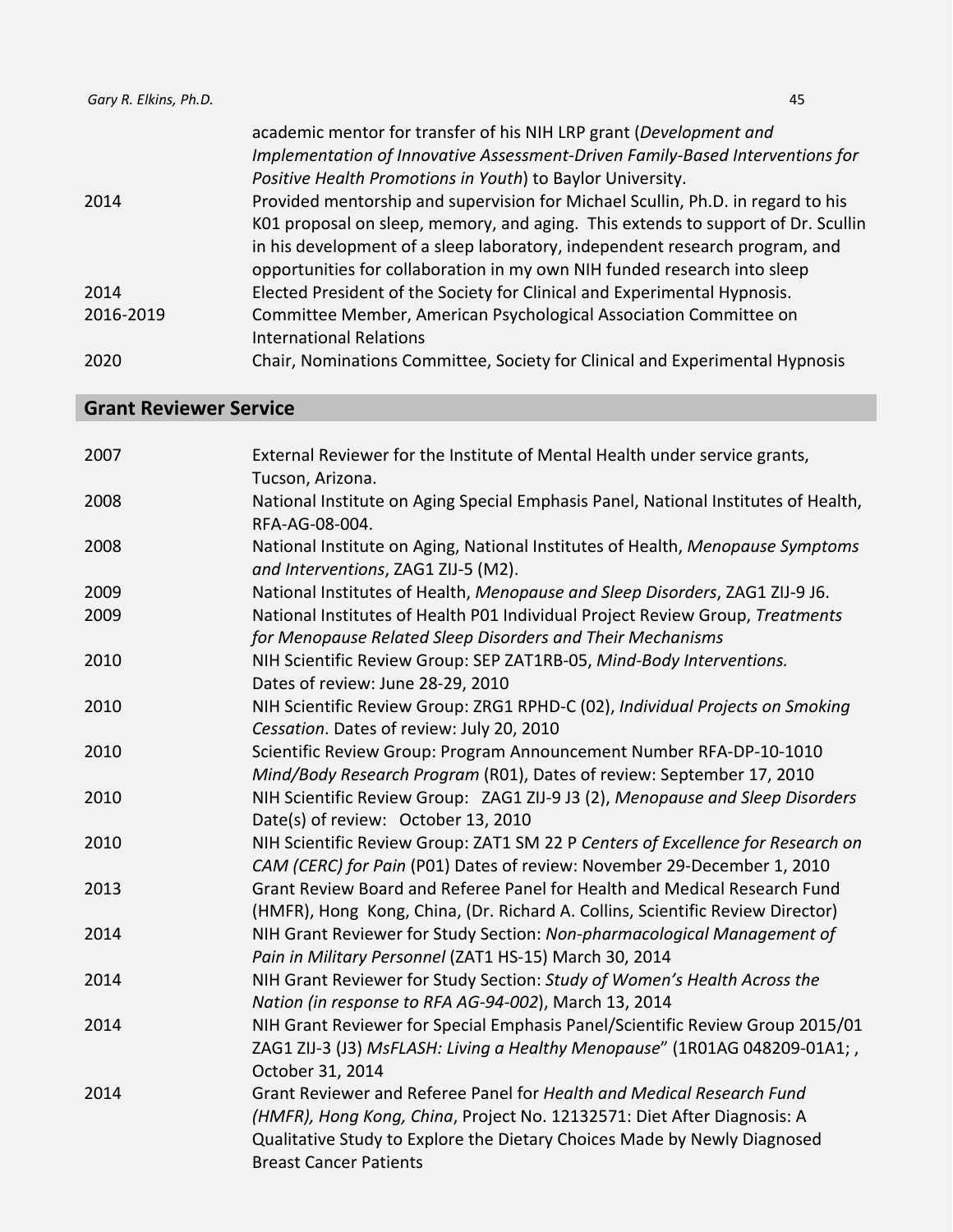| 2015 | NIH Grant Reviewer for Study Section: National Center for Complementary and<br>Integrative Medicine Special Emphasis Panel/Scientific Review Group (ZAT1 HS- |
|------|--------------------------------------------------------------------------------------------------------------------------------------------------------------|
|      | 21) July 16, 2015                                                                                                                                            |
| 2015 | NIH Grant Reviewer for Study Section: National Institute on Aging Summer<br>Research Training in Aging for Medical Students (T35), March 23, 2015            |
| 2017 | NIH Grant Reviewer for Study Section 01 ZAT VS (06), National Center for                                                                                     |
| 2017 | Complementary and Integrative Health<br>NIH Grant Reviewer for Study Section 201801 ZRG1 RPHB-Z (10) B, National                                             |
|      | Center for Complementary and Integrative Health                                                                                                              |
| 2018 | Reviewer of Post-Doctoral Applications - Baylor University                                                                                                   |
| 2018 | NIH/NCCIH Reviewer of Training and Research Grants                                                                                                           |
| 2018 | Reviewer for Health and Medical Research Funds (HMRF), Hong Kong, China                                                                                      |
| 2019 | Grant Reviewer for The Study of Women's Health Across the Nation (SWAN): The                                                                                 |
|      | Impact of Midlife and the Menopause Transition on Health and Functioning in                                                                                  |
|      | Early Age                                                                                                                                                    |
| 2019 | Grant Reviewer for NIH/NCCIH ZAT1 JM(05): Training, Fellowship, and Career<br>Development Review Panel                                                       |
| 2020 | Committee Member, NIH Grant Review Panel: Exploratory Clinical Trials of Mind                                                                                |
|      | and Body Interventions (R34 and U01) and Clinical Trials of Complementary and                                                                                |
|      | Integrative Interventions Delivered Remotely or via mHealth (R01). (October 27,                                                                              |
|      | 2020 - October 28, 2020).                                                                                                                                    |
| 2020 | Committee Member, Poster Presentation Award Selections, North American                                                                                       |
|      | Menopause Society. (September 30, 2020).                                                                                                                     |
| 2020 | Committee Member, Grant Reviews NIH/NCCIHClinical Trials of Mind and Body                                                                                    |
|      | Interventions" (ZAT1 PJ (09)). (June 16, 2020 - June 17, 2020).                                                                                              |
|      |                                                                                                                                                              |
| 2020 | Reviewer, Grant Proposal, Tobacco Related Disease Research Program, Los                                                                                      |
|      | Angles, California. (April 9, 2020 - April 10, 2020).                                                                                                        |
| 2020 | Committee Member, NIH/NCCIH Grant Review Panel, Exploratory Clinical Trials                                                                                  |
|      | of Mind and Body Interventions (R34 and U01). (March 11, 2020).                                                                                              |

# **Service, Texas State Board of Examiners of Psychologists**

Examiner, Texas State Board of Examiners of Psychologists, July 12-13, 2001 Examiner, Texas State Board of Examiners of Psychologists, July 12-13, 2002 Examiner, Texas State Board of Examiners of Psychologists, January 9-10, 2003 Vice-Chair/Board Member, Texas State Board of Examiners of Psychologists, Chair of the Oral Examination; Written and Jurisprudence Committee; Chair, Ad Hoc Committee on Scope of Practice Issues. Appointed January 9, 2003 - 2010

# **Journal Reviewer and Consultant**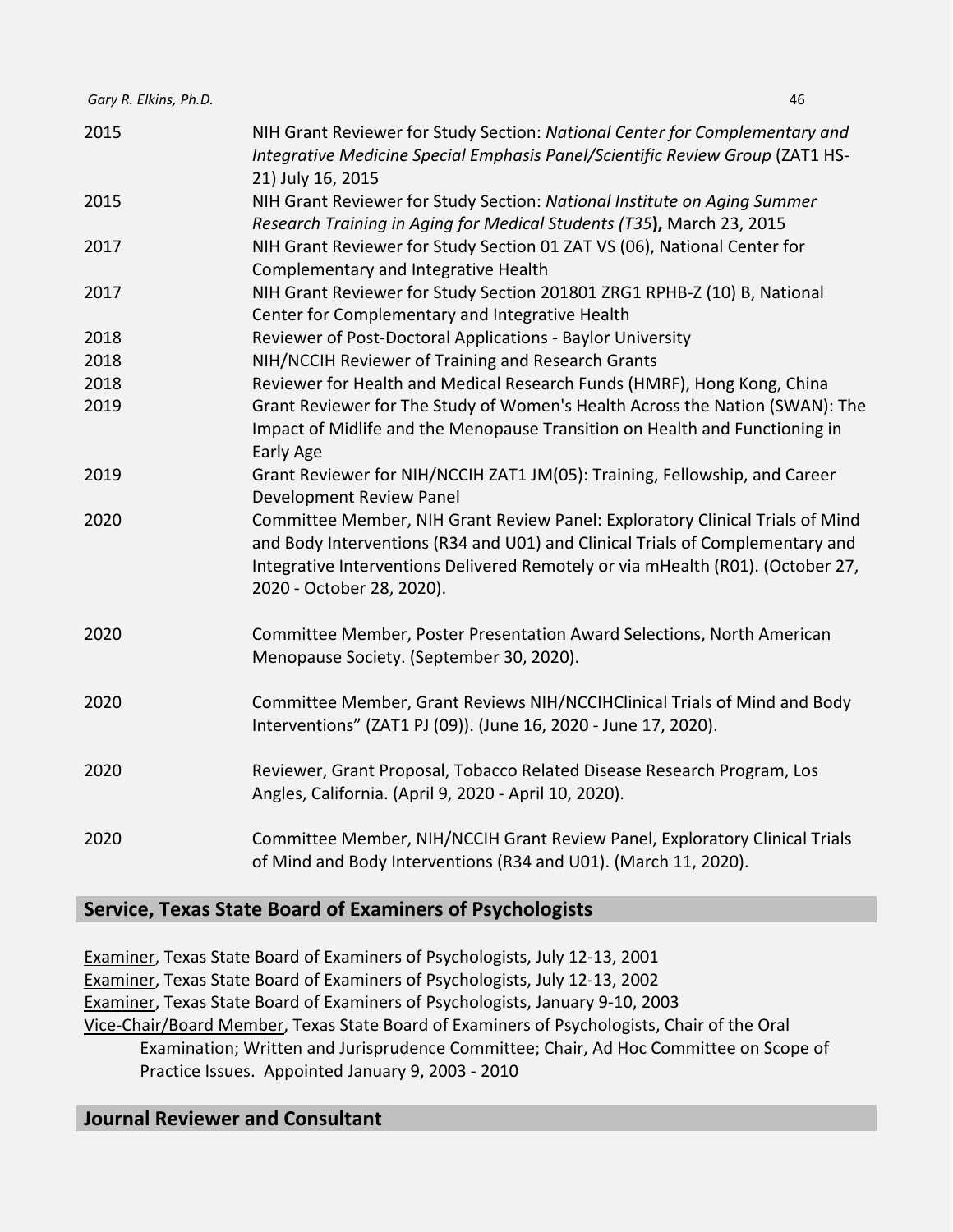| 1997-2005                                                                                        | <b>Associate Editor, American Journal of Clinical Hypnosis</b>                                         |  |
|--------------------------------------------------------------------------------------------------|--------------------------------------------------------------------------------------------------------|--|
| 2004-2005                                                                                        | Editorial Review Board, Journal of Cancer Integrative Medicine                                         |  |
| 2004-2017                                                                                        | Editorial Consultant Board; Ad Hoc Reviewer, International Journal of Clinical and                     |  |
|                                                                                                  | <b>Experimental Hypnosis</b>                                                                           |  |
| 2004                                                                                             | <b>Reviewer, Contemporary Psychology</b>                                                               |  |
| 2004-2005                                                                                        | Reviewer, Medical Science                                                                              |  |
| 2012                                                                                             | Ad Hoc Reviewer, Journal of the American Medical Association                                           |  |
| 2012                                                                                             | Ad Hoc Reviewer, Evidence Based Complementary and Alternative Medicine Cochran                         |  |
|                                                                                                  | Reports                                                                                                |  |
| 2012                                                                                             | Ad Hoc Reviewer, Clinical Nursing Research                                                             |  |
| 2012                                                                                             | Ad Hoc Reviewer, Annals, Academy of Medicine, Singapore                                                |  |
| 2012                                                                                             | Ad Hoc Reviewer, Annals of Oncology                                                                    |  |
| 2012                                                                                             | Ad Hoc Reviewer, American Psychologist                                                                 |  |
| 2013                                                                                             | Appointed Associate Editor Board of BMC Complementary and Alternative Medicine                         |  |
| 2013<br>Appointed to the Board of Associate Editors of the International Journal of Clinical and |                                                                                                        |  |
|                                                                                                  | Experimental Hypnosis (this is the leading international journal in the area of hypnosis               |  |
|                                                                                                  | research and practice)                                                                                 |  |
|                                                                                                  | 2014-Present Editorial Board and Reviewer, BMC Complementary and Alternative Medicine                  |  |
| 2014                                                                                             | Ad Hoc Reviewer, Critical Care and Emergency Medicine                                                  |  |
| 2014                                                                                             | Ad Hoc Reviewer, European Journal of Pain                                                              |  |
| 2014                                                                                             | Ad Hoc Reviewer, Integrative Cancer Care                                                               |  |
| 2014                                                                                             | Ad Hoc Reviewer, Neuropsychologica                                                                     |  |
| 2014                                                                                             | Ad Hoc Reviewer, Oncology and Hematology                                                               |  |
| 2014                                                                                             | Ad Hoc Reviewer, Journal of Psychosomatic Obstetrics & Gynecology                                      |  |
|                                                                                                  | 2015-present Consulting Editor, Psychology of Consciousness: Theory, Research, and Practice (this is a |  |
|                                                                                                  | publication of the American Psychological Association).                                                |  |
| 2017                                                                                             | Reviewer, Translational Behavioral Medicine                                                            |  |
| 2017                                                                                             | Reviewer, Integrative Medicine Insights                                                                |  |
| 2017                                                                                             | Reviewer, Journal of Complementary and Alternative Medicine                                            |  |
| 2018                                                                                             | Reviewer, Spirituality in Clinical Care                                                                |  |
| 2018                                                                                             | Reviewer, Journal of Pain                                                                              |  |
| 2019                                                                                             | <b>Reviewer, Clinical Nursing Research</b>                                                             |  |

2020 Reviewer, Journal of Sleep Research

# **Journal Editor Service**

#### **2018-Present, Editor-in-Chief,** *International Journal of Clinical and Experimental Hypnosis*

This is the leading journal in the field of hypnosis research and advancing clinical practice. It is the official journal of the Society for Clinical and Experimental Hypnosis and the International Society of Hypnosis as well as an official journal of APA Division 30, Society for Psychological Hypnosis.

# **Military Service**

Aug 1979 –1982 Active Duty, United States Air Force Honorable Discharge with rank of Captain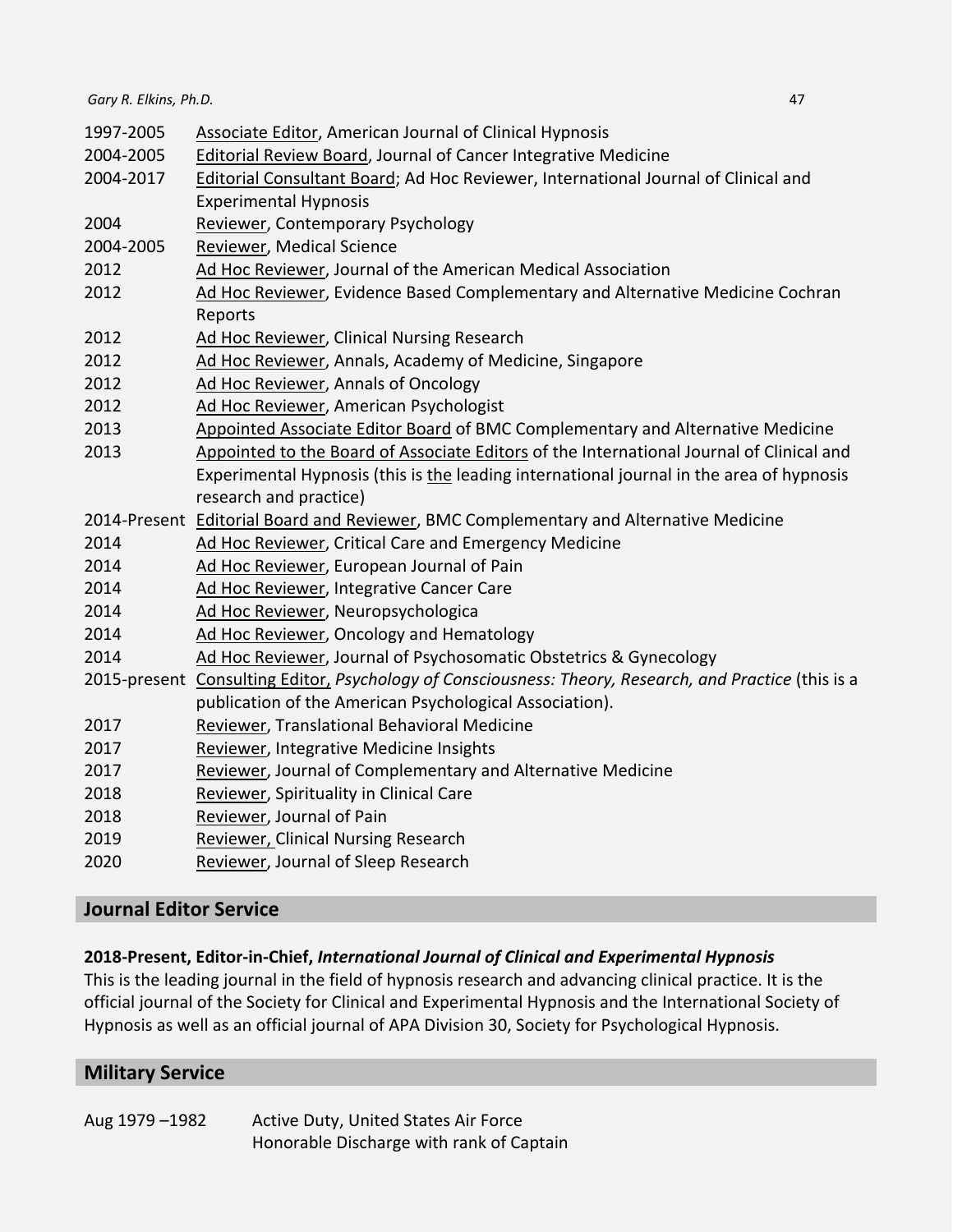# **University Service/Experience**

| $1985 - 1989$ | Member, Department of Psychiatry Curriculum Committee, Texas A&M<br><b>University Health Sciences Center</b>              |
|---------------|---------------------------------------------------------------------------------------------------------------------------|
| $1987 - 1989$ | Continuing Medical Education Committee, Scott and White Clinic/Texas A&M                                                  |
|               | University College of Medicine                                                                                            |
| $1995 - 1996$ | Member, Curriculum Committee, Department of Psychiatry, Texas A&M                                                         |
|               | <b>University Health Sciences Center</b>                                                                                  |
| 1997-2003     | Member, Continuing Medical Education Committee, Texas A&M University                                                      |
|               | Health Sciences Center, College of Medicine and Scott and White Clinic and<br>Hospital                                    |
| $1999 - 2001$ | Member, Faculty Governance Committee, Texas A&M University Health Sciences<br>Center                                      |
| $1999 - 2003$ | Member, Institutional Review Board, Scott and White Clinic and Hospital, and                                              |
|               | Texas A&M University Health Sciences Center                                                                               |
| 1999-2005     | Elected Member, Academic Council, College of Medicine, Texas A&M University<br><b>Health Sciences Center</b>              |
| $1999 - 2005$ | Elected Member, Faculty Advisory Committee, College of Medicine, Texas A&M<br><b>University Health Sciences Center</b>    |
| $2001 - 2003$ | Chair, Faculty Advisory Committee, College of Medicine, Texas A&M University<br><b>Health Sciences Center</b>             |
| $2001 - 2004$ | Vice-Chair, Strategic Planning Committee for the College of Medicine, Texas<br>A&M University Health Science Center       |
| $2000 - 2001$ | Vice Chair, Faculty Advisory Committee, College of Medicine, Texas A&M<br><b>University Health Sciences Center</b>        |
| $2001 - 2003$ | Executive Committee, College of Medicine, Texas A&M University Health<br><b>Sciences Center</b>                           |
| $2000 - 2001$ | Member, Strategic Planning Committee for the College of Medicine, Texas A&M<br>University Health Science Center           |
| $2002 - 2006$ | Member, Appointment, Promotions and Tenure Committee, College of<br>Medicine, Texas A&M University Health Sciences Center |
| $2003 - 2006$ | Member, Appointment & Promotions Committee for the Department of                                                          |
|               | Psychiatry and Behavioral Sciences, College of Medicine, Texas A&M University<br><b>Health Science Center</b>             |
| $2004 - 2005$ | Chair, Bylaws Revision Committee, College of Medicine, Texas A&M University<br><b>Health Sciences Center</b>              |
| 2006-2007     | Search Committee, Baylor Counseling Center                                                                                |
| 2006-2007     | Secretary, Department of Psychology and Neuroscience Faculty Meetings                                                     |
| 2006-2007     | Chair, Workshop Continuing Education Committee, Clinical Psychology Program                                               |
| 2006-2015     | Graduate Program Director, Director of Clinical Training, PsyD Program, Baylor<br>University                              |
|               | University Graduate Council Representative.                                                                               |
| 2008-2012     | Chair, Clinical Faculty Search Committee, Department of Psychology and                                                    |
|               | Neuroscience, Baylor University.                                                                                          |
| 2012-2019     | Health and Wellness Committee, Baylor University                                                                          |